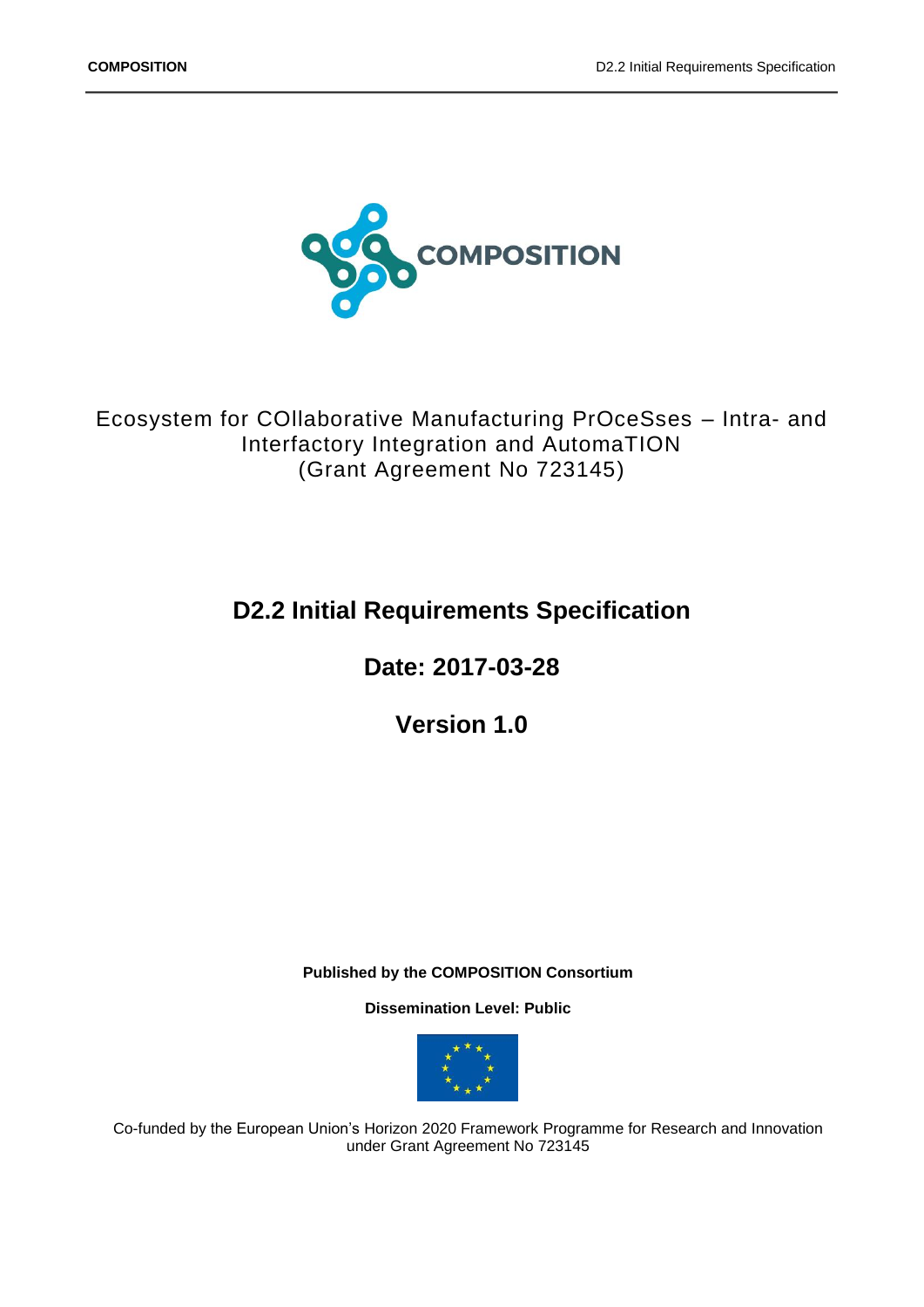# **Document control page**

| Document file:    | D2.2 Initial Requirements Specification_V1.0.docx                                                               |
|-------------------|-----------------------------------------------------------------------------------------------------------------|
| Document version: | 1.0                                                                                                             |
| Document owner:   | IN-JET                                                                                                          |
| Work package:     | WP2 – Use Case Driven Requirements Engineering and Architecture                                                 |
| Task:             | T2.2 – Initial User and System Requirements and Innovations                                                     |
| Deliverable type: | R                                                                                                               |
| Document status:  | $\boxtimes$ Approved by the document owner for internal review<br>$\boxtimes$ Approved for submission to the EC |

## **Document history:**

| <b>Version</b>   | Author(s)             | <b>Date</b> | Summary of changes made                                                                                            |
|------------------|-----------------------|-------------|--------------------------------------------------------------------------------------------------------------------|
|                  |                       |             |                                                                                                                    |
| 0.1              | Helene Udsen (IN-JET) | 2017-01-25  | ToC                                                                                                                |
| 0.2 <sub>0</sub> | Helene Udsen          | 2017-02-23  | Sections 2, 3, 4, 5, 7, 8 and 10 added                                                                             |
| 0.3 <sub>2</sub> | Helene Udsen          | 2017-03-10  | Completed document ready for internal review                                                                       |
|                  |                       |             |                                                                                                                    |
|                  |                       |             |                                                                                                                    |
| 1.0              | Helene Udsen          | 2017-03-28  | Reviewer comments addressed, several<br>sections revised.<br>Final version submitted to the European<br>Commission |

### **Internal review history:**

| <b>Reviewed by</b>       | Date       | <b>Summary of comments</b>                                  |
|--------------------------|------------|-------------------------------------------------------------|
| l Martina Beer (FIT-WI). | 2017-03-15 | Approved with comments and suggestions                      |
| Dario Bonino (ISMB)      | 2017-03-22 | Approved with many comments and<br>suggestions for revision |

### **Legal Notice**

The information in this document is subject to change without notice.

The Members of the COMPOSITION Consortium make no warranty of any kind with regard to this document, including, but not limited to, the implied warranties of merchantability and fitness for a particular purpose. The Members of the COMPOSITION Consortium shall not be held liable for errors contained herein or direct, indirect, special, incidental or consequential damages in connection with the furnishing, performance, or use of this material.

Possible inaccuracies of information are under the responsibility of the project. This report reflects solely the views of its authors. The European Commission is not liable for any use that may be made of the information contained therein.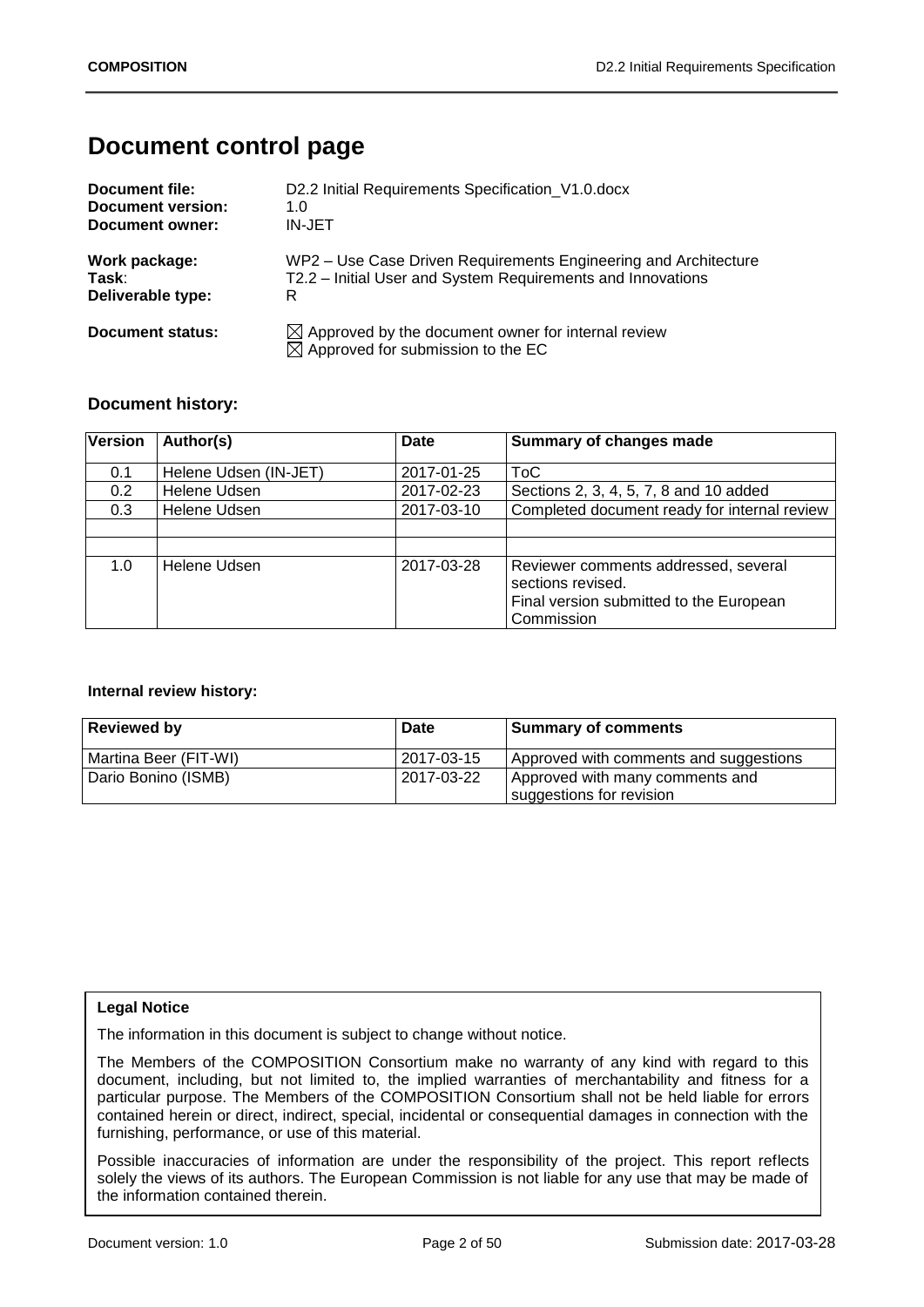# Index:

| 1            |  |
|--------------|--|
| $\mathbf{2}$ |  |
|              |  |
|              |  |
| 3            |  |
|              |  |
|              |  |
|              |  |
|              |  |
|              |  |
| 4            |  |
|              |  |
|              |  |
|              |  |
|              |  |
|              |  |
|              |  |
|              |  |
|              |  |
|              |  |
|              |  |
|              |  |
|              |  |
|              |  |
| 5            |  |
|              |  |
|              |  |
|              |  |
| 6            |  |
| 7            |  |
|              |  |
|              |  |
| 8            |  |
| 9            |  |
| 10           |  |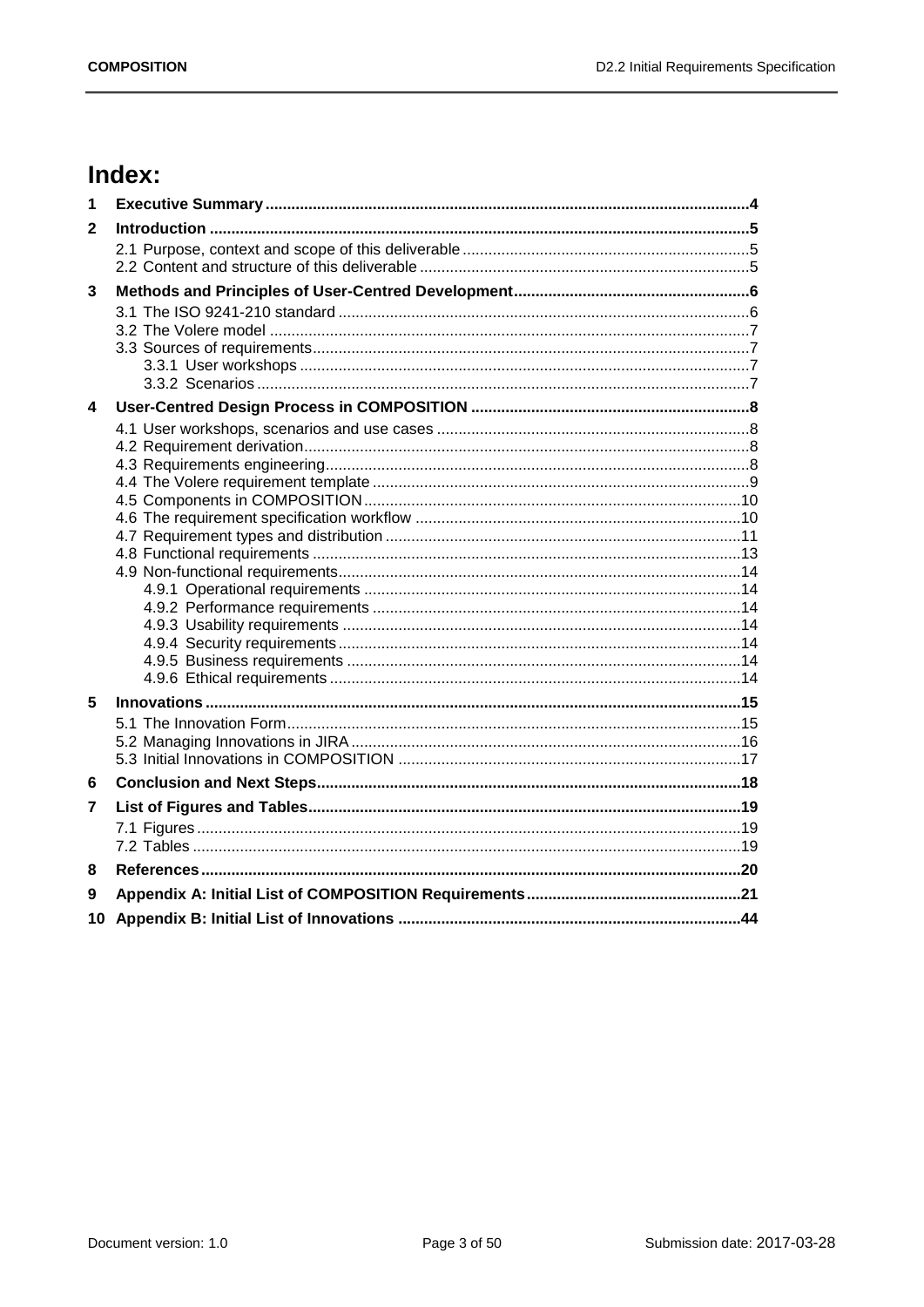## <span id="page-3-0"></span>**1 Executive Summary**

This deliverable documents initial user requirements and derived system requirements elicited from the scenarios and use cases detailed in *D2.1 Industrial Use Cases for an Integrated Information Management System*. It also lays the foundation for the Innovations expected to materialise from the project work. The main focus will be on end user requirements, ensuring that the development work results in solutions that address real-world problems and challenges.

Scenarios and use cases have been derived from user workshops that were arranged to determine the context of use for the intra-factory and inter-factory settings, respectively. This early user involvement was pursued to ensure that user requirements are based on actual end users' views and expectations of COMPOSITION services.

The document describes the methodologies, procedures and results of the process of requirements engineering that has been commenced for COMPOSITION. In the project, requirements engineering is defined as a continuous iterative process, driven by a user-centred design approach, which is based on ISO 9241-210 "Ergonomics of human-system interaction" and on the Volere model recommended by Robertson & Robertson (Robertson et al, 1999).

The next step in the requirements engineering process includes quality checking and assignment of the initial requirements to decide whether they will be included in the final specification. New requirements may emerge from this process, while existing requirements may be reformulated to enhance clarity and accuracy.

The implemented iterative process continues throughout the project, involving collection and analysis of Lessons Learned and updating of existing and addition of new requirements. The outcome of this process will be documented in subsequent deliverables *D2.5 Lessons Learned and Updated Requirements Report I* and *D2.6 Lessons Learned and Updated Requirements Report II*.

A joint repository based on the JIRA Issue Tracking tool has been created for COMPOSITION requirements, and the first round of entries includes 62 functional requirements and 38 non-functional requirements, most of which are operational. All requirements are associated with one or more of 18 identified system components.

To ensure that the project has a strong and continued focus on successful implementation of creative ideas, the COMPOSITION consortium applies a dedicated and strategic structure for managing innovation activities. An Innovation Form has been devised for a unified and simple way of documenting any innovative aspects of the COMPOSITION Integrated Information Management System. To enable systematic follow-up of identified innovations, a corresponding JIRA repository has been established. Initially, five Innovations have been described, relating to components in the requirements repository.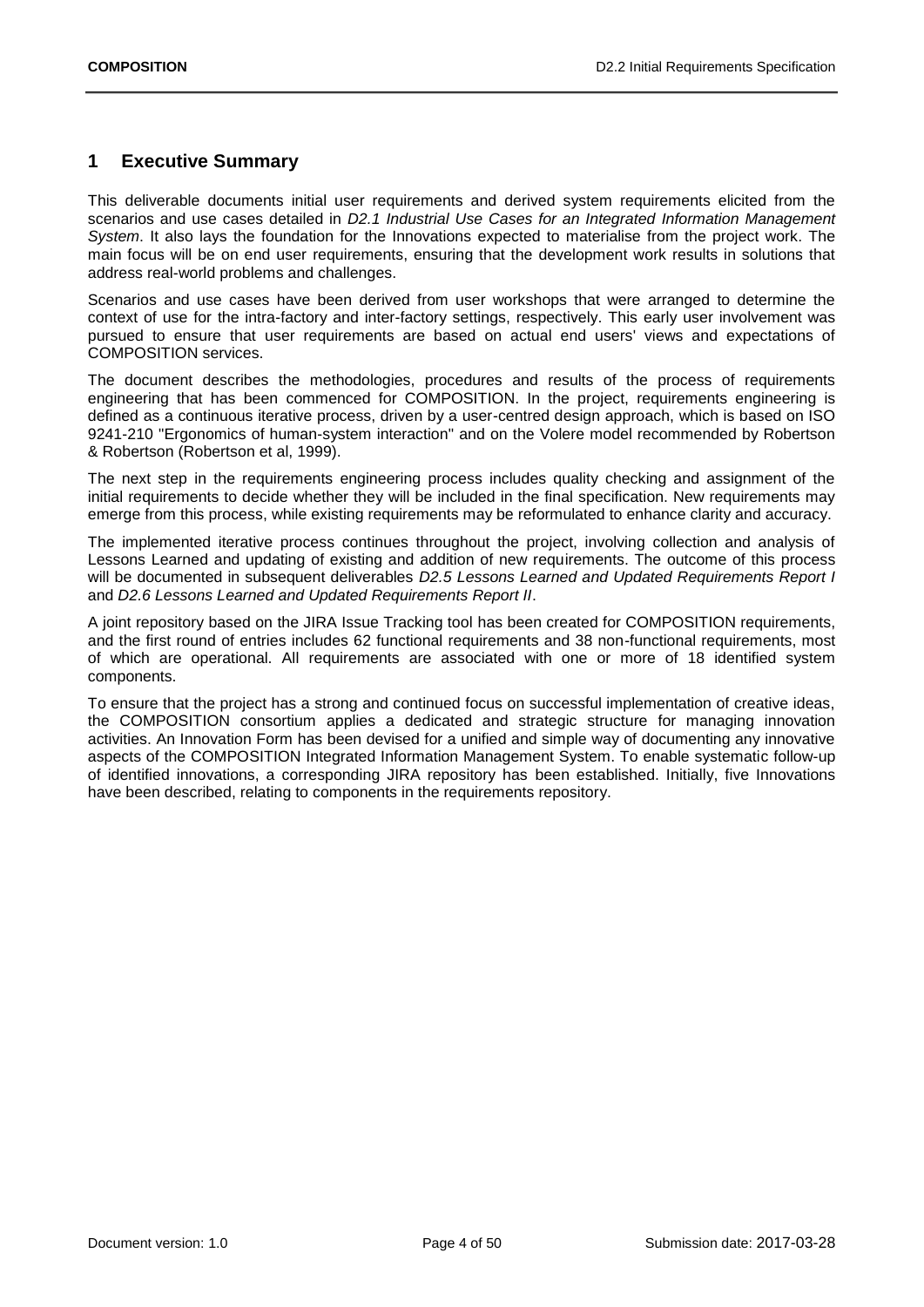## <span id="page-4-0"></span>**2 Introduction**

The aim of the COMPOSITION project is to create a digital automation framework, the COMPOSITION Integrated Information Management System, that optimises manufacturing and business processes by exploiting existing data, knowledge and tools to increase productivity and adapt dynamically to changing market requirements. This technology acts as the technical operating system for business connections between factories and their suppliers.

Furthermore, COMPOSITION opens a new space for third party entities to actively interact in the supply chain, e.g., by providing services to improve cycle time, cost, flexibility or resource usage. In addition to the supply chain improvements, also processes inside the company will be addressed and optimised.

## <span id="page-4-1"></span>**2.1 Purpose, context and scope of this deliverable**

This deliverable documents the initial end user requirements and derived system requirements elicited from the scenarios and use cases detailed in *D2.1 Industrial Use Cases for an Integrated Information Management System*. The document also lays the foundation for the Innovations expected to materialise from the project work. End user requirements are emphasised to ensure that the development work results in solutions that address real-world problems and challenges.

Requirements engineering involves a process of discovery, analysis, validation and formalisation of requirements. In COMPOSITION, the following types of requirements will be taken into consideration:

- Functional requirements
- Operational requirements
	- o Performance requirements
	- o Usability requirements
	- o Security requirements
	- o Business requirements
	- o Ethical requirement

The iterative process will continue throughout the project and involves collection and analysis of Lessons Learned and pertinent fine-tuning of existing and addition of new requirements. The outcome of this process will be documented in future deliverables *D2.5 Lessons Learned and Updated Requirements Report I* and *D2.6 Lessons Learned and Updated Requirements Report II*.

## <span id="page-4-2"></span>**2.2 Content and structure of this deliverable**

Section 3 describes the applied methods and principles of user-centred development.

Section 4 presents an overview of the design process and its basis in user workshops and subsequent requirements derivation.

In Section 5 the Innovation methodology and procedure are briefly outlined, and some initial innovations are listed.

A brief conclusion is provided in Section 6, while Appendices A and B contain the initial List of COMPOSITION requirements and Innovations, respectively.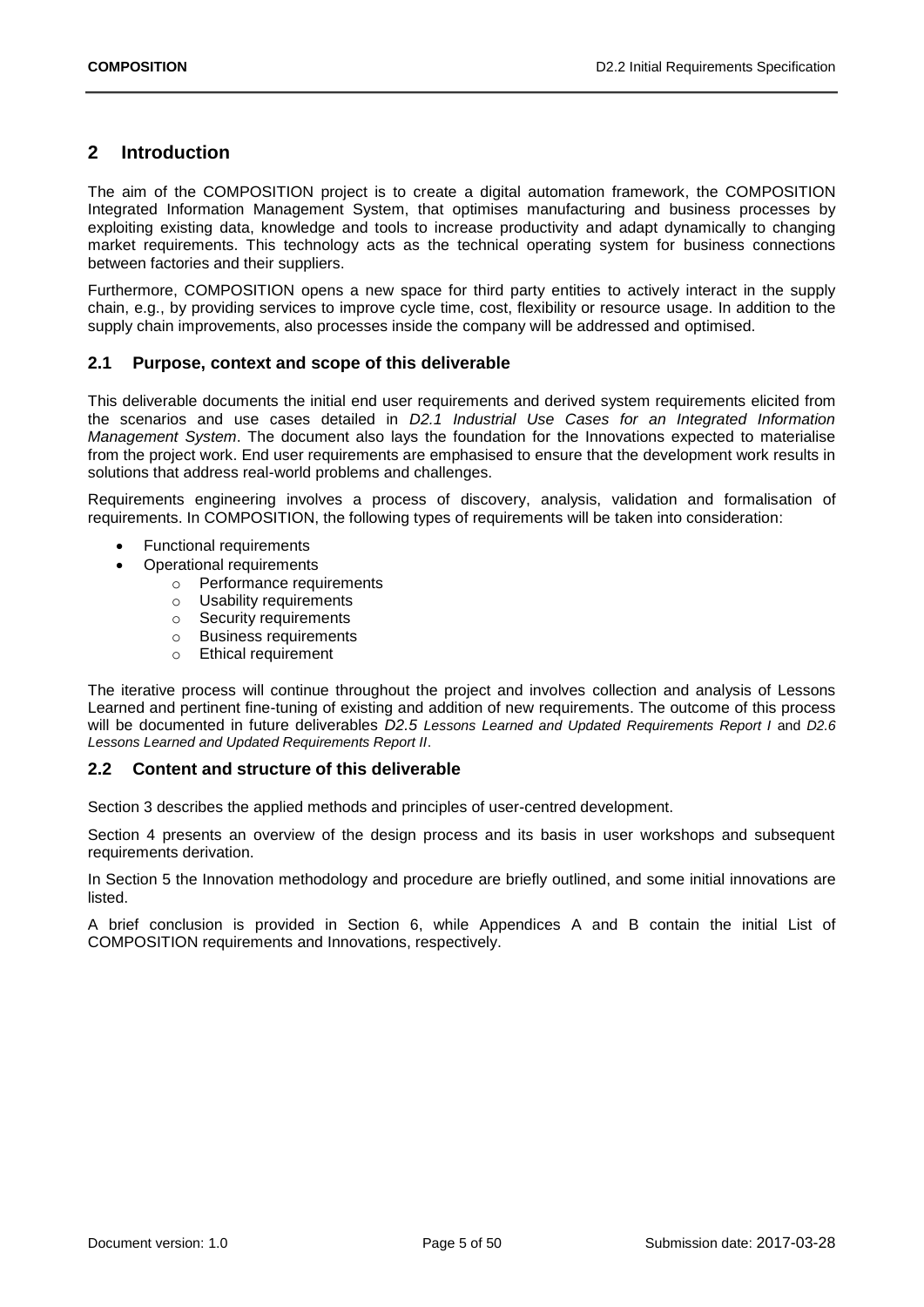## <span id="page-5-0"></span>**3 Methods and Principles of User-Centred Development**

Requirements are descriptions of how a system should behave, in terms of functional requirements describing what the system should do and non-functional requirements describing how the system works. These requirements include application domain information, constraints on the system's operations and specifications of system properties and attributes. This deliverable is the result of the first iteration of the requirements engineering process for the COMPOSITION project. Requirements engineering is a continuous iterative process driven by the adopted user-centred design (UCD) approach and not a stage or a phase in the project. Because It is unlikely that all aspects of a problem are identified and analysed at the outset, the user-centred design process outlined in this document will be applied throughout the project. Consequently, this deliverable documents the initially elicited requirements, while future iterations of the process will extend, update and adapt this list of requirements.

The general approach to requirements gathering and processing involves the following activities in the COMPOSITION project:

- Elicitation: Discovering, extracting and learning about needs of stakeholders. This includes gaining insight into current manufacturing and business processes, both inside factories and in supply chains, to identify problems and deficiencies in the existing systems and to discover opportunities and general objectives. Conducting user workshops with end users are part of this activity
- Negotiation and agreement: To establish priorities and to determine the subset of requirements that will be included in the different prototype implementations
- Specification: Requirements expressed in a more precise way, sometimes as a documentation of the external behaviour of the system
- Verification/Validation: Determining the consistency, completeness and suitability of the requirements. This may involve static testing, prototyping or other techniques, to be referenced in *D8.7 Evaluation Framework*
- Evolution and management: The requirements are modified to include corrections and to address objectives emerging from requirements added to the repository in subsequent iterations. Requirement management means tackling those modifications and additions in a consistent way to ensure traceability and to preserve inherent interdependencies.

In many cases, these activities are performed in parallel, guided by the project's user-centred design approach as this is the characteristics of the ISO 9241-210 standard.

## <span id="page-5-1"></span>**3.1 The ISO 9241-210 standard**

The ISO 9241-210 (ISO, 2010) "Ergonomics of human-system interaction" provides guidance on usercentred design activities throughout the life cycle of computer-based interactive systems. The ISO standard uses the term 'human-centred design' where the term 'user-centred design' is used in COMPOSITION. These terms can be understood as being synonymous, and only the term user-centred design will be used in this deliverable, as this is the term used in the COMPOSITION Description of Action.

Essential principles in the UCD process are:

- Multi-disciplinary design
- Iteration of design solutions
- A clear understanding of users, tasks and environments
- Active involvement of users and user-centred evaluation.

The multi-disciplinary design is ensured by the expertise of the COMPOSITION team, which includes manufacturing and business specialists, computer scientists and usability engineers and designers.

The iterative nature of the COMPOSITION design approach allows advancing from requirements specification to implemented prototypes, from experience and evaluation of these prototypes to improved specifications and improved prototypes. In COMPOSITION two main cycles are planned for the project lifetime, aiming at validating and evaluating prototypes of individual components and their integration in the complete system, both for the value chain and the supply chain.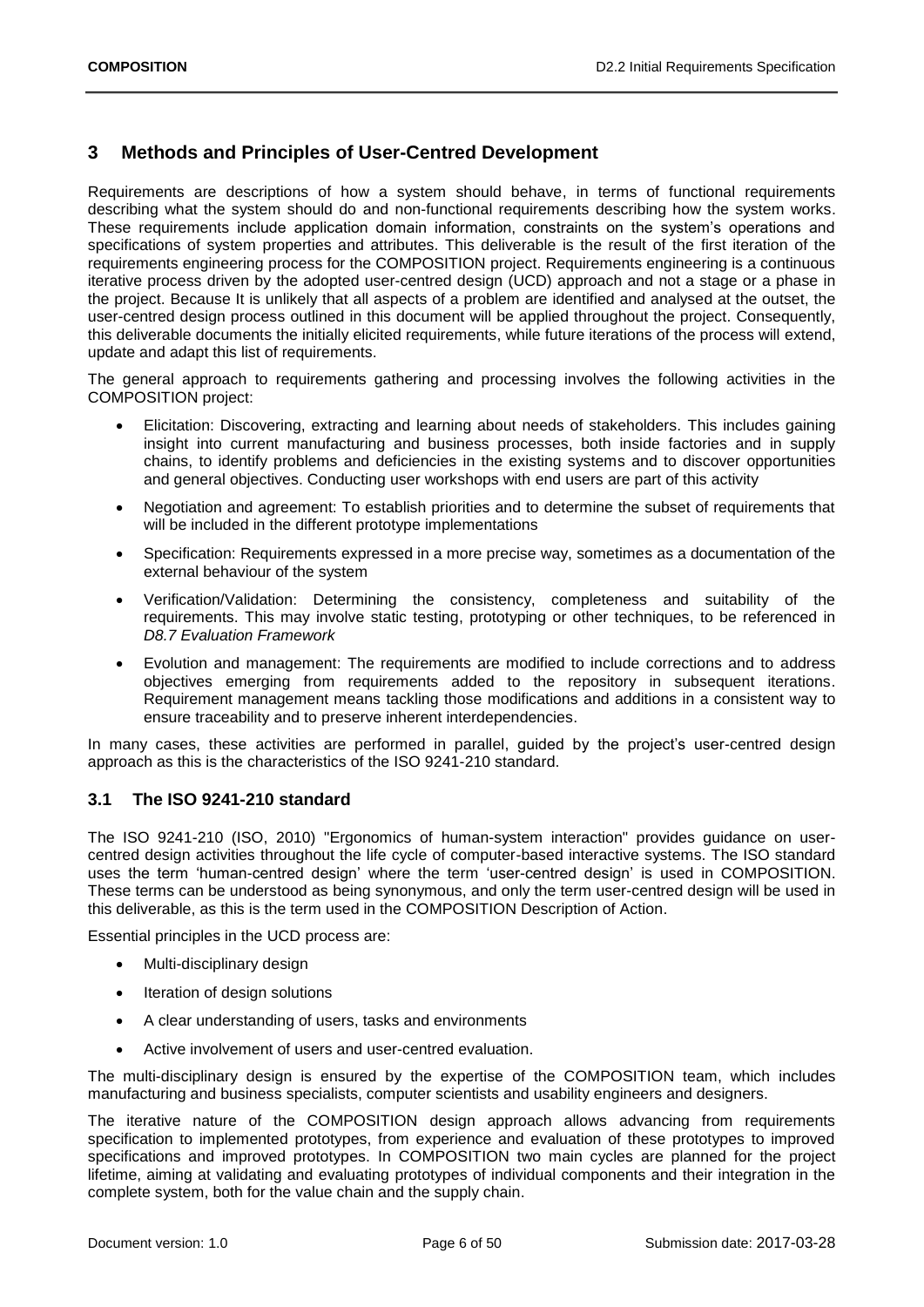One of the core tasks of user-centred design is to negotiate and facilitate communication across the wellknown user-developer gap while acknowledging the different forms of expression and different requirements on each side. Evolutionary or iterative approaches have been shown to reduce this gap (Clark et al, 1989).

The user-centred design process reflects an iterative process with no sharp start and end points: Eliciting the 'context of use' requires intensive and sustained user involvement for the duration of the process, and the requirements elicitation will continue in conjunction with the definition of the design and the specification of the architecture. There are four essential user-centred activities recommended in ISO 9241-210:

- Understanding and specifying the context of use
- Specifying organisational and user requirements
- Producing design solutions
- Evaluating the design.

### <span id="page-6-0"></span>**3.2 The Volere model**

The ISO 9241-210 standard does not prescribe specific methods to achieve the above-mentioned goals. Practical experience from other R&D projects, involving some of the COMPOSITION partners, paved the way for the decision to follow a use case and scenario driven approach based on information emerging from on-site user workshops. This approach is also in line with the descriptions in the Document of Action.

To facilitate specification of requirements the Volere process recommended by Robertson & Robertson will be used (Robertson et al, 1999). This process ensures the consideration of important aspects of requirements specification in a systematic and practical way. Subsequent sections provide more detailed information about the process applied in COMPOSITION for requirements elicitation. This includes a description of the main characteristics of the requirements, which will be based on the Volere Template described in more detail in Section [4.4.](#page-8-0) The Volere model allows the definition of functional and nonfunctional requirements, and of global constraints that may the solutions or the project. The emphasis on sound rationales and measurable fit criteria for the requirements substantiates their applicability and testability.

## <span id="page-6-1"></span>**3.3 Sources of requirements**

Derivation of requirements must be based on pertinent sources of information. Conducting field studies is a standard method for obtaining such information, e.g., by doing interviews or arranging workshops with users representing the target user groups of an envisioned service. Typical usage scenarios and use cases for the service under development can be derived from these field studies, thus providing the foundation for elicitation of requirements.

## <span id="page-6-2"></span>**3.3.1 User workshops**

User workshops in general provide a suitable forum for collecting information on user needs and expectations of a service to be developed. They provide an interactive setting for discussion among workshop participants, revealing individual opinions and attitudes with a potential for sketching and agreeing on possible solutions. Therefore, workshops with end user participation were conducted at the beginning of the COMPOSITION project for the purpose of gaining insight into the challenges and everyday problems to be addressed by means of the project outcomes.

## <span id="page-6-3"></span>**3.3.2 Scenarios**

The aim of scenarios is to capture and illustrate features of a system, thus demonstrating its usefulness and benefits for the prospective end users. Scenarios can be used for various purposes and at different stages of a project. Particularly in the early stages of the design phase, comparing existing procedures with envisioned future scenarios can be a useful method for understanding and agreeing on user requirements and derivative system requirements. They describe end user activities as well as application functionalities, thus facilitating the formulation of essential technical requirements. In COMPOSITION, the agreed scenarios and associated industrial use cases will serve as the main source for the systematic formalisation of user requirements and derivation of system requirements in the initial requirements specification phase.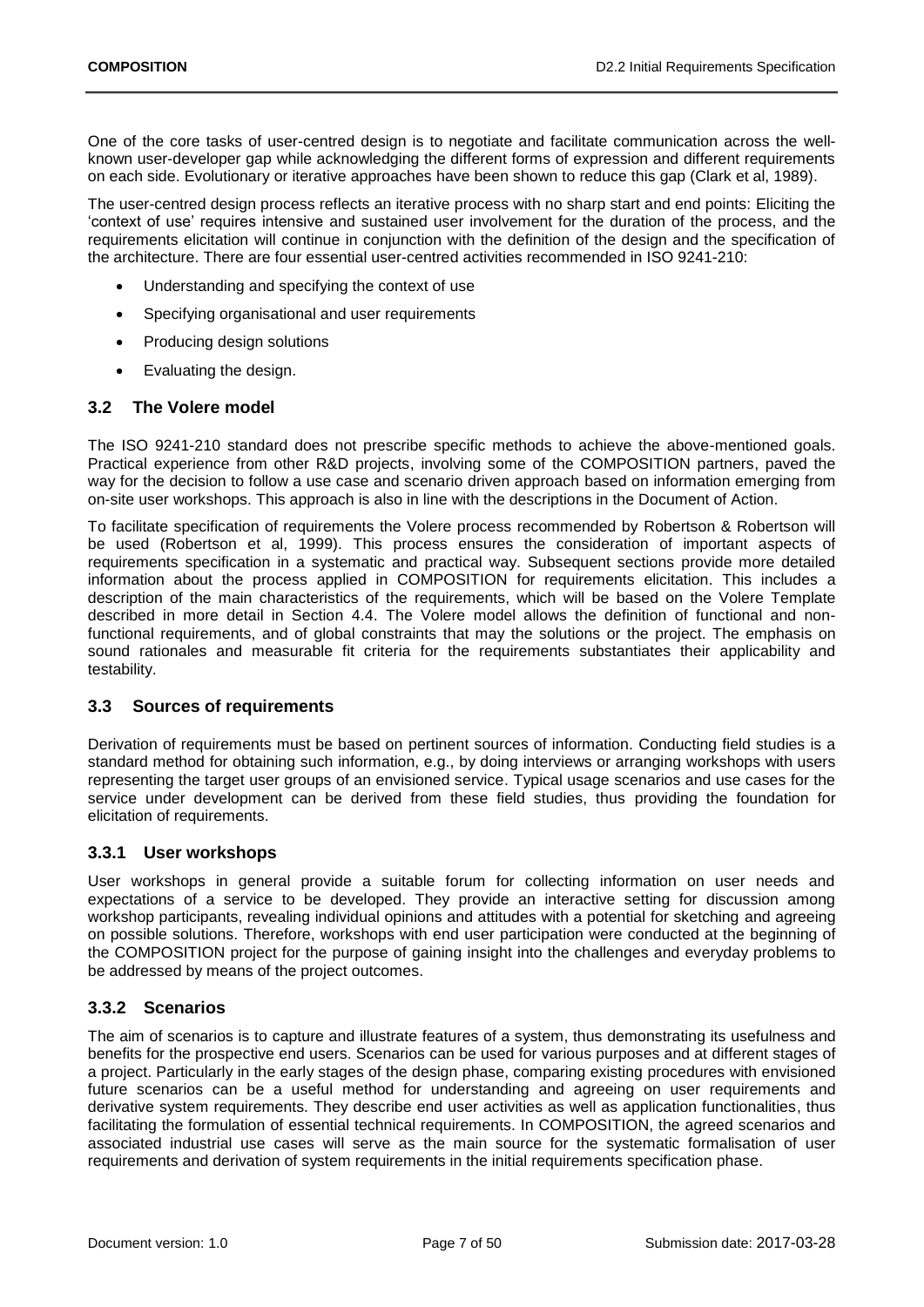## <span id="page-7-0"></span>**4 User-Centred Design Process in COMPOSITION**

To ensure consistent enhancement of usability, the user-centred design approach in COMPOSITION continually examines user needs, with direct feedback of the findings into the development cycle. Each iteration follows the following broad pattern:

- User requirements engineering and refinement
- Architecture design specification and refinement
- Enabling technologies research to implement architecture
- Prototype development, system integration and testing
- Piloting in selected industrial, use case oriented business applications
- Conformance testing, usability evaluation and user validation
- Lessons Learned and change analysis.

The substantially different needs of all stakeholders are to be considered, whether they relate to the intrafactory value chain domain or the inter-factory supply chain domain, with some end users involved in both.

## <span id="page-7-1"></span>**4.1 User workshops, scenarios and use cases**

Two user workshops were conducted at the BSL and KLE premises, respectively. These workshops included tours of the facilities, for the latter also a tour at ELDIA. The participants subsequently discussed future scenarios and derived use cases for the project development work.

The nature of identified vison scenarios is evidently tentative and future-oriented, as they must attempt to capture successfully the perceived prospective user/system interactions. However, they help illustrate user requirements by examining intended developments in real-life situations. The scenarios defined in COMPOSITION therefore serve as a basis for discussion among consortium partners, allowing further refinement of project goals and corresponding system requirements. The scenarios are also a primary source of user requirements.

The workshops are described in more detail in deliverable *D2.1 Industrial Use Cases for an Integrated Information Management System*.

## <span id="page-7-2"></span>**4.2 Requirement derivation**

As a consolidated outcome of the workshops, an initial set of requirements will be elicited from these scenarios and derived use cases (To-Be use cases). If necessary, the requirements will be adapted in the course of the project, and new requirements will be added based on user feedback, e.g., from user evaluation of the prototypes.

The extracted requirements relate to various aspects of the COMPOSITION services. They will be classified according to the Volere template (Robertson et al., 1999) depicted in Section [4.4.](#page-8-0) Two main types of requirements will be defined: Functional requirements describing what the system should do, and nonfunctional requirements describing how the system works. The initial set of user requirements can be found in Appendix A in Section [9](#page-20-0) of this deliverable.

## <span id="page-7-3"></span>**4.3 Requirements engineering**

To ensure a systematic approach to managing the requirements engineering process as prescribed in the Volere model, it was decided to create a shared repository using the JIRA Issue Tracking Tool<sup>1</sup>. With this tool, hosted by FIT, it is possible to implement and track the Volere workflow for all COMPOSITION requirements.

A visual interpretation of the requirements engineering process is shown in [Figure 1.](#page-8-1) As outlined in Section [4,](#page-7-0) this process involves requirement elicitation, analysis, specification, validation and feedback for the next iteration. Requirement management is supported by the workflow implemented in the JIRA tool (see [Figure 3](#page-10-1)  in Section [4.6\)](#page-9-1), which allows tracing individual requirements and tracking their progress. The Lessons Learned collected in each cycle and the subsequent change analysis lead to refining of existing requirements as well as addition of new requirements.

1

<sup>1</sup> http://www.atlassian.com/software/jira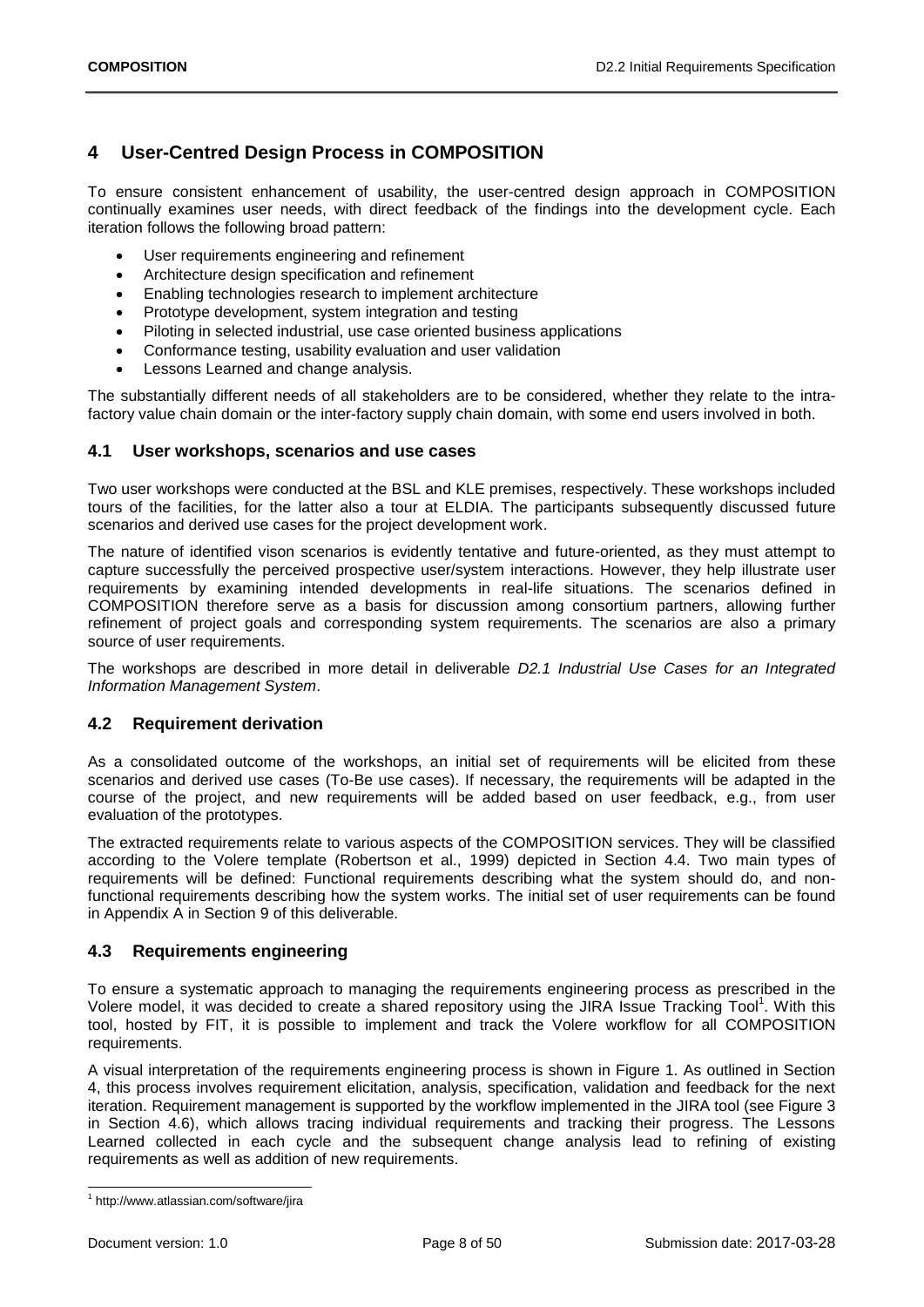

**Figure 1: The Requirements engineering process**

## <span id="page-8-1"></span><span id="page-8-0"></span>**4.4 The Volere requirement template**

The Volere template has been configured for use for requirements specification in COMPOSITION, see the example in [Figure 2.](#page-9-2) The most important fields are described in [Table 1.](#page-8-2)

<span id="page-8-2"></span>

| <b>Field</b>                  | <b>Description</b>                                                                                                                                                |
|-------------------------------|-------------------------------------------------------------------------------------------------------------------------------------------------------------------|
| Summary                       | Clear and brief one-sentence description of the intent of the requirement                                                                                         |
| Requirement Type/<br>Sub-type | Functional/Non-functional/Constraint, etc.                                                                                                                        |
| Component/s                   | To which component(s) does this requirement belong? See Section 4.5                                                                                               |
| Source                        | Where did this requirement originate? E.g., the DoA, a use case description, a<br>workshop, etc.                                                                  |
| Priority                      | Priority defines the relevance of the requirement in relation to the other requirements,<br>depending on the source, the component, etc.                          |
|                               | Scale: Blocker, Critical, Major, Medium, Minor, Trivial, Nice to have                                                                                             |
| Rationale                     | Why is the requirement important? What contributions does it make to the product's<br>purpose?                                                                    |
| <b>Fit Criterion</b>          | This field describes how to determine if a requirement is met. The Fit Criterion must<br>be measurable for testing/verification that the requirement is fulfilled |
| <b>Custom Labels</b>          | Custom labels are mainly intended for filtering purposes. User requirements typically<br>have at least one label defining which use case(s) it is part of.        |
| Description                   | This field is used to further clarify or elaborate interpretation of the Summary                                                                                  |

|  |  | Table 1: Important fields in the COMPOSITION Volere template |  |
|--|--|--------------------------------------------------------------|--|
|--|--|--------------------------------------------------------------|--|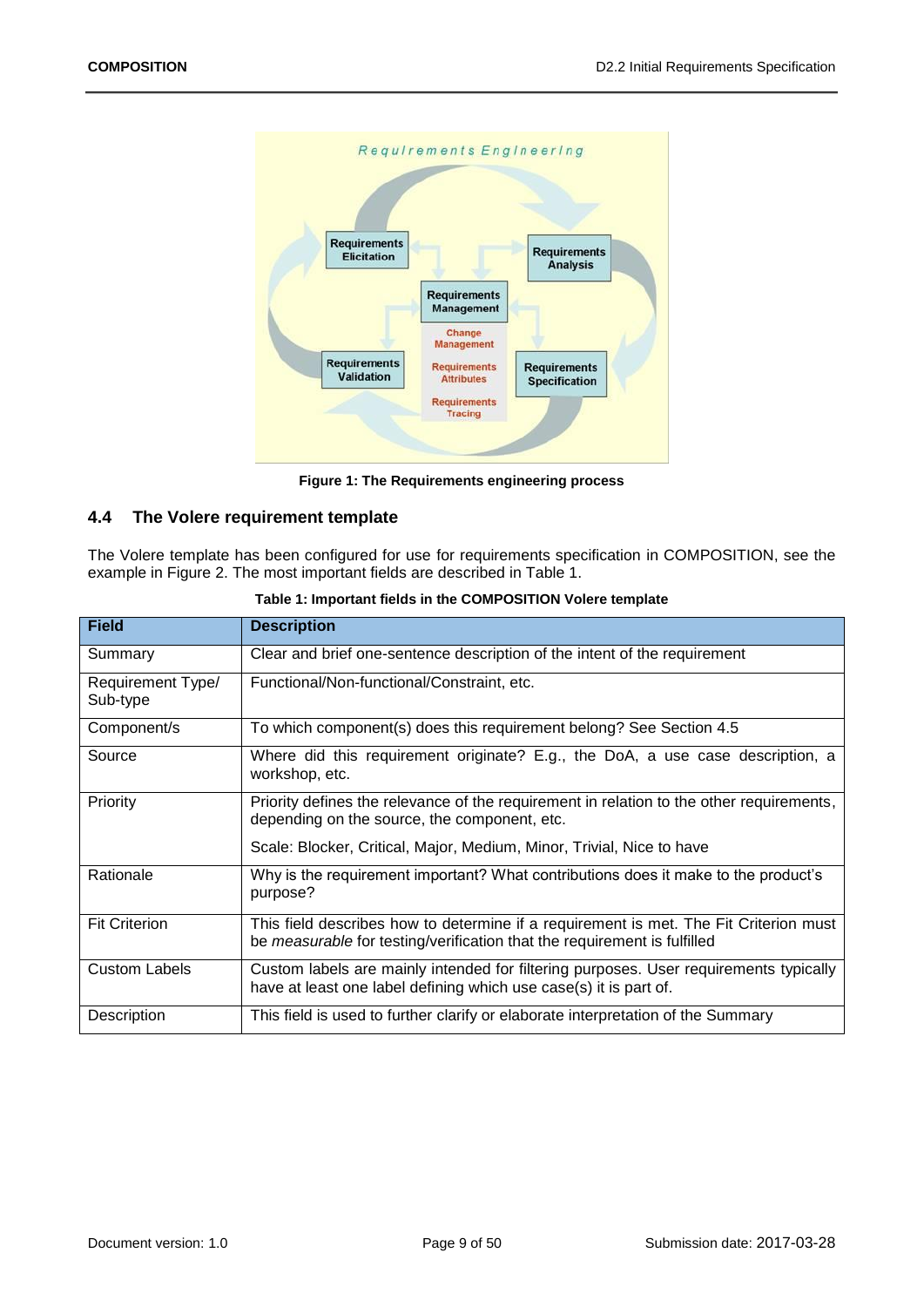| Composition / COM-2                                                                     |                                                                                                   |                        | The IIMS shall be able to forecast when the container is full |                                       |
|-----------------------------------------------------------------------------------------|---------------------------------------------------------------------------------------------------|------------------------|---------------------------------------------------------------|---------------------------------------|
| $\angle$ Edit<br>Comment<br>U                                                           | Assign<br>More $\sim$                                                                             | Pass requirement throu | Reject (Quality check                                         | Workflow $\sim$                       |
| <b>Details</b>                                                                          |                                                                                                   |                        |                                                               | People                                |
| Type:                                                                                   | $\equiv$ Volere Requirement                                                                       | Status:                | <b>OPEN</b> (View Workflow)                                   | Assignee:                             |
| Priority:                                                                               | <b>☆</b> Major                                                                                    | Resolution:            | Unresolved                                                    | $\left\{ \right.$<br>Unassigned       |
| Component/s:                                                                            | Simulation and<br>forecasting tool                                                                |                        |                                                               | Assign to me                          |
| Requirement Type:                                                                       | Functional                                                                                        |                        |                                                               | Reporter:                             |
| Rationale:                                                                              | By providing a forecast it is possible to ensure that the container is<br>emptied when it is full |                        |                                                               | Helene Udsen (In-JeT)<br>Votes:       |
| Source:                                                                                 | DoA, Klemann workshop                                                                             |                        |                                                               | $\overline{0}$                        |
| Fit Criterion:                                                                          | The IIMS can forecast when the container is full                                                  |                        |                                                               |                                       |
| <b>Custom Labels:</b>                                                                   | UC-KLE-1                                                                                          |                        |                                                               | Watchers:<br>Stop watching this issue |
| <b>Description</b>                                                                      |                                                                                                   |                        |                                                               | <b>Dates</b>                          |
|                                                                                         | This feature will increase efficiency because containers are only handled when they are full.     |                        |                                                               |                                       |
|                                                                                         | The word 'bin' is used for the smaller containers located by the production lines. The word       |                        |                                                               | Created:                              |
| "container' is used for the larger containers where the scrap is collected for removal. |                                                                                                   |                        | 25/Jan/17 3:51 PM                                             |                                       |

#### **Figure 2: The COMPOSITION Volere template**

## <span id="page-9-2"></span><span id="page-9-0"></span>**4.5 Components in COMPOSITION**

Defining the *component* associated with each requirement is important to help structure requirements and to get a clearer picture of the technical developments to be achieved. The associated component defines which Work Package (WP) is involved, and hence determines to whom the requirement is assigned for resolution, typically the WP Leader.

The following Components have been identified at this point:

- Access Control
- Advanced Human Machine Interfaces
- Authentication
- Big Data Analytics
- BlockChain Connector
- Deep Learning Toolkit
- Intrafactory Interoperability Layer
- Manufacturing Big Data Storage
- Manufacturing Decision Support System
- **•** Market Fyent Broker
- MatchMaker
- Modelling
- Ontology
- Real Time Multi Protocol Event Broker
- Requestor Agent
- Security Information and Event Management
- Simulation and Forecasting Tool
- Supplier Agent

## <span id="page-9-1"></span>**4.6 The requirement specification workflow**

The typical workflow for requirement specification in COMPOSITION comprises five stages, as shown in [Figure 3.](#page-10-1) Upon creation, the requirement is in the 'Open' stage. The requirement will then be quality checked by the Assignee, or by a different person with sufficient technical insight, if this Assignee is also the Reporter.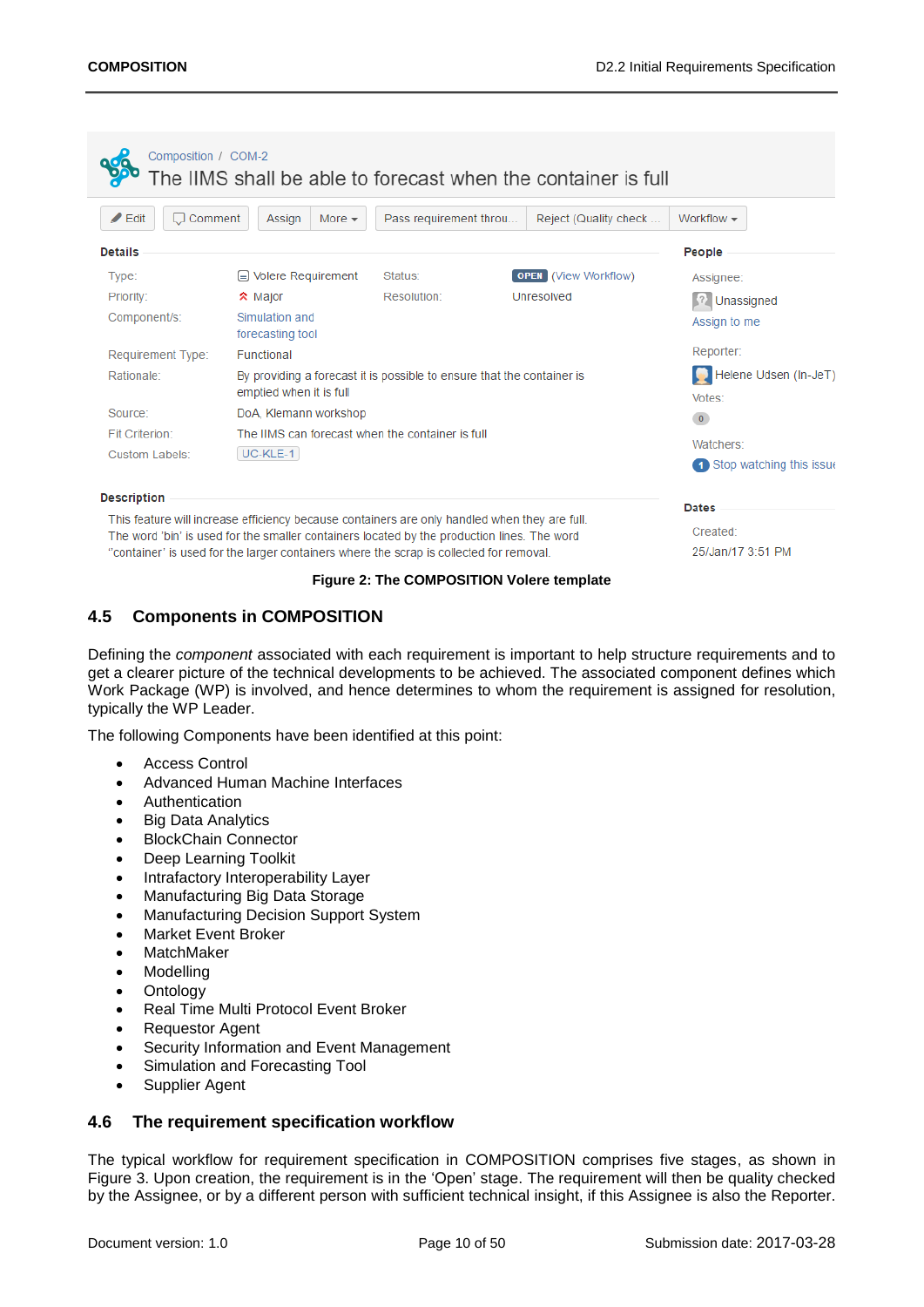In the latter case, the requirement will be re-assigned to the WP Leader, when it has passed the Quality Check.

A requirement can fail to pass the quality gateway for two reasons:

- A requirement can be incomplete. Some fields may have meaningless entries like 'TBD'
- A requirement can be ambiguous; certain terms are not clearly specified.

When passed, the Assignee decides whether a requirement will become part of the specification or if it must be further revised or possibly rejected.

Requirements with status 'Part of Specification' will then be implemented and validated; for user requirements, validation usually involves end users.



**Figure 3: The typical requirement specification workflow in JIRA**

<span id="page-10-1"></span>Quality checked requirements can be rejected for two reasons:

- A requirement can be a duplicate of another requirement
- A requirement can be out of scope for the project.

### <span id="page-10-0"></span>**4.7 Requirement types and distribution**

<span id="page-10-2"></span>The JIRA repository currently contains 104 requirements. Of these, 62 are Functional requirements, 38 are Non-functional, 2 are Constraints and 2 are Project issues. [Table 2](#page-10-2) shows the distribution of Non-functional requirements by sub-type:

| Type                         | Count |
|------------------------------|-------|
| Non-functional - Operational | 30    |
| Non-functional - Performance | 3     |
| Non-functional - Usability   |       |
| Non-functional - Security    |       |

| Table 2: Non-functional requirements by sub-type |  |
|--------------------------------------------------|--|
|                                                  |  |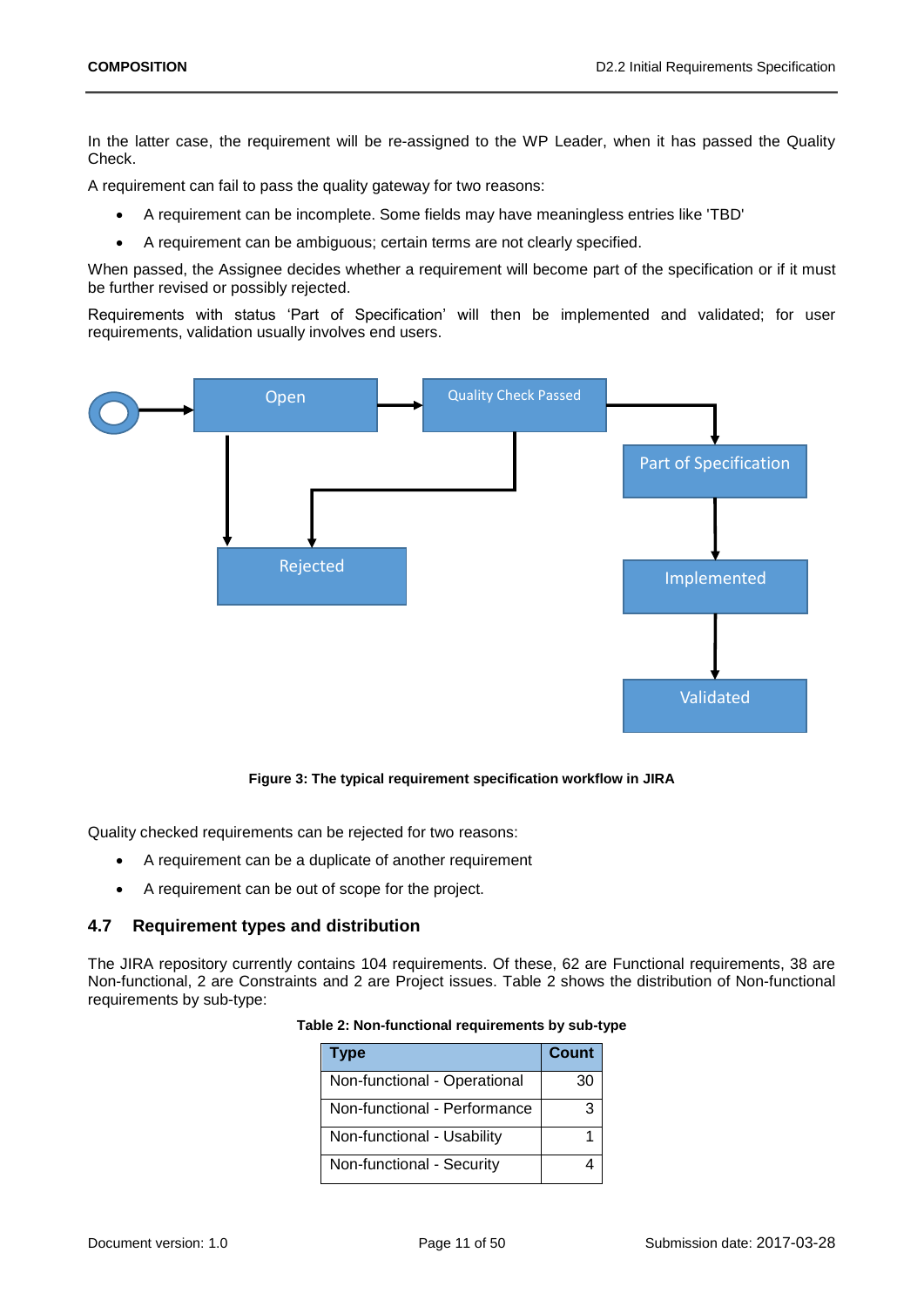| <b>Priority</b> | Count |
|-----------------|-------|
| Blocker         | 1     |
| Critical        | 3     |
| Major           | 93    |
| Medium          | 3     |
| Minor           | 2     |
| <b>Trivial</b>  | ი     |
| Nice to have    | 2     |

#### <span id="page-11-1"></span>**Table 3: Requirements by priority**

<span id="page-11-0"></span>Most of these initial requirements are prioritised as Major, reflecting that the focus at this early stage is on specifying functional and non-functional requirements of high impact for the technical development, though these priorities may change in alignment with the overall implementation process.

| <b>Component</b>                             | Count <sup>2</sup> |
|----------------------------------------------|--------------------|
| <b>Access Control</b>                        | 3                  |
| Advanced Human Machine Interfaces            | 13                 |
| Authentication                               | 17                 |
| Big Data Analytics                           | 8                  |
| <b>BlockChain Connector</b>                  | 18                 |
| Deep Learning Toolkit                        | 6                  |
| Intrafactory Interoperability Layer          | 5                  |
| Manufacturing Big Data Storage               | 9                  |
| <b>Manufacturing Decision Support System</b> | 29                 |
| <b>Market Event Broker</b>                   | 16                 |
| MatchMaker                                   | 22                 |
| Modelling                                    | 5                  |
| Ontology                                     | 3                  |
| Real Time Multi Protocol Event Broker        | 1                  |
| <b>Requestor Agent</b>                       | 20                 |
| Security Information and Event Management    | 6                  |
| Simulation and Forecasting Tool              | 23                 |
| Supplier Agent                               | 18                 |

|  |  | <b>Table 4: Requirements by Component</b> |
|--|--|-------------------------------------------|
|--|--|-------------------------------------------|

The requirements have been assigned to one or more of the Use Cases described in *D2.1 Industrial Use Cases for an Integrated Information Management System*. The distribution per use case is shown in [Figure](#page-12-1)  [4,](#page-12-1) the main purpose of which is to show the relatively even distribution between the use cases covered in the initial requirements. As for the components, requirements may be associated with more than one use case.

<sup>1</sup>  $2$  Requirements may be associated with more than one component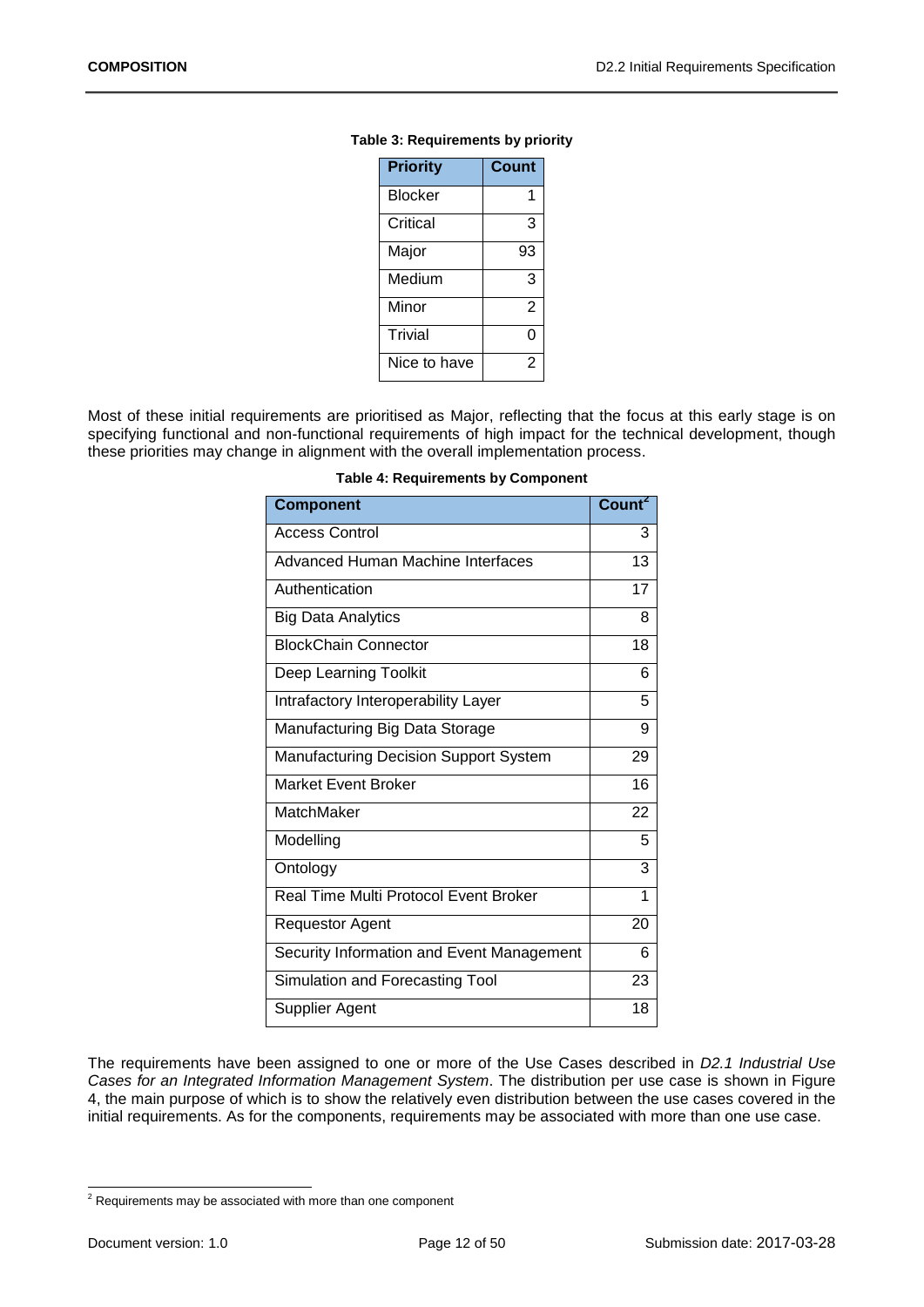

Total Issues: 104 Statistic Type: Custom Labels

#### **Figure 4: Requirements per Use Case**

### <span id="page-12-1"></span><span id="page-12-0"></span>**4.8 Functional requirements**

Functional requirements can be defined as "identifying what the system should do", i.e., the "functions" of the system under analysis. The initial list includes 62 functional requirements, distributed over the intra-factory and inter-factory solutions.

The components with the highest number of associated requirements are again the Manufacturing Decision Support System, the Simulation and Forecasting Tool and the MatchMaker. The numbers are depicted in the chart in [Figure 5.](#page-12-2)



#### **Figure 5: Number of functional requirements by component**

<span id="page-12-2"></span>The overall picture is similar to the distribution for all requirements [\(Table 4\)](#page-11-0), and the most specified components are also reflected by the Innovations described in Sections [5](#page-14-0) and [10.](#page-43-0)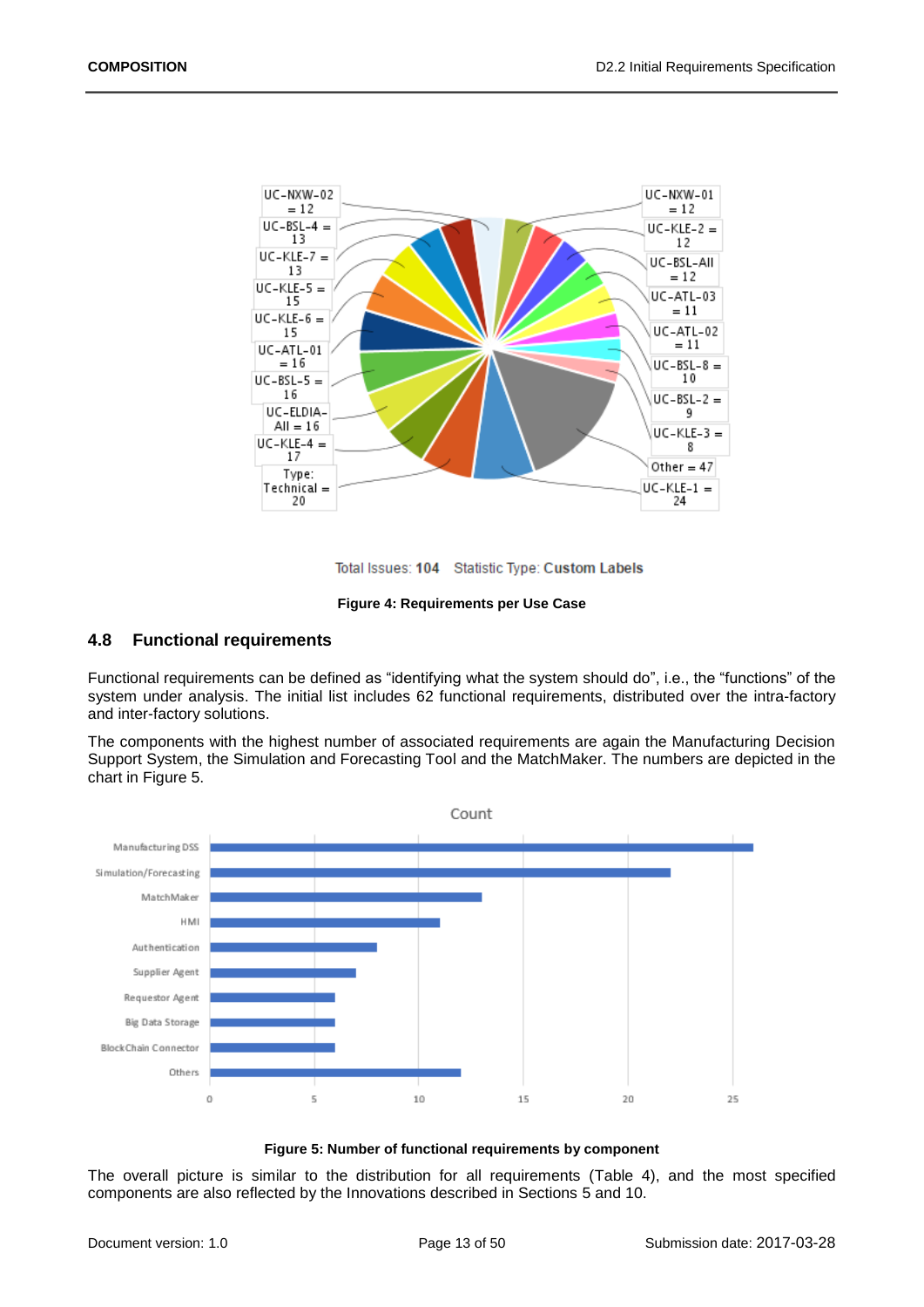## <span id="page-13-0"></span>**4.9 Non-functional requirements**

Non-functional requirements describe how the system works, i.e., they specify the constraints in terms of attractiveness, usability, performance, security and reliability under which functions described by the functional requirements shall operate. The Volere template facilitates the definition of several sub-types for non-functional requirements as detailed below.

## <span id="page-13-1"></span>**4.9.1 Operational requirements**

Operational requirements cover the demands defined by the intended operating environment, addressing how the users will operate the system, including interfaces and interoperability with other systems. Operational requirements establish how well and under what conditions the system must perform.

The initial list includes 30 operational requirements.

## <span id="page-13-2"></span>**4.9.2 Performance requirements**

Performance requirements cover a wide variety of simple or complex characteristics related to system performance, generally measured in terms of quantity, quality, coverage, timeliness, etc.

The initial list includes 3 performance requirements.

## <span id="page-13-3"></span>**4.9.3 Usability requirements**

Usability requirements derive from the specific needs of the intended end users, to be adapted to align with feedback from user evaluation of the various prototypes,

The initial list includes 1 usability requirement.

## <span id="page-13-4"></span>**4.9.4 Security requirements**

In the scope of information systems, the following security properties are relevant: confidentiality, integrity, availability, authenticity, accountability, non-repudiation and reliability as defined in the ISO/IEC 13335 standard (ISO, 2004).

The COMPOSITION project will use Privacy and Data Protection by Design methodologies everywhere in the design and development process.

The initial list includes 4 security requirements.

## <span id="page-13-5"></span>**4.9.5 Business requirements**

When satisfied, business requirements meet objectives, i.e., provide value. Business requirements exist within the business environment and must be discovered. Discovery necessarily involves stakeholders.

When available, deliverables *D9.8 Market Segmentation and Potential of COMPOSITION in European Industry* and *D9.9 Sustainable Business Models for IIMS in Manufacturing Industries* will be vehicles for elicitation of business requirements.

## <span id="page-13-6"></span>**4.9.6 Ethical requirements**

Ethical requirements include issues of privacy, trust, data protection and intellectual properties, etc. Ethical aspects may have to be considered for protection of data and personal information where humans are involved.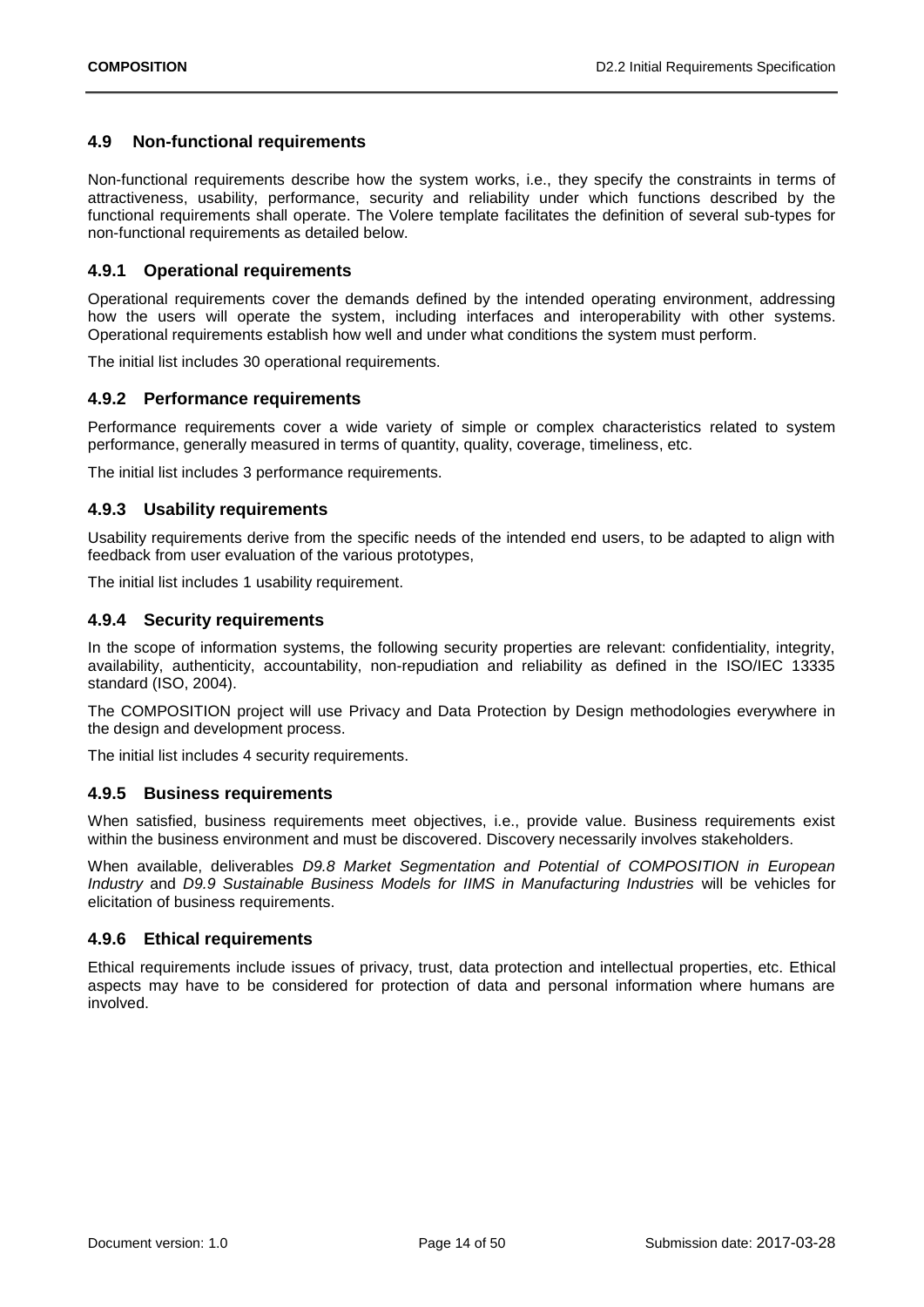## <span id="page-14-0"></span>**5 Innovations**

The COMPOSITION technological innovation approach has the objective of creating a digital automation framework (the COMPOSITION IIMS) that optimises the manufacturing processes by exploiting existing data, knowledge and tools to increase productivity and dynamically adapt to changing market requirements.

From the use cases the technical teams will define a set of "Innovations" that will help them deliver the use case applications in an efficient and timely manner. The innovation management process uses *Innovation Forms* to capture innovative features of the platform, see below. These features are further decomposed into "Functionalities", which are typically defined as simpler and implementable elements of the platform.

To ensure that the project has strong and continued focus on successful implementation of creative ideas the COMPOSITION consortium has created a dedicated and strategic structure for managing the innovation activities, led by the Innovation Manager. More details of the methodology and procedures can be found in *D1.1 Project Quality Control Plan 1*.

To supervise this process and reinforce alignment with the technological objectives of the project, a simple workflow has been associated with the JIRA Innovation project illustrated in Section [5.2.](#page-15-0)

## <span id="page-14-1"></span>**5.1 The Innovation Form**

The Form shown below has been created to formalise the innovations.



Innovation form I-01

**Ecosystem for Collaborative Manufacturing Processes** 

- Innovation name 1
- 2 Description

#### 3 Major functionalities

Define features that can be used to show/visualise the innovation to users and its general applicability as part of a demonstrator. The following prioritised functionalities are enabled by the innovation:

#### 4 Responsible WP

Identify the work package(s) responsible for development and implementation:

#### 5 Innovation classification

Classify the innovation according to its dimensions:

| <b>Classification</b>            | Score |
|----------------------------------|-------|
| Fulfilment of the DOA            |       |
| Demoability                      |       |
| Exploitability                   |       |
| Usefulness in pilot applications |       |

#### 6 Associated end user application requirements

<span id="page-14-2"></span>List end user requirements for the COMPOSITION application that will be implemented using the innovation:

#### **Figure 6: COMPOSITION Innovation form**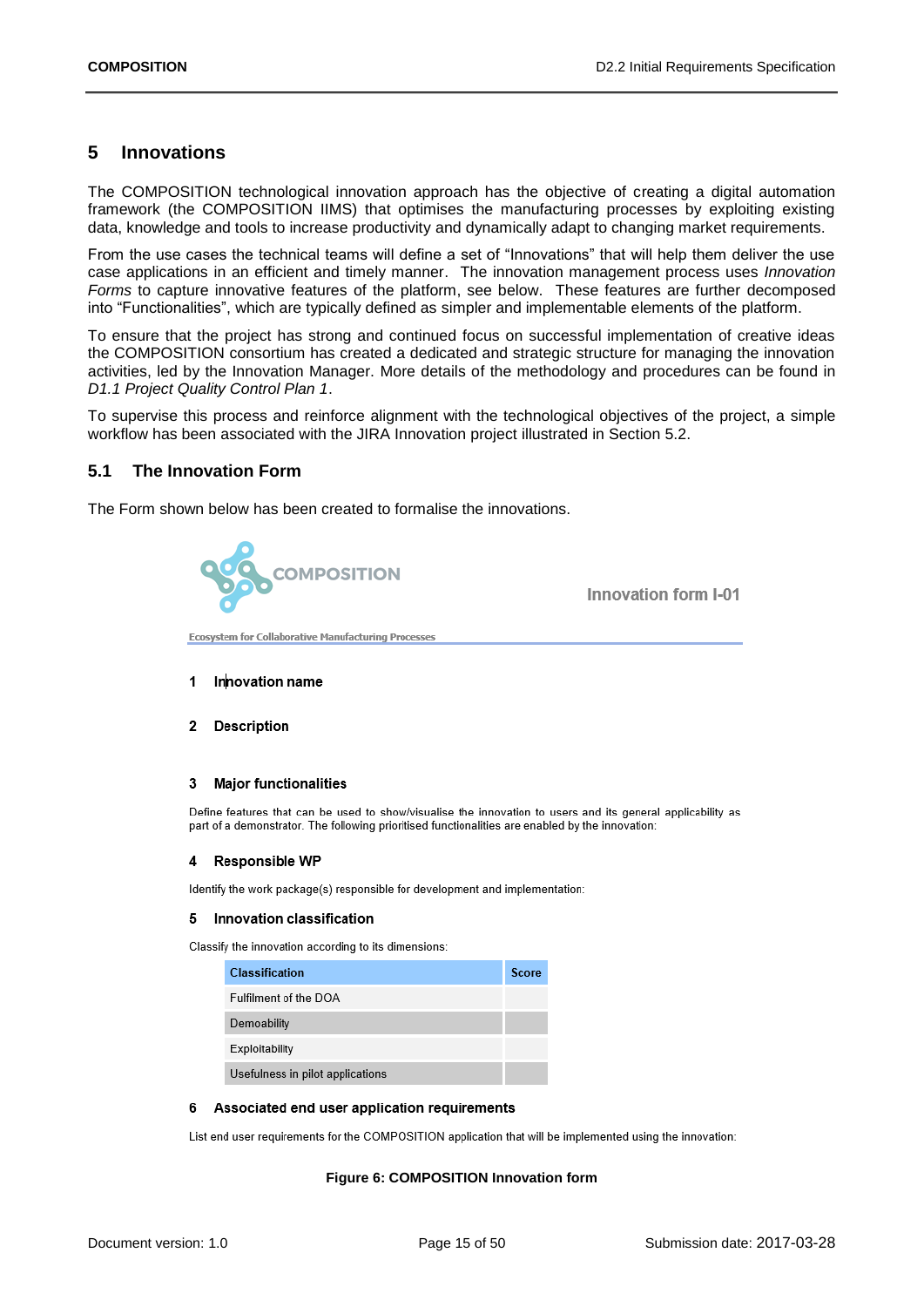The Form defines major functionalities enabled by the Innovation and classifies it according to 4 dimensions, i.e., Fulfilment of the Description of Action, Demoability, Exploitability and Usefulness in pilot applications. Finally, the Form lists the associated end user application requirements.

## <span id="page-15-0"></span>**5.2 Managing Innovations in JIRA**

To manage the Innovations in COMPOSITION, a project has been created in IN-JET's JIRA installation. An example of an Innovation entry, reproducing the content of the Innovation Form, is shown in [Figure 7.](#page-15-1)

| $\angle$ Edit<br>$\Box$ Comment         | More $-$<br>Assign         | <b>Start Progress</b><br>Done                                                                                                                                                                                    | Admin $\sim$                                                                                                                                                                                                                                                                                                                      |                            | $\nabla$ Export $\nabla$<br>学                          |
|-----------------------------------------|----------------------------|------------------------------------------------------------------------------------------------------------------------------------------------------------------------------------------------------------------|-----------------------------------------------------------------------------------------------------------------------------------------------------------------------------------------------------------------------------------------------------------------------------------------------------------------------------------|----------------------------|--------------------------------------------------------|
| <b>Details</b>                          |                            |                                                                                                                                                                                                                  |                                                                                                                                                                                                                                                                                                                                   | People                     |                                                        |
| Type:                                   | <b>非</b> Innovation        | Status:                                                                                                                                                                                                          | TO DO (View Workflow)                                                                                                                                                                                                                                                                                                             | Assignee:                  | Jesper Thestrup                                        |
| Priority:                               | <b>☆</b> Major             | Resolution:                                                                                                                                                                                                      | Unresolved                                                                                                                                                                                                                                                                                                                        |                            | Assign to me                                           |
| Labels:                                 | None $\blacktriangleright$ |                                                                                                                                                                                                                  |                                                                                                                                                                                                                                                                                                                                   | Reporter:                  | Jira Administrator                                     |
| <b>Major Functionalities:</b>           |                            | $\sim$ Distributed trust in the agent marketplace                                                                                                                                                                |                                                                                                                                                                                                                                                                                                                                   | Votes:                     | $\overline{0}$                                         |
|                                         | WP4                        | Decentralized log of agent transactions                                                                                                                                                                          |                                                                                                                                                                                                                                                                                                                                   | Watchers:                  | 1 Stop watching this issue                             |
| Work Package:<br>Fulfilment of the DoA: | 5                          |                                                                                                                                                                                                                  |                                                                                                                                                                                                                                                                                                                                   |                            |                                                        |
| Demoability:                            | 3                          |                                                                                                                                                                                                                  |                                                                                                                                                                                                                                                                                                                                   | <b>Dates</b>               |                                                        |
| Exploitability:                         | 4                          |                                                                                                                                                                                                                  |                                                                                                                                                                                                                                                                                                                                   | Created:                   | 20 minutes ago                                         |
| Usefulness in pilot<br>applications:    | 3                          |                                                                                                                                                                                                                  |                                                                                                                                                                                                                                                                                                                                   | Updated:                   | 2 minutes ago                                          |
| <b>Innovation Auto</b>                  | 15                         |                                                                                                                                                                                                                  |                                                                                                                                                                                                                                                                                                                                   | Agile                      |                                                        |
| Classification:                         |                            |                                                                                                                                                                                                                  |                                                                                                                                                                                                                                                                                                                                   | View on Board              |                                                        |
| Associated end user                     |                            | $\vee$ COM-17: Data transactions shall be traceable.                                                                                                                                                             |                                                                                                                                                                                                                                                                                                                                   |                            |                                                        |
| application<br>requirements:            |                            | COM-18: Data transactions shall be immutable<br>COM-19: The system shall be protected against cyber attack                                                                                                       |                                                                                                                                                                                                                                                                                                                                   | <b>HipChat discussions</b> |                                                        |
|                                         |                            |                                                                                                                                                                                                                  |                                                                                                                                                                                                                                                                                                                                   |                            | Do you want to discuss this issue? Connect to HipChat. |
| <b>Description</b>                      |                            |                                                                                                                                                                                                                  |                                                                                                                                                                                                                                                                                                                                   | Connect                    | <b>Dismiss</b>                                         |
|                                         |                            | component of its log-oriented architecture. The log-oriented architecture will provide non-repudiation of<br>enabling both product data traceability and secure access for stakeholders. The blockchain shall be | The COMPOSITION architecture proposes to adapt and deploy a blockchain implementation as the central<br>transactions and distributed trust in the COMPOSITION marketplace for manufacturing and supply chains. In<br>this context, the blockchain will be used to provide an audit trail for manufacturing and supply chain data, |                            |                                                        |

**Figure 7: COMPOSITION Innovation in JIRA**

<span id="page-15-1"></span>A very simple workflow for COMPOSITION Innovations has been incorporated, as shown in [Figure 8.](#page-15-2)



<span id="page-15-2"></span>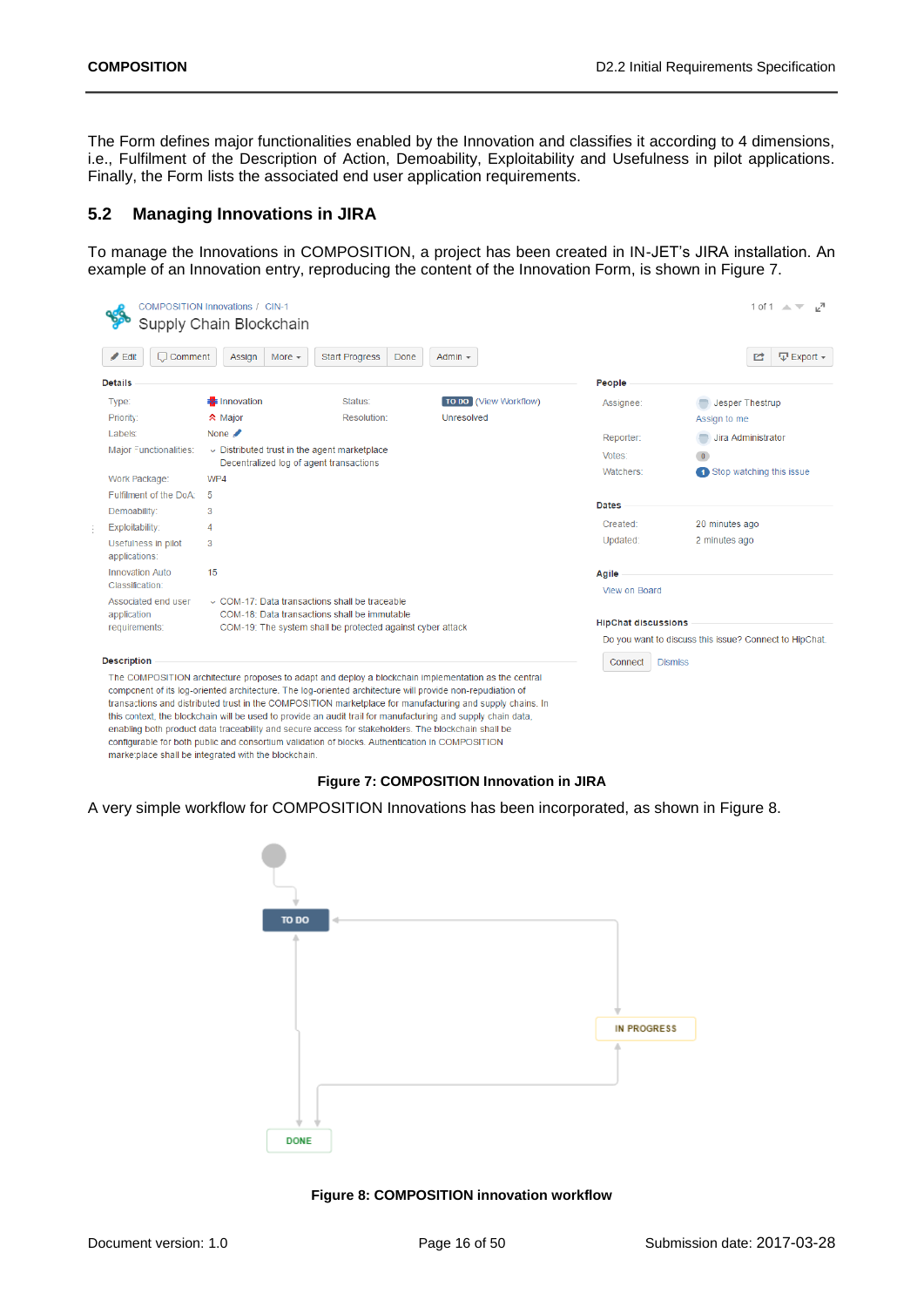## <span id="page-16-0"></span>**5.3 Initial Innovations in COMPOSITION**

As an outcome of the requirements specified and the system components described in previous sections, 5 initial Innovations have been documented:

- I-01 Supply Chain Blockchain
- I-02 Matchmaking Broker
- I-03 Manufacturing Decision Support System
- I-04 Dynamic Agent-based Marketplace
- I-05 Incorporation of Prediction and Forecast into Decision Support Toolkit

Details of these Innovations can be found in Appendix B in Section [10.](#page-43-0)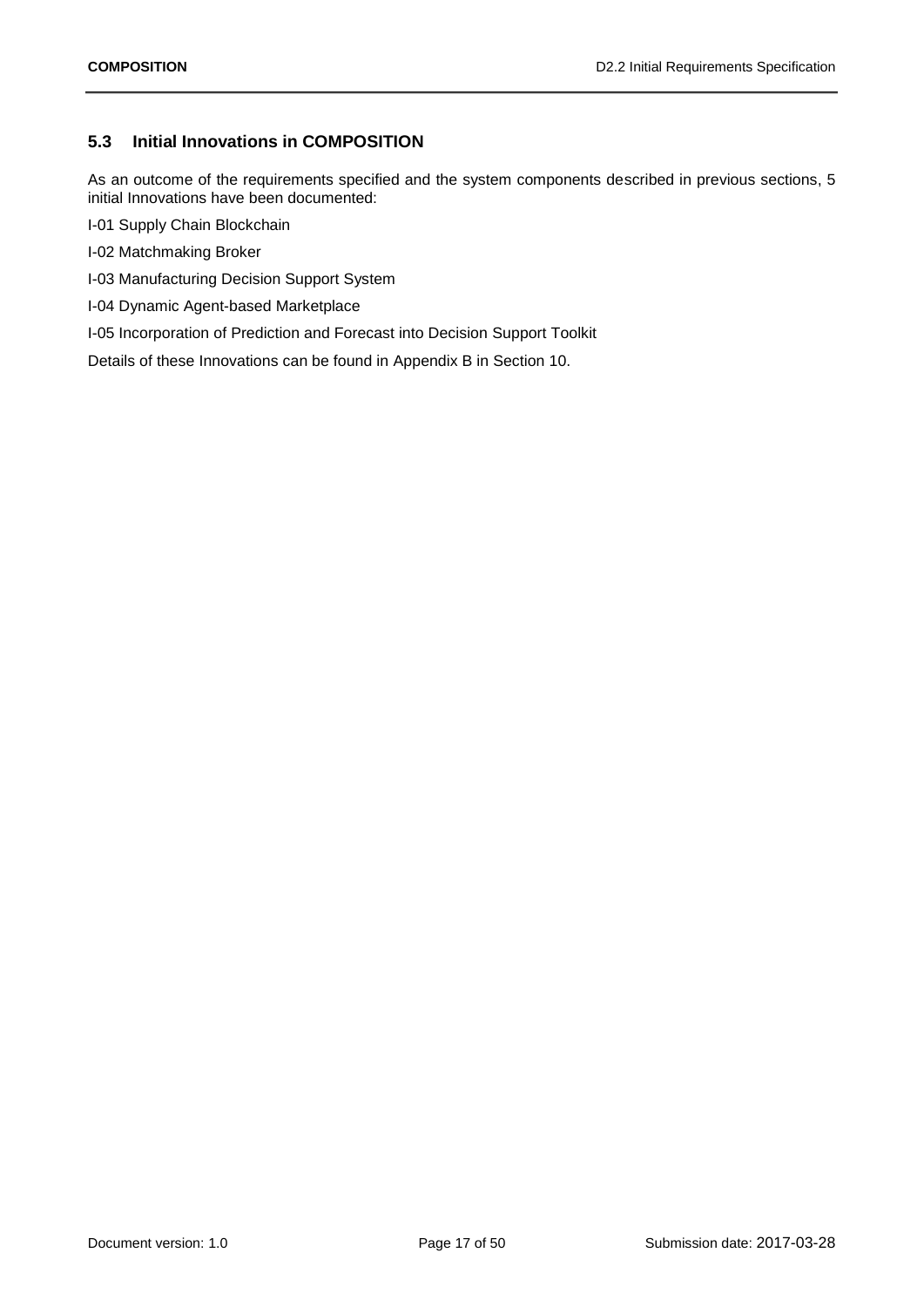## <span id="page-17-0"></span>**6 Conclusion and Next Steps**

Scenarios and use cases have been developed from user workshops that were arranged to determine the context of use for the intra-factory and inter-factory settings, respectively. The early user involvement has enabled the elicitation of end user requirements and derived system requirements based on actual end users' views and expectations of COMPOSITION services.

The COMPOSITION project implements a user-centred development process based on ISO 9241-210 and the Volere model.

The next major step in the user-centred development process is to determine the impact of the requirements on each COMPOSITION component. To accomplish this, all initial requirements must be quality checked and assigned to the component leads, who subsequently decide if the requirements become part of the specification. New requirements may emerge from this process, while existing requirements may be reformulated to enhance clarity and accuracy.

Adopting an iterative approach means that the initial set of requirements will be continuously expanded, updated and refined, particularly in connection with user evaluation of the COMPOSITION prototypes. This will be documented in subsequent deliverables *D2.5 Lessons Learned and Updated Requirements Report I* and *D2.6 Lessons Learned and Updated Requirements Report II*.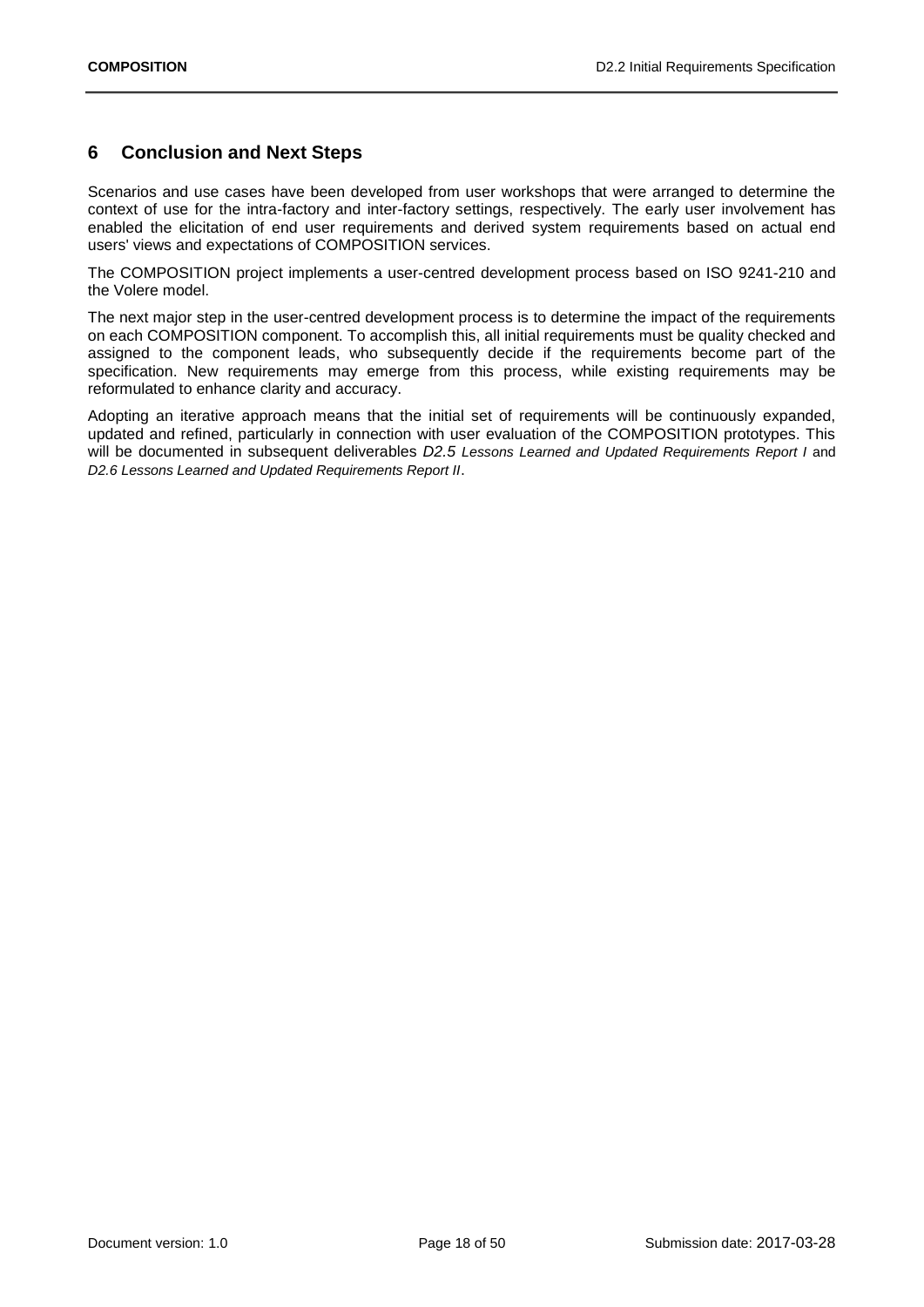# <span id="page-18-0"></span>**7 List of Figures and Tables**

# <span id="page-18-1"></span>**7.1 Figures**

## <span id="page-18-2"></span>**7.2 Tables**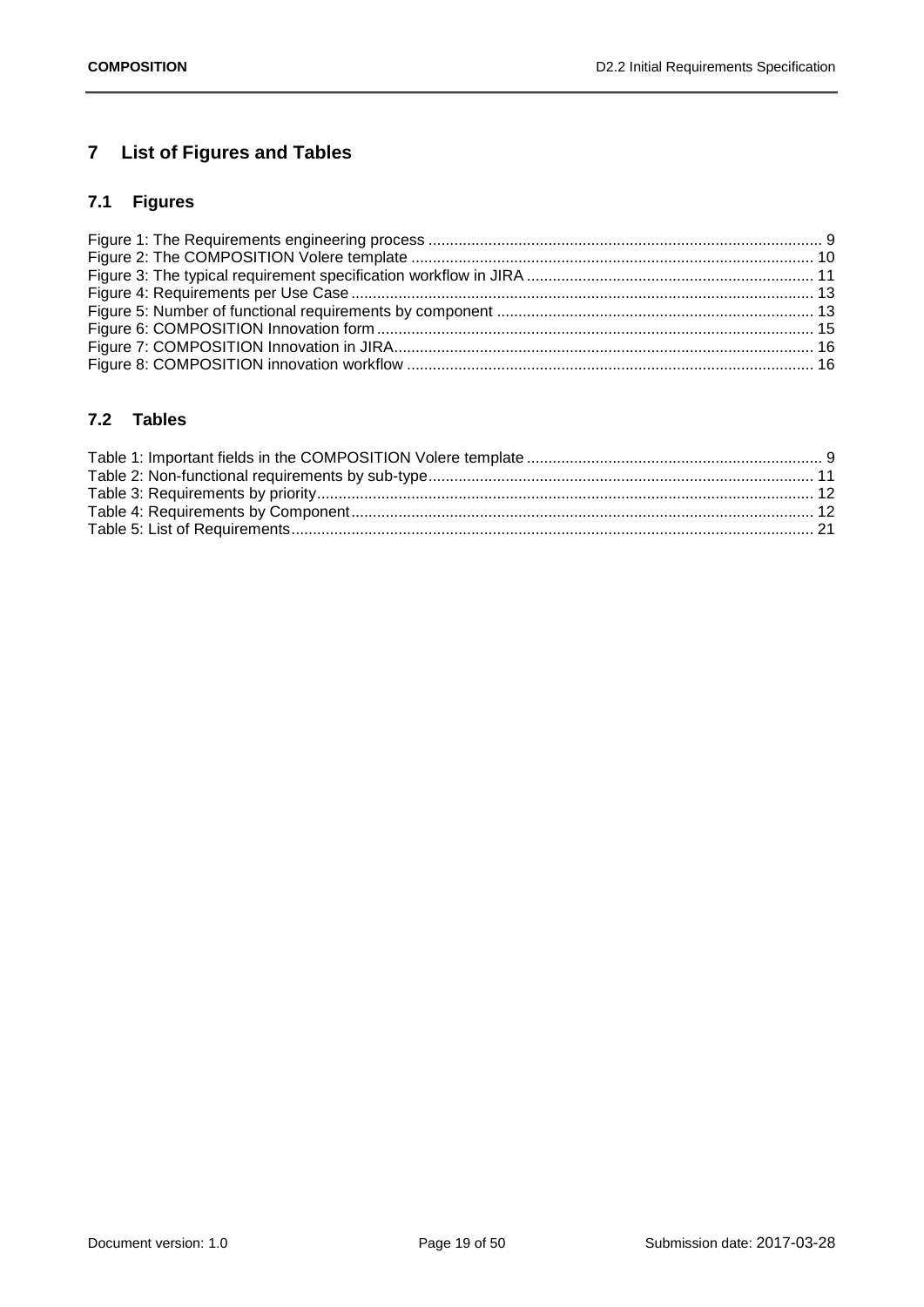## <span id="page-19-0"></span>**8 References**

| (Clark et al, 1989) | Clark, P. G.; Lobsitz, R. M., Shields, J. D. (1989): Documenting the evolution of an<br>information system. IEEE Software, pp. 1819-1826.                                                          |
|---------------------|----------------------------------------------------------------------------------------------------------------------------------------------------------------------------------------------------|
| (ISO, 2004)         | ISO/IEC: Management of Information and Communication Technology Security -<br>Part 1: Concepts and Models for Information and Communication Technology<br>Security Management. ISO/IEC 13335, 2004 |
| (ISO, 2010)         | ISO 9241-210:2010: Ergonomics of human-system interaction -- Part 210: Human-<br>centred design for interactive system                                                                             |
|                     | (Robertson et al, 1999) Robertson, S.; Robertson, J.R. (1999): Mastering the requirement process.<br>Addison Wesley, London, ACM Press Books                                                       |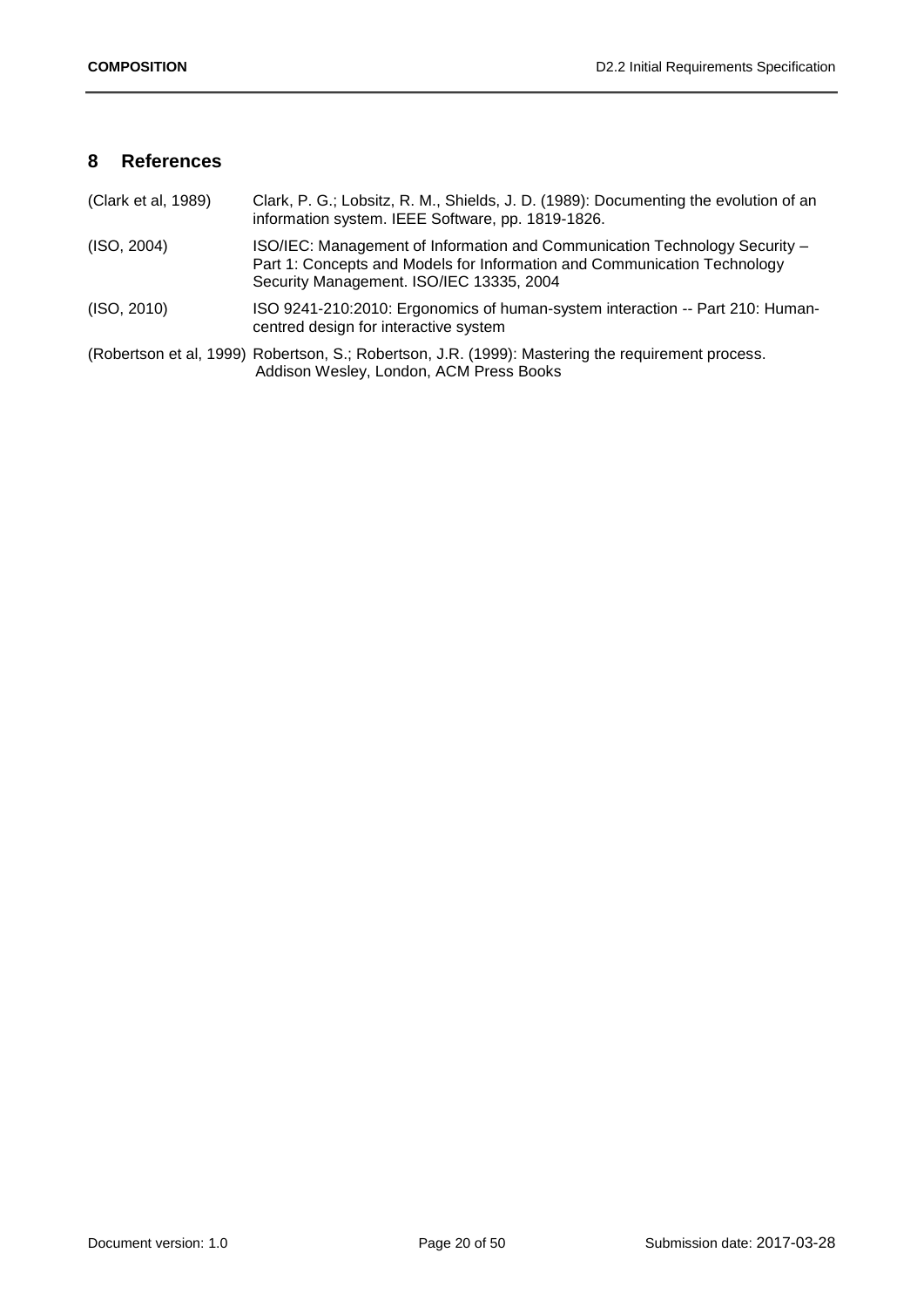# **9 Appendix A: Initial List of COMPOSITION Requirements**

## **Table 5: List of Requirements**

<span id="page-20-1"></span><span id="page-20-0"></span>

| <b>Key</b>    | <b>Summary</b>                        | <b>Requirement Type</b> | <b>Priority</b>        | <b>Rationale</b>           | <b>Fit Criterion</b>    |
|---------------|---------------------------------------|-------------------------|------------------------|----------------------------|-------------------------|
|               |                                       | Custom field            | Custom field           |                            | Custom field (Fit       |
| Issue key     | Summary                               | (Requirement Type)      | (Requirement Priority) | Custom field (Rationale)   | Criterion)              |
| COM-105       | The IIMS shall be able to generate    | Functional              | Major                  | Alerting predefined        | Alerts are generated    |
|               | alerts if the colour indication of a  |                         |                        | actors/roles will allow    | when colour indication  |
|               | Production Unit changes to Red        |                         |                        | timely intervention        | changes to Red          |
| COM-104       | The Non-Conformance Dashboard         | Functional              | Major                  | Monitoring and signalling  | As the number of NCs    |
|               | shall reflect the number of NCs as    |                         |                        | the number of NCs will     | increases, the colour   |
|               | green, amber or red.                  |                         |                        | allow timely intervention  | changes from Green      |
|               |                                       |                         |                        |                            | through Amber to Red    |
| COM-103       | The IIMS shall be able to store and   | Functional              | Major                  | Deviations documented      | Photos of NCs can be    |
|               | retrieve photos of NCs                |                         |                        | during production can be   | stored in and retrieved |
|               |                                       |                         |                        | reviewed and revisited to  | from the system         |
|               |                                       |                         |                        | help discover systematic   |                         |
|               |                                       |                         |                        | errors occurring over time |                         |
| COM-102       | The Non-Conformance Dashboard         | Functional              | Major                  | Non-Conformances can       | NCs are displayed on    |
|               | shall display NCs for each Production |                         |                        | be spotted and corrected   | the dashboard with      |
|               | Unit                                  |                         |                        | in a timely fashion        | indication of the       |
|               |                                       |                         |                        |                            | relevant Production     |
|               |                                       |                         |                        |                            | Unit                    |
| COM-101       | It must be possible to reset an       | Functional              | Major                  | When the malfunction       | Equipment alerts can    |
|               | equipment alert, when the             |                         |                        | has been corrected, this   | be reset                |
|               | necessary measures have been          |                         |                        | must be reflected on the   |                         |
|               | taken                                 |                         |                        | visualization screen       |                         |
| COM-100       | The equipment alert shall be sent by  | Functional              | Major                  | The predefined actors will | Predefined actors are   |
|               | email or SMS to predefined            |                         |                        | be specifically notified   | alerted by email or     |
|               | actors/roles                          |                         |                        | that equipment             | <b>SMS</b>              |
|               |                                       |                         |                        | maintenance is required    |                         |
| <b>COM-99</b> | An alert shall be displayed if the    | Functional              | Major                  | Monitoring of              | An alert for the        |
|               | measured values for the equipment     |                         |                        | measurements from the      | involved equipment is   |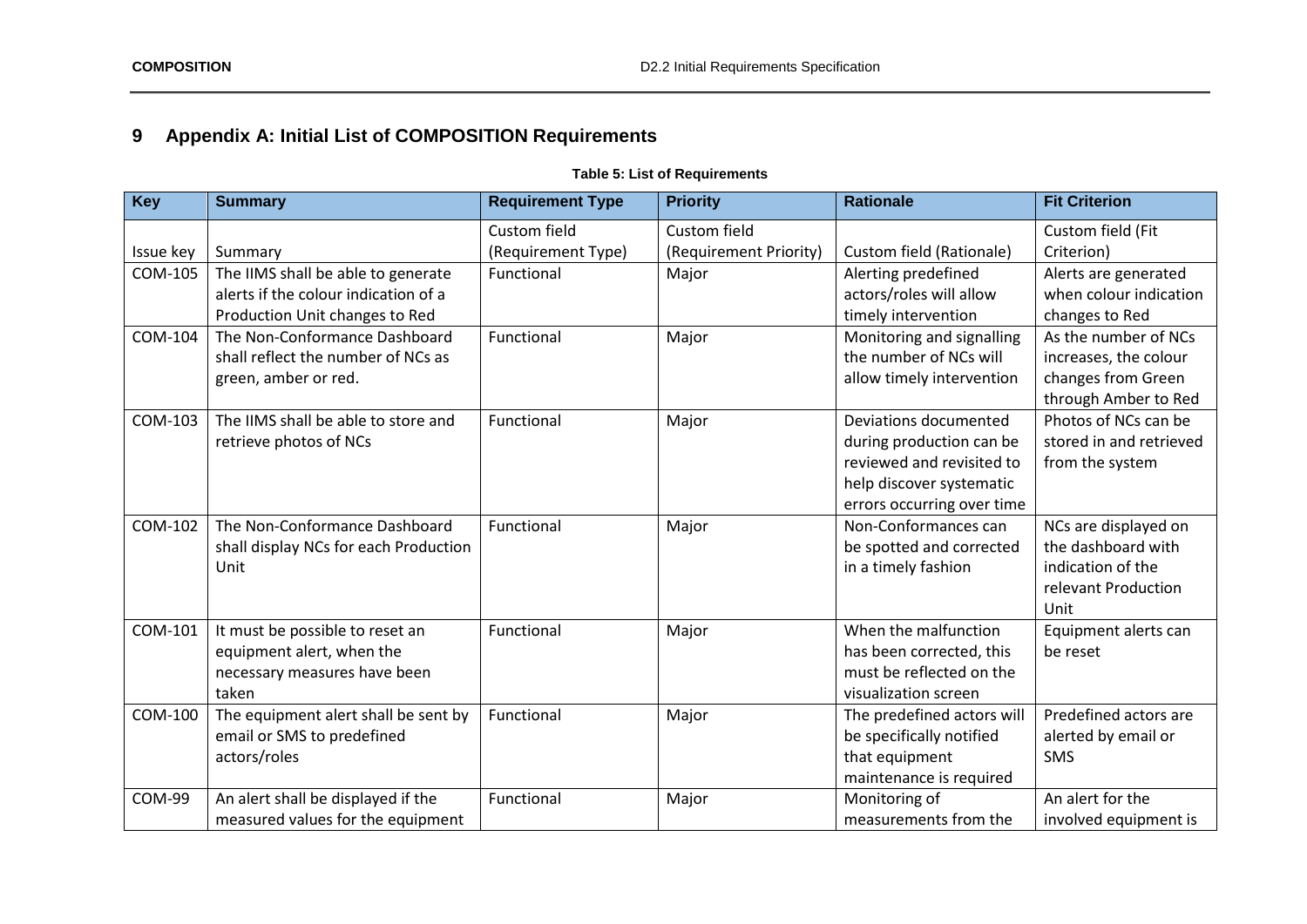| <b>Key</b>    | <b>Summary</b>                                                                                    | <b>Requirement Type</b>          | <b>Priority</b> | <b>Rationale</b>                                                                                                                                                                                          | <b>Fit Criterion</b>                                                                                           |
|---------------|---------------------------------------------------------------------------------------------------|----------------------------------|-----------------|-----------------------------------------------------------------------------------------------------------------------------------------------------------------------------------------------------------|----------------------------------------------------------------------------------------------------------------|
|               | exceed the defined limits                                                                         |                                  |                 | equipment compared to<br>pre-defined limits allows<br>timely scheduling of<br>maintenance                                                                                                                 | displayed to signal that<br>maintenance is require                                                             |
| <b>COM-98</b> | Limits for the measured parameters<br>can be defined for the equipment in<br>the production units | Functional                       | Major           | By setting the parameters<br>for the fan noise level, fan<br>speed and fan amperage,<br>the visualization screen<br>can generate an alert if<br>the values exceed the<br>limits                           | The parameter limits<br>for the equipment can<br>be entered in the<br>system                                   |
| <b>COM-97</b> | Visualization screen shall display<br>status of equipment in the<br>production units              | Functional                       | Major           | By using a Factory<br>visualization screen to<br>display the status of<br>equipment in production<br>units in real time, timely<br>intervention can be<br>performed if to minimize<br>processing downtime | The status of<br>equipment in the<br>production units is<br>displayed                                          |
| <b>COM-96</b> | The IIMS system automatically<br>advises the contractor of the time<br>for scrap metal pick-up    | Functional                       | Major           | Contractor can schedule<br>his own internal tasks and<br>plan for container pick-<br>up.                                                                                                                  | The IIMS system<br>calculates the time for<br>pick-up of scrap metal<br>and informs the<br>selected contractor |
| <b>COM-95</b> | DSS will analyse events, suggestions<br>and measures                                              | Functional                       | Major           | DSS will provide events,<br>suggestions<br>for<br>the<br>individual<br>links<br>and<br>the<br>about<br>measures<br>process monitoring.                                                                    | Data will be analysed<br>by DSS into a set of<br>indicators                                                    |
| COM-94        | Interfaces shall facilitate machine<br>learning toolkit forecast                                  | Non-Functional -><br>operational | Major           | The interfaces will be<br>developed facilitating the                                                                                                                                                      | Big data from all<br>components and                                                                            |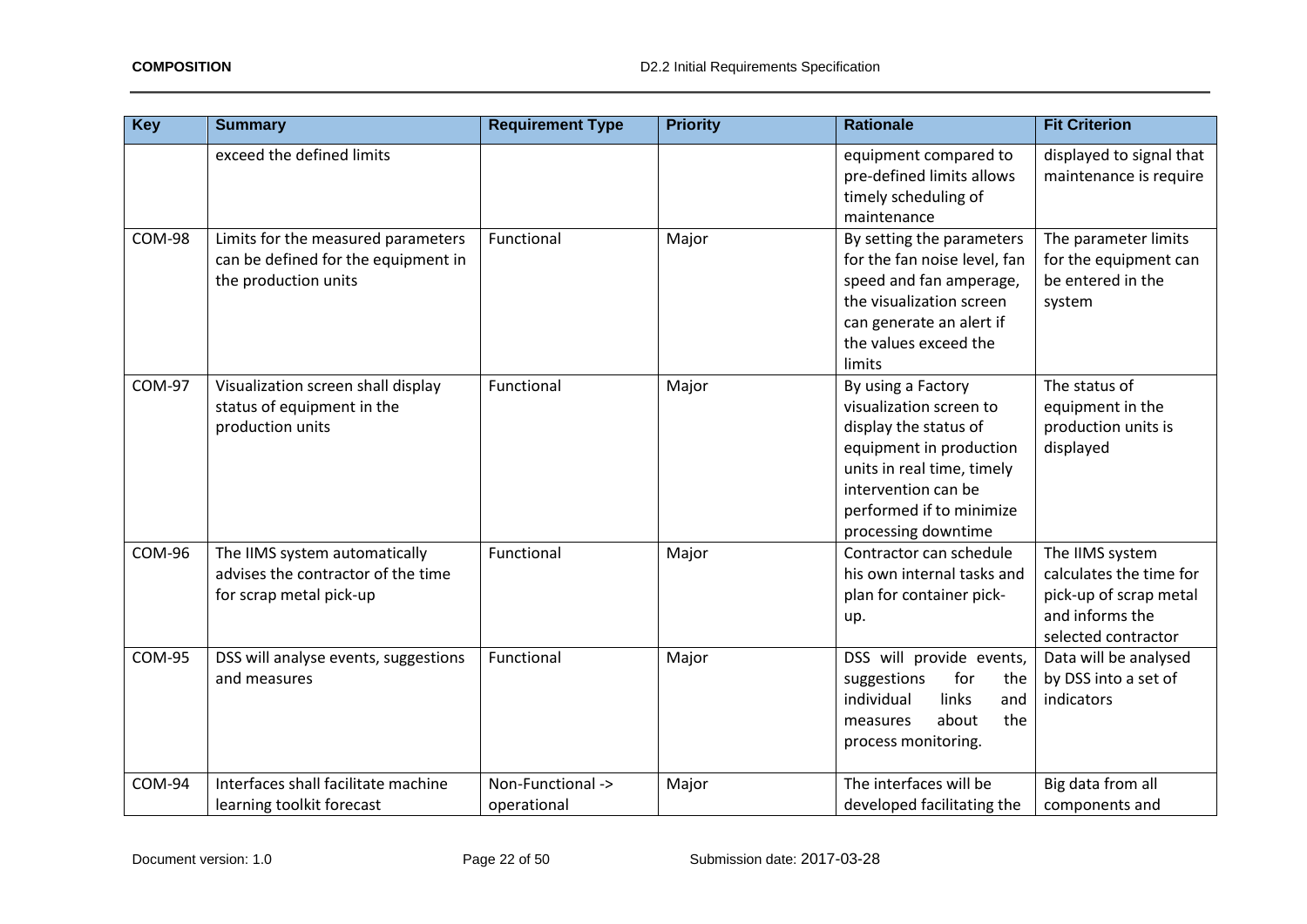| <b>Key</b>    | <b>Summary</b>                                                                                         | <b>Requirement Type</b>          | <b>Priority</b> | <b>Rationale</b>                                                                                                                                                                                                                                                                            | <b>Fit Criterion</b>                                                                                                           |
|---------------|--------------------------------------------------------------------------------------------------------|----------------------------------|-----------------|---------------------------------------------------------------------------------------------------------------------------------------------------------------------------------------------------------------------------------------------------------------------------------------------|--------------------------------------------------------------------------------------------------------------------------------|
|               |                                                                                                        |                                  |                 | machine learning toolkit<br>in forecast and<br>predictions.                                                                                                                                                                                                                                 | interfaces will be<br>exploited for the<br>machine learning<br>toolkit.                                                        |
| <b>COM-93</b> | DSS will communicate/exchange the<br>data                                                              | Functional                       | Major           | <b>DSS will</b><br>communicate/exchange<br>data among<br>departments/components<br>with different roles and<br>responsibilities.                                                                                                                                                            | A set of<br>communications to<br>other components will<br>be provided by DSS.                                                  |
| <b>COM-92</b> | <b>Production of Simulated Data</b>                                                                    | Non-Functional -><br>operational | Major           | DSS will produce<br>hypothetical scenarios<br>based on current trends.                                                                                                                                                                                                                      | The DSS provides<br>scenarios models and<br>data via web services<br>which help in<br>manufacturing<br>processes optimisation. |
| COM-91        | Supplying companies advertise their<br>products/services in specific topic(s)<br>within the ecosystem. | Non-Functional -><br>operational | Major           | Supplying companies<br>advertise<br>products/services to<br>potential customers.                                                                                                                                                                                                            | The products/services<br>of a supplier are<br>advertised within the<br>ecosystem.                                              |
| <b>COM-90</b> | Ecosystem components should be<br>deployed as Docker images.                                           | Non-Functional -><br>operational | Major           | Past experience shows<br>that using Docker gives<br>ease of deployment and<br>simpler integration of<br>heterogenous<br>components. Exact<br>configuration of target<br>platform can be<br>performed by the partner<br>developing the<br>component and setup is<br>easy for other partners. | Components are<br>available as docker<br>images.                                                                               |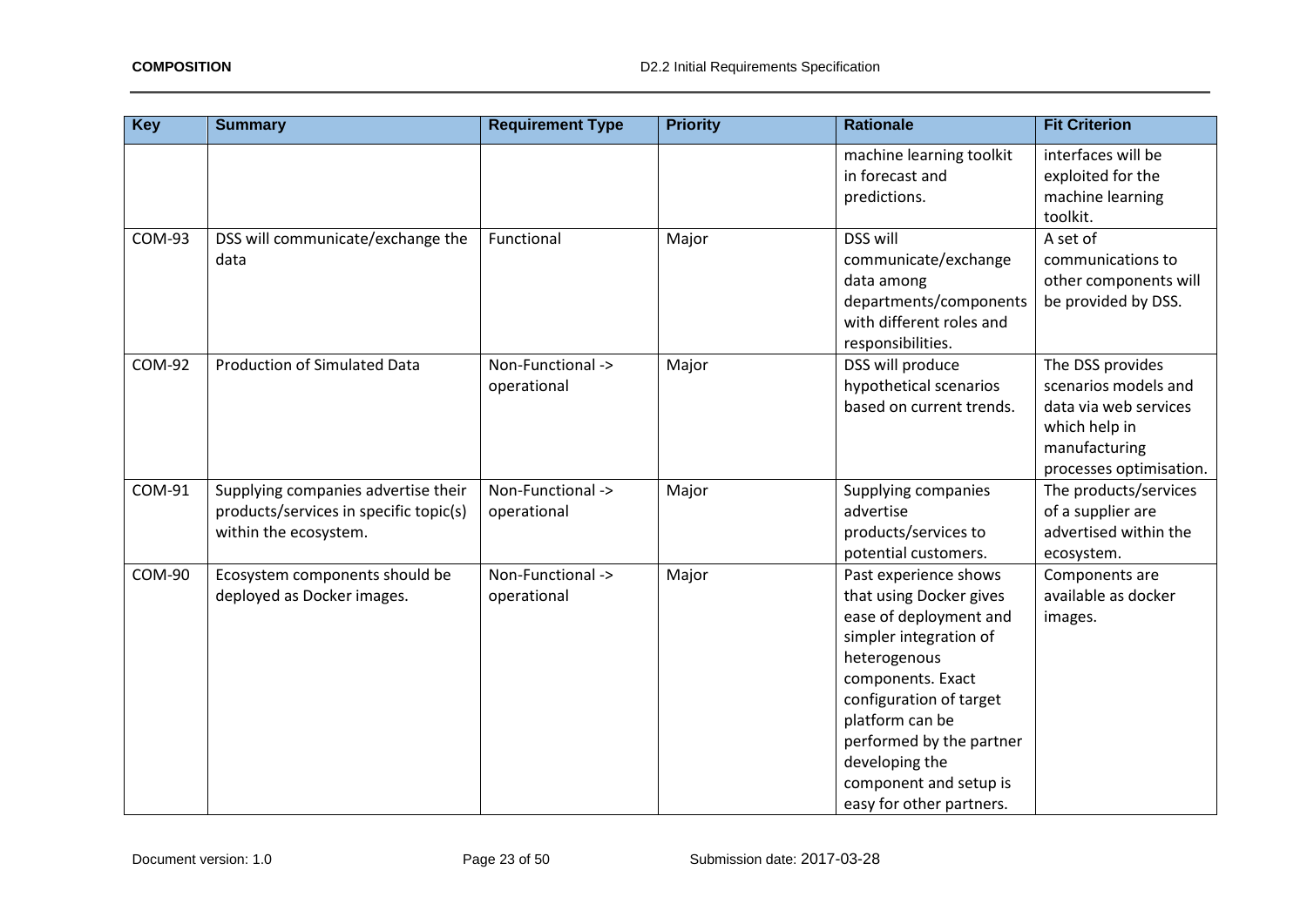| <b>Key</b>    | <b>Summary</b>                                                                           | <b>Requirement Type</b>          | <b>Priority</b> | <b>Rationale</b>                                                                                                                                                       | <b>Fit Criterion</b>                                                              |
|---------------|------------------------------------------------------------------------------------------|----------------------------------|-----------------|------------------------------------------------------------------------------------------------------------------------------------------------------------------------|-----------------------------------------------------------------------------------|
|               |                                                                                          |                                  |                 | Many third-party<br>components are also<br>available as docker<br>images.                                                                                              |                                                                                   |
| <b>COM-89</b> | Matchmaker shall return a result<br>within a reasonable time frame                       | Non-Functional -><br>performance | Major           | The Matchmaker should<br>respond within a<br>reasonable time frame                                                                                                     | The Matchmaker<br>responds within a<br>reasonable time frame<br>(e.g. 5 seconds)  |
| <b>COM-88</b> | Different decision criteria for<br>supplier selection are supported by<br>the Matchmaker | Functional                       | Major           | Different decision criteria<br>have to be supported by<br>the Matchmaker towards<br>finding the best possible<br>solution for a specific<br>request                    | The Matchmaker<br>supports various<br>decision criteria for<br>supplier selection |
| <b>COM-87</b> | Various similarity algorithms and<br>metrics shall be supported by the<br>Matchmaker     | Functional                       | Major           | Different similarity<br>metrics and algorithms<br>have to be supported by<br>the Matchmaker towards<br>finding the best possible<br>solution for a specific<br>request | The Matchmaker<br>supports various<br>similarity algorithms<br>and metrics        |
| <b>COM-86</b> | The Matchmaker shall apply both<br>syntactic and semantic matching                       | Functional                       | Major           | Different matching<br>techniques have to be<br>supported by the<br>Matchmaker towards<br>finding the best possible<br>solution for a specific<br>request               | The Matchmaker<br>applies both syntactic<br>and semantic matching                 |
| <b>COM-85</b> | Service ontology has to be multi-<br>scaled                                              |                                  |                 |                                                                                                                                                                        | The Service ontology<br>supports unambiguous<br>description                       |
| <b>COM-84</b> | <b>COMPOSITION's IIMS shall be able</b>                                                  | Non-Functional ->                | Major           | The system is based on                                                                                                                                                 | <b>IIMS</b> supports storage                                                      |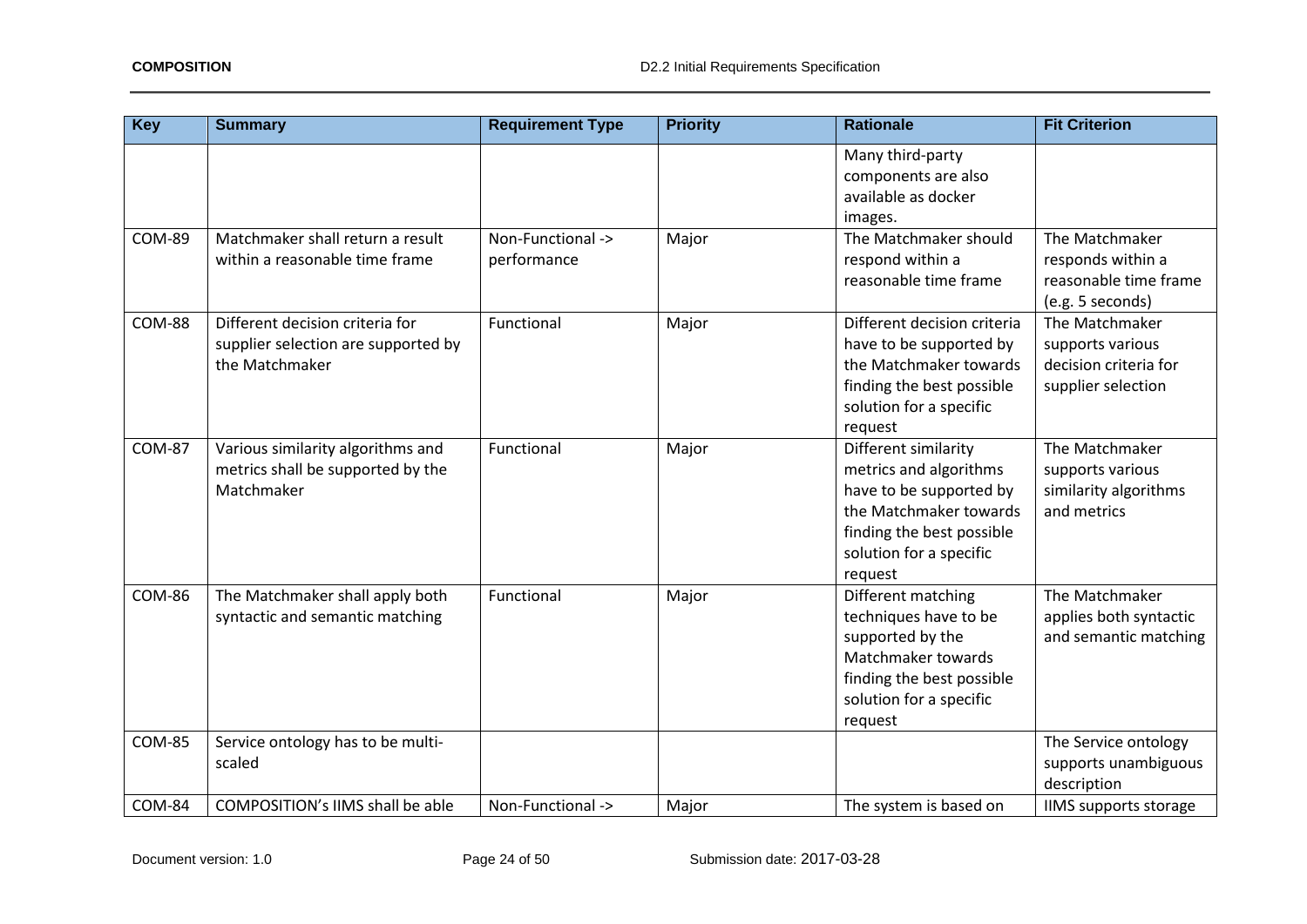| <b>Key</b>    | <b>Summary</b>                                                                                                 | <b>Requirement Type</b>        | <b>Priority</b> | <b>Rationale</b>                                                                                                                                                                                                                                                 | <b>Fit Criterion</b>                                                                                                        |
|---------------|----------------------------------------------------------------------------------------------------------------|--------------------------------|-----------------|------------------------------------------------------------------------------------------------------------------------------------------------------------------------------------------------------------------------------------------------------------------|-----------------------------------------------------------------------------------------------------------------------------|
|               | to store and retrieve large amounts<br>of data                                                                 | operational                    |                 | store and retrieve large<br>amounts of data                                                                                                                                                                                                                      | and retrieval of large<br>amount of data                                                                                    |
| <b>COM-83</b> | Zooming functionality shall be<br>supported by the visual analytics<br>module                                  | Functional                     | Major           | Facilitating user<br>interaction when dealing<br>with very small/large<br>content to be visualized.                                                                                                                                                              | User can zoom in/out<br>in the different<br>visualizations offered                                                          |
| <b>COM-82</b> | Visualization presented to the user<br>shall be synchronized                                                   | Functional                     | Major           | Users will have a better<br>understanding of<br>different events related to<br>the production and<br>logistics chain or<br>whatever information is<br>presented to them<br>through the visual<br>analytics module, if all<br>visualizations are<br>synchronized. | All visualizations<br>presented to the user<br>are synchronized                                                             |
| COM-81        | The visual analytics module shall<br>import data coming from the<br>simulation and prediction engine           | Functional                     | Major           | The results of simulation<br>and prediction shall be<br>properly visualized<br>through the visual<br>analytics module                                                                                                                                            | Data coming from the<br>simulation and<br>prediction engine are<br>properly imported into<br>the visual analytics<br>module |
| <b>COM-80</b> | Composition UIs shall be usable                                                                                | Non-Functional -><br>usability | Major           | The interaction of the<br>actors with the<br><b>COMPOSITION system will</b><br>be easier and more<br>efficient if UIs are user-<br>friendly                                                                                                                      | New users shall be able<br>to navigate through<br>the different<br>forms/pages quickly<br>(e.g. 2-3 sec)                    |
| <b>COM-79</b> | The Decision Support System shall<br>receive data via web-services and<br>they shall be processed in real time | Functional                     | Major           | DSS needs to support a<br>unified manner such as<br>through web-services for                                                                                                                                                                                     | DSS receives data from<br>the different<br><b>COMPOSITION</b>                                                               |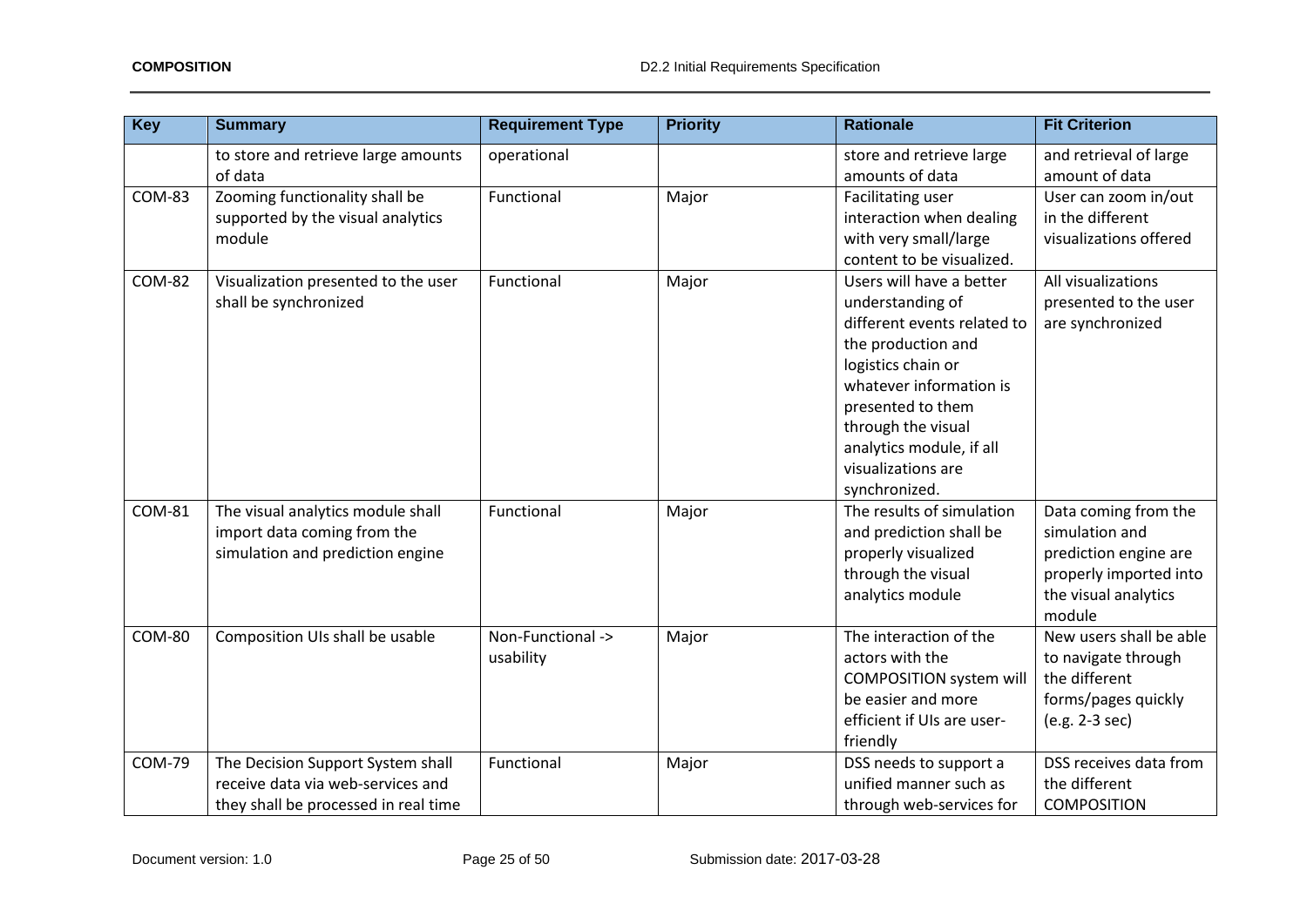| <b>Key</b>    | <b>Summary</b>                                                                                                                 | <b>Requirement Type</b> | <b>Priority</b> | <b>Rationale</b>                                                                                                                                                                                                       | <b>Fit Criterion</b>                                                                                                  |
|---------------|--------------------------------------------------------------------------------------------------------------------------------|-------------------------|-----------------|------------------------------------------------------------------------------------------------------------------------------------------------------------------------------------------------------------------------|-----------------------------------------------------------------------------------------------------------------------|
|               |                                                                                                                                |                         |                 | receiving data. Moreover,<br>these data have to be<br>processed in real time to<br>enable fast decisions by<br>the DSS.                                                                                                | components via web-<br>services and these data<br>are processed in real<br>time.                                      |
| <b>COM-78</b> | The Decision Support System shall<br>import data coming from the<br>simulation and prediction engine                           | Functional              | Major           | The results of simulation<br>and prediction have to be<br>taken into account by the<br>DSS to make proper<br>suggestions.                                                                                              | Data coming from the<br>simulation and<br>prediction engine are<br>properly imported into<br>the DSS                  |
| <b>COM-77</b> | The simulation and prediction<br>engine shall apply machine learning<br>techniques on production line's<br>historical data     | Functional              | Major           | The interfaces will be<br>developed facilitating the<br>machine learning toolkit<br>in forecast and<br>predictions.                                                                                                    | The use of machine<br>learning techniques on<br>historical data                                                       |
| <b>COM-76</b> | Simulation tool shall be able to<br>simulate and display production line<br>assets and equipment as they<br>represented in DFM | Functional              | Major           | Mechanical equipment<br>and other assets are<br>important parts of the<br>production line and they<br>are represented at DFM.<br>A thorough simulation of<br>the production line<br>should be able to involve<br>them. | The existence of the<br>functionality to<br>support the simulation<br>of mechanical<br>equipment and other<br>assets. |
| <b>COM-75</b> | Sensors from production line shall<br>provide data to the simulation and<br>forecasting tool                                   | Functional              | Major           | In order to make proper<br>simulations and<br>predictions using sensors<br>data, the installed sensors<br>should provide data to<br>Simulation and<br>forecasting tool                                                 | Sensors' data are<br>available to Simulation<br>and forecasting tool                                                  |
| <b>COM-74</b> | The simulation and prediction                                                                                                  | Functional              | Major           | In order to make proper                                                                                                                                                                                                | Historical data about                                                                                                 |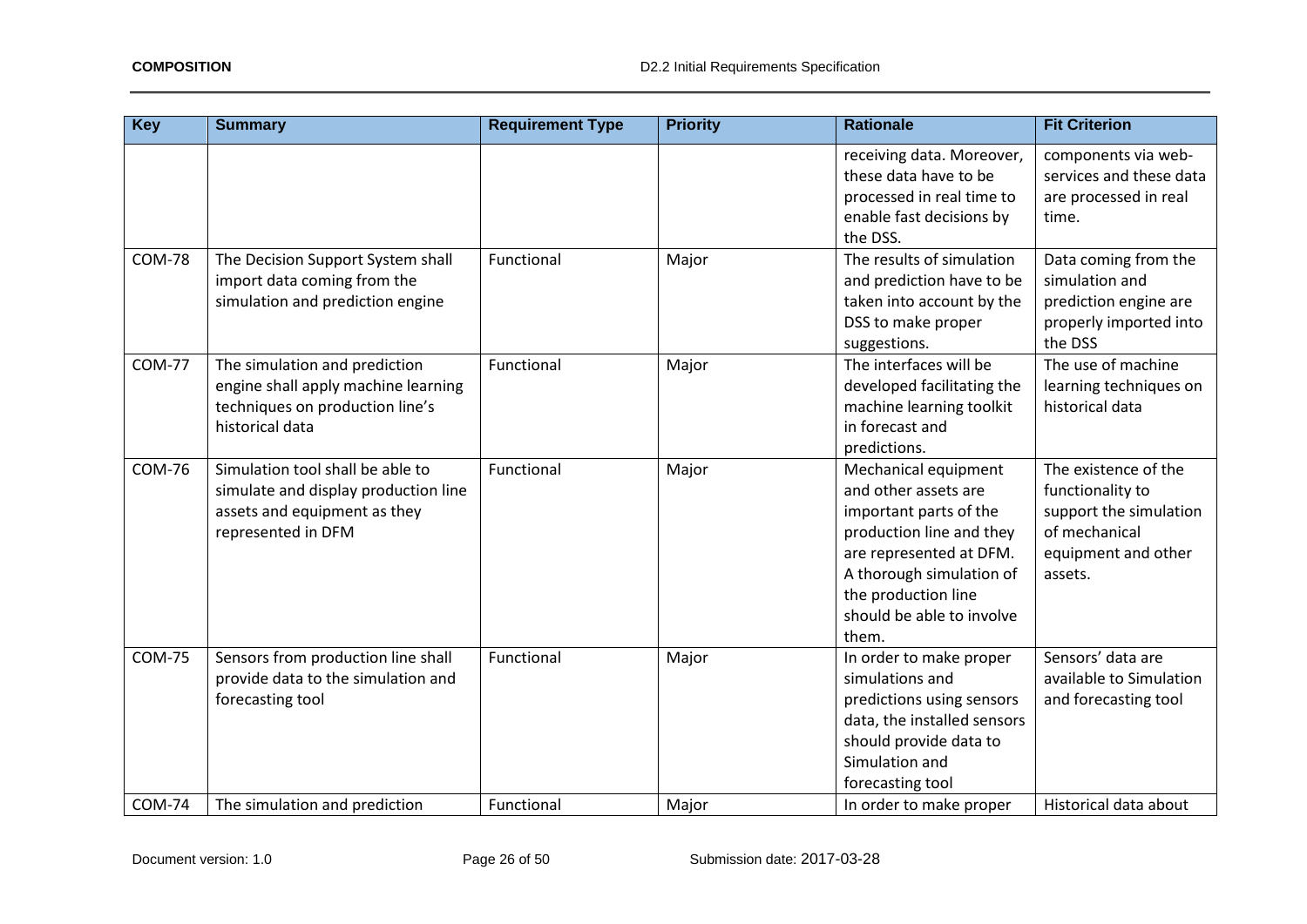| <b>Key</b>    | <b>Summary</b>                                                                                      | <b>Requirement Type</b> | <b>Priority</b> | <b>Rationale</b>                                                                                                                                                                | <b>Fit Criterion</b>                                                                                                                |
|---------------|-----------------------------------------------------------------------------------------------------|-------------------------|-----------------|---------------------------------------------------------------------------------------------------------------------------------------------------------------------------------|-------------------------------------------------------------------------------------------------------------------------------------|
|               | engine shall use historical data<br>about production processes                                      |                         |                 | simulations and<br>predictions, the<br>simulation and prediction<br>engine has to use also<br>historical data about<br>production process.                                      | production process are<br>also used by simulation<br>and prediction engine                                                          |
| <b>COM-73</b> | The simulation and prediction<br>engine shall use data coming from<br>sensors                       | Functional              | Major           | In order to make proper<br>simulations and<br>predictions, the<br>simulation and prediction<br>engine has to use also up-<br>to-date data coming from<br>the sensing layer.     | Up-to-date data from<br>the sensor layer are<br>also used by the<br>simulation and<br>prediction engine.                            |
| <b>COM-72</b> | The simulation and prediction<br>engine shall import process models<br>and Digital Factory models   | Functional              | Major           | In order to simulate the<br>behaviour of the<br>computational models,<br>both of process and<br>Digital Factory models,<br>the simulation engine has<br>to support their import | Both process models<br>and Digital Factory<br>Models are properly<br>imported into the<br>simulation and<br>prediction engine       |
| <b>COM-71</b> | Simulation shall support also<br>hypothetical scenarios for both<br>production and logistics chains | Functional              | Major           | <b>Hypothetical scenarios</b><br>shall be tested in both<br>production and logistics<br>chains based on current<br>trends in market or given<br>action plans                    | Different hypothetical<br>scenarios can be<br>defined and tested in<br>the simulation and<br>forecasting engine                     |
| <b>COM-70</b> | Simulation data shall be exported<br>for being visualized and explored                              | Functional              | Major           | Simulation data shall be<br>properly exported in<br>order to be used by the<br>DSS as well as the visual<br>analytics module.                                                   | Simulation data can be<br>visualized and explored<br>through the visual<br>analytics module as<br>well as imported into<br>the DSS. |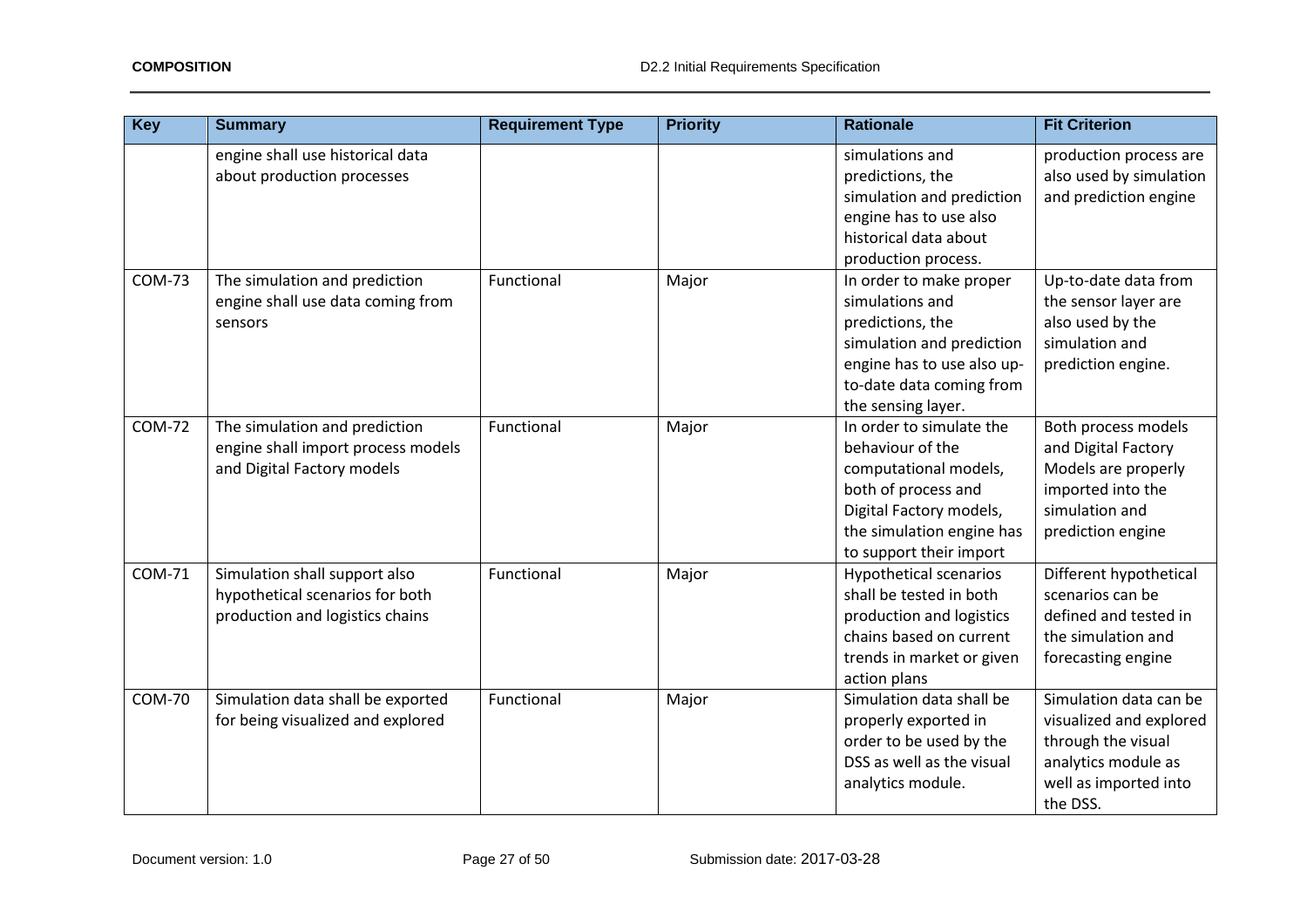| <b>Key</b>    | <b>Summary</b>                                                                                                              | <b>Requirement Type</b>          | <b>Priority</b> | <b>Rationale</b>                                                                                                                                                                                                 | <b>Fit Criterion</b>                                                                                                                                       |
|---------------|-----------------------------------------------------------------------------------------------------------------------------|----------------------------------|-----------------|------------------------------------------------------------------------------------------------------------------------------------------------------------------------------------------------------------------|------------------------------------------------------------------------------------------------------------------------------------------------------------|
| <b>COM-69</b> | COMPOSITION DFM has to be multi-<br>scaled                                                                                  | Non-Functional -><br>operational | Major           | The DFM has to provide<br>all necessary means for<br>the direct manipulation of<br>the overall Digital Factory.                                                                                                  | The DFMs can describe<br>in detail the<br>corresponding<br>machines, end-users,<br>and processes.                                                          |
| <b>COM-68</b> | Ontologies shall be implemented in<br>.owl format                                                                           | Non-Functional -><br>operational | Major           | Owl format is very<br>popular; it is supported by<br>open-source tools (e.g.<br>Protégé, etc.) and APIs<br>(e.g. Jena, etc.) and<br>enables semantic rules<br>and queries to be applied.                         | All the developed<br>semantic models are<br>implemented within<br>ontologies in .owl<br>format                                                             |
| <b>COM-67</b> | Business processes must be<br>described using the BPMN standard                                                             | Non-Functional -><br>operational | Major           | <b>Business processes must</b><br>be defined in machine-<br>readable format that<br>supports also easy<br>visualization                                                                                          | There are<br>corresponding BPMN<br>files for all                                                                                                           |
| <b>COM-66</b> | Products/services offered via the<br>ecosystem are COMPOSITION<br>compatible.                                               | Non-Functional -><br>operational | Medium          | Products/services offered<br>via the ecosystem are<br><b>COMPOSITION</b><br>compatible, according to<br>a set of adopted<br>standards.                                                                           | Products/services<br>offered via the<br>ecosystem are<br><b>COMPOSITION</b><br>compatible, according<br>to a set of adopted<br>standards.                  |
| <b>COM-65</b> | The ranking component includes a<br>machine learning system to<br>continuously improve the<br>recommendations it gives out. | Functional                       | Nice to have    | Customers get ranking<br>about solution providers<br>based on information in<br>ecosystem about<br>customer satisfaction. The<br>system gets feedback: i)<br>from potential customers<br>on whether they want to | The categorisation of<br>suppliers of different<br>products/services will<br>be optimised within<br>the ecosystem based<br>machine learning<br>algorithms. |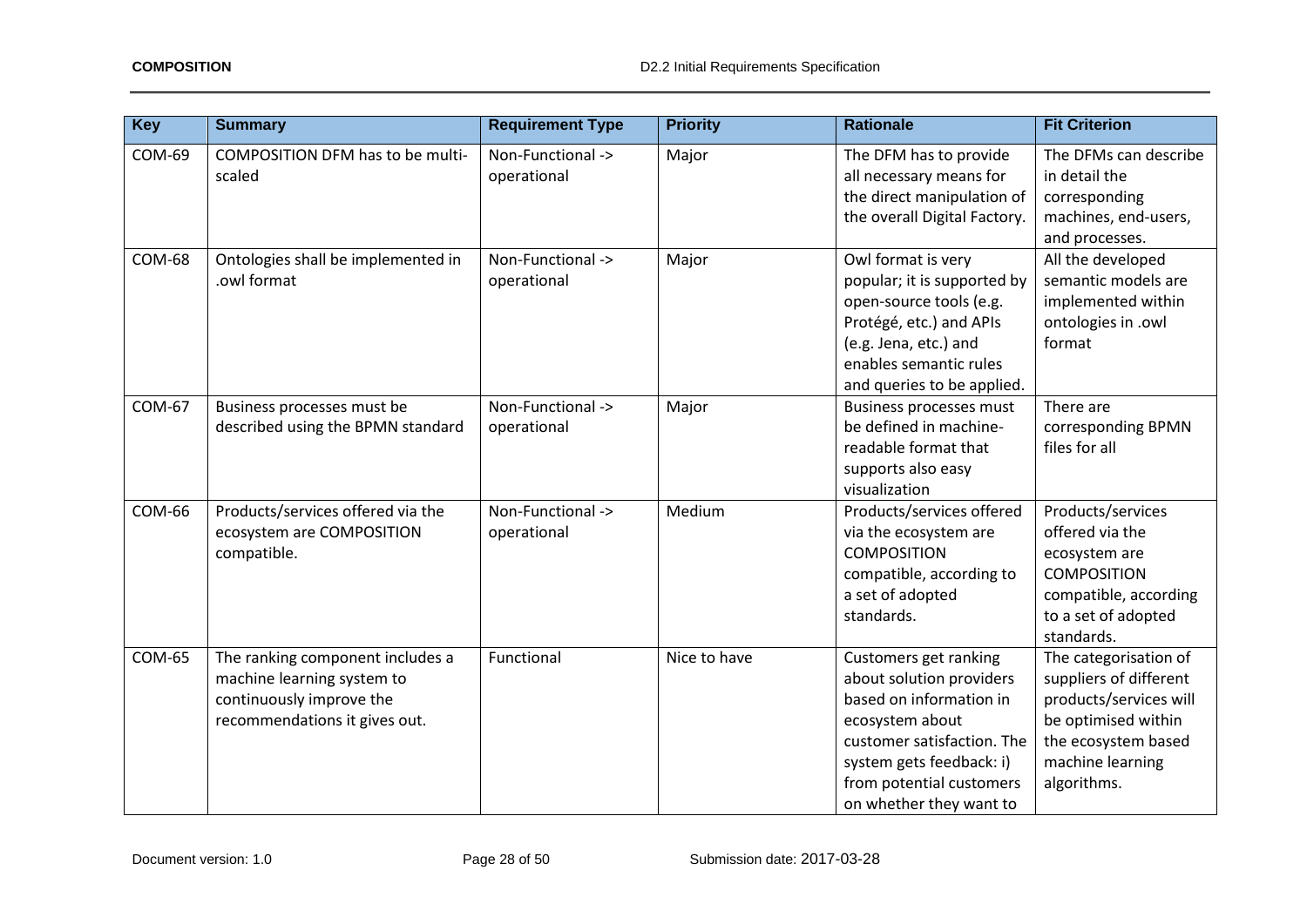| <b>Key</b>    | <b>Summary</b>                                                                                                                   | <b>Requirement Type</b> | <b>Priority</b> | <b>Rationale</b>                                                                                                                                                                                                                                                                                                     | <b>Fit Criterion</b>                                                                                                                                                                                                             |
|---------------|----------------------------------------------------------------------------------------------------------------------------------|-------------------------|-----------------|----------------------------------------------------------------------------------------------------------------------------------------------------------------------------------------------------------------------------------------------------------------------------------------------------------------------|----------------------------------------------------------------------------------------------------------------------------------------------------------------------------------------------------------------------------------|
|               |                                                                                                                                  |                         |                 | receive the<br>advertisements on<br>specific topic(s), ii) from<br>the suppliers on the<br>effectiveness of the<br>advertising campaign, as<br>well as iii) to who it<br>should advertise,<br>depending also on who is<br>registered in specific<br>topics. This feedback<br>helps the system learn<br>and optimise. |                                                                                                                                                                                                                                  |
| <b>COM-64</b> | The system provides an automatic<br>ranking of the suppliers to the<br>buyers, based on customers'<br>satisfaction and feedback. | Functional              | Nice to have    | Customers get ranking<br>about solution providers<br>based on information in<br>ecosystem about<br>customer satisfaction.<br>This raises chances for<br>more unknown suppliers.                                                                                                                                      | Suppliers of different<br>products/services will<br>be automatically<br>categorised within the<br>ecosystem based on<br>customers' satisfaction                                                                                  |
| COM-63        | The system provides an automatic<br>ranking of the suppliers to the<br>buyers, based on the buyers'<br>criteria.                 | Functional              | Major           | Customers get ranking<br>about solution providers<br>based on information in<br>ecosystem. The ranking of<br>suppliers is done in an<br>automatic way, based on<br>defined criteria.                                                                                                                                 | Suppliers of<br>products/services will<br>be automatically<br>ranked according to a<br>set of predefined<br>available criteria that<br>exist in the ecosystem<br>and that the potential<br>customer sets in an<br>automatic way. |
| COM-62        | All types of companies (buyers and<br>suppliers) shall be subscribed to<br>specific topics in the ecosystem                      | Functional              | Medium          | By subscription to a<br>specific topic of interests,<br>information is available to                                                                                                                                                                                                                                  | <b>Potential customers</b><br>and suppliers subscribe<br>to specific topics within                                                                                                                                               |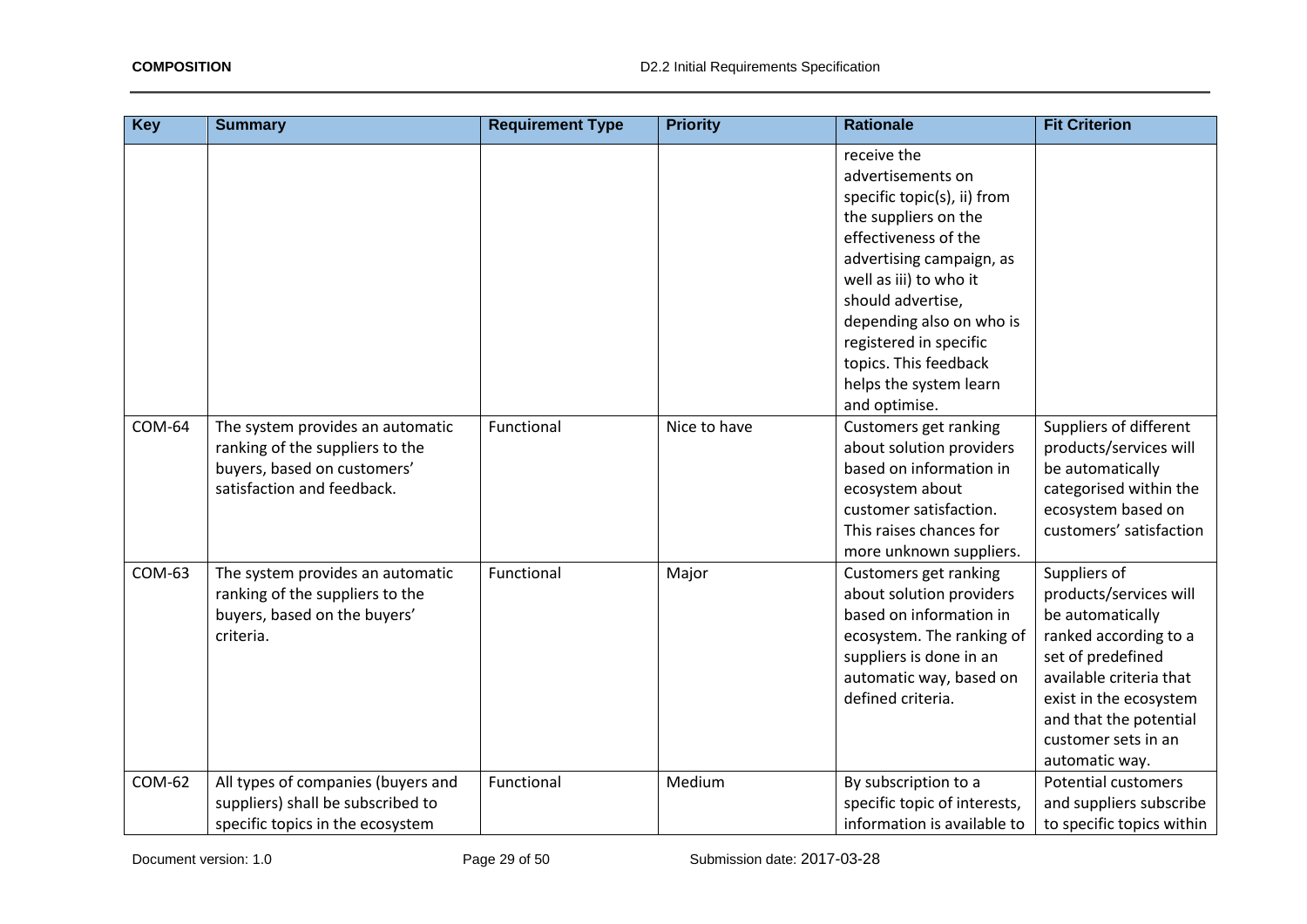| <b>Key</b>    | <b>Summary</b>                                                                                        | <b>Requirement Type</b>          | <b>Priority</b> | <b>Rationale</b>                                                                                                                                              | <b>Fit Criterion</b>                                                                                                                             |
|---------------|-------------------------------------------------------------------------------------------------------|----------------------------------|-----------------|---------------------------------------------------------------------------------------------------------------------------------------------------------------|--------------------------------------------------------------------------------------------------------------------------------------------------|
|               | according to their interests and<br>needs                                                             |                                  |                 | the ecosystem which will<br>automatically match<br>customers' interests with<br>various suppliers' offers<br>and vice versa.                                  | the ecosystem.                                                                                                                                   |
| COM-61        | Suppliers' product/services shall be<br>matched with a potential customers'<br>needs/problems.        | Functional                       | Critical        | By advertising supplier's<br>products/services<br>information is available to<br>be automatically matched<br>with registered<br>customer's<br>needs/problems. | Suppliers'<br>product/services are<br>automatically matched<br>with a potential<br>customers'<br>needs/problems.                                 |
| <b>COM-60</b> | Supplying companies register their<br>products/services in specific topic(s)<br>within the ecosystem. | Non-Functional -><br>operational | Major           | Supplying companies<br>register products/services<br>to potential customers.                                                                                  | The products/services<br>of a supplier are<br>registered within the<br>ecosystem.                                                                |
| <b>COM-59</b> | Supplying companies register their<br>products/services in specific topic(s)<br>within the ecosystem. | Non-Functional -><br>operational | Critical        | Suppliers register their<br>products/services to the<br>ecosystem and this<br>information is available to<br>specific topic(s).                               | The products/services<br>of a supplier can be<br>published/registered in<br>specific topics with a<br>predefined manner<br>within the ecosystem. |
| <b>COM-58</b> | The needs and requirements of<br>companies shall be<br>registered/published within the<br>ecosystem.  | Non-Functional -><br>operational | Critical        | Companies register their<br>needs and requirements<br>to the ecosystem and this<br>information is available to<br>specific topic(s).                          | The necessary<br>categories and topics<br>exist in the ecosystem,<br>so that the companies<br>can publish their needs<br>within COMPOSITION.     |
| <b>COM-57</b> | The contractor can create offers in<br>the IIMS system                                                | Functional                       | Major           | The contractor receives<br>information on the<br>content of the metal<br>scrap container. He                                                                  | The contractor can<br>create, modify and<br>delete offers in the<br><b>IIMS</b> system                                                           |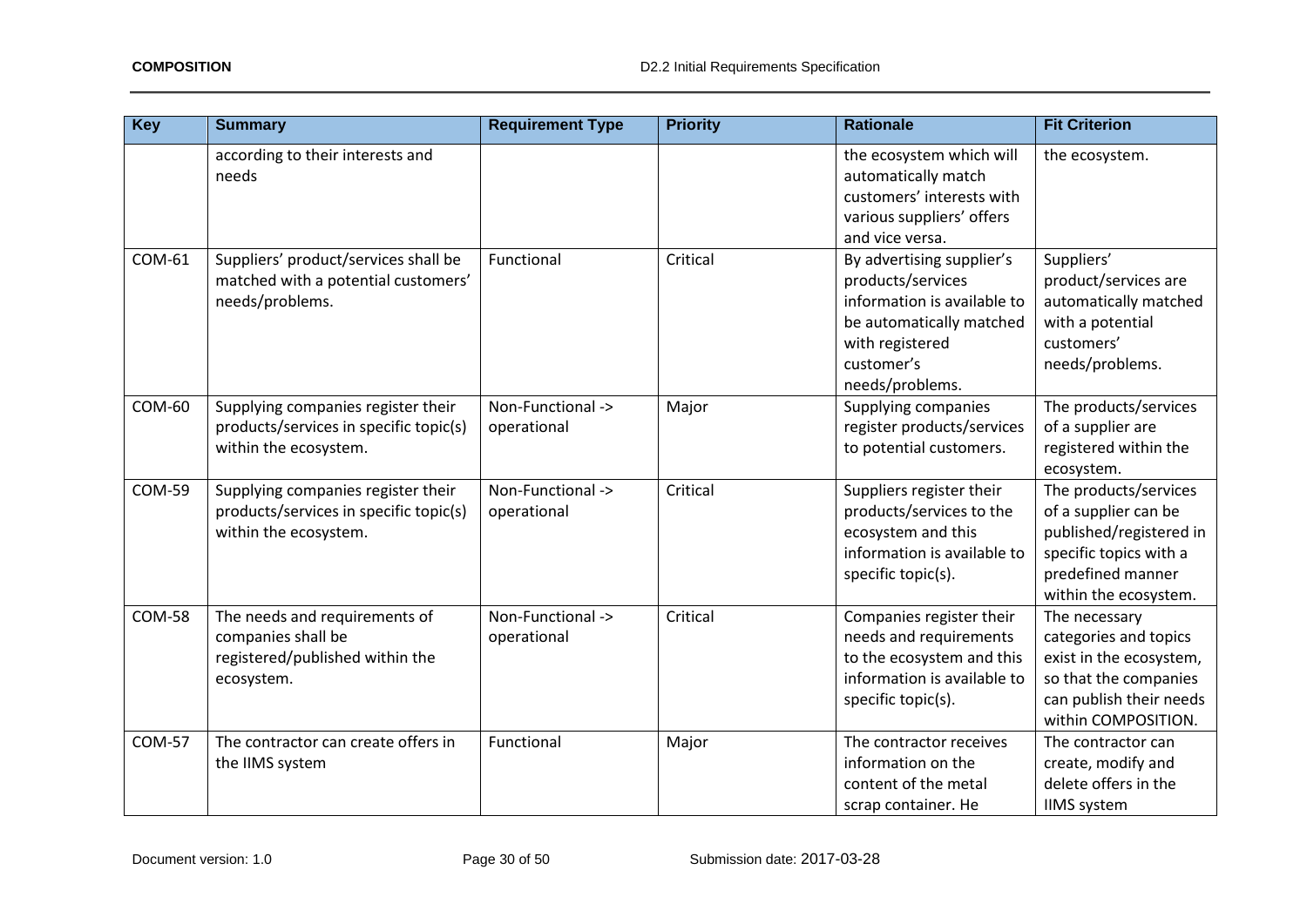| <b>Key</b>    | <b>Summary</b>                                                                                          | <b>Requirement Type</b> | <b>Priority</b> | <b>Rationale</b>                                                                                                                                                                                                                              | <b>Fit Criterion</b>                                                                                                    |
|---------------|---------------------------------------------------------------------------------------------------------|-------------------------|-----------------|-----------------------------------------------------------------------------------------------------------------------------------------------------------------------------------------------------------------------------------------------|-------------------------------------------------------------------------------------------------------------------------|
|               |                                                                                                         |                         |                 | prepares the offer and<br>creates the it in the IIMS<br>system                                                                                                                                                                                |                                                                                                                         |
| <b>COM-56</b> | The IIMS system automatically<br>informs the contractor the fill level<br>of the metal scrap containers | Functional              | Major           | The contractor can plan<br>when to collect the metal<br>scrap container by<br>knowing the fill level of it.                                                                                                                                   | The contractor is<br>informed by the IIMS<br>system of the fill level<br>of the metal scrap<br>containers               |
| <b>COM-55</b> | The contractor shall inform the IIMS<br>when the collection of a metal scrap<br>container is completed  | Functional              | Major           | When the contractor has<br>collected the metal scrap<br>container and delivered a<br>new empty back, he<br>confirm this by updating<br>the IIMS system.                                                                                       | The contractor can<br>access the IIMS system<br>and update the status<br>of the collection<br>activity                  |
| <b>COM-54</b> | Purchasing Manager maintains the<br>list of approved contractors                                        | Functional              | Major           | He is responsible for the<br>final selection of the<br>waste management<br>company, as he has all<br>information and<br>knowledge about the<br>companies selected as<br>contractors. He is also<br>responsible for the raw<br>material orders | The Purchasing<br>Manager can create,<br>maintain, delete and<br>edit the list of<br>approved contractors               |
| <b>COM-53</b> | The Maintenance Manager shall<br>receive information that the metal<br>scrap container is full          | Functional              | Major           | By automatically measure<br>the scrap container's<br>filling level the<br>Maintenance Manager<br>receives information<br>when it is full. The<br>maintenance manager<br>arranges with the                                                     | The Maintenance<br>Manager receives<br>information from the<br>IIMS system that the<br>metal scrap container<br>is full |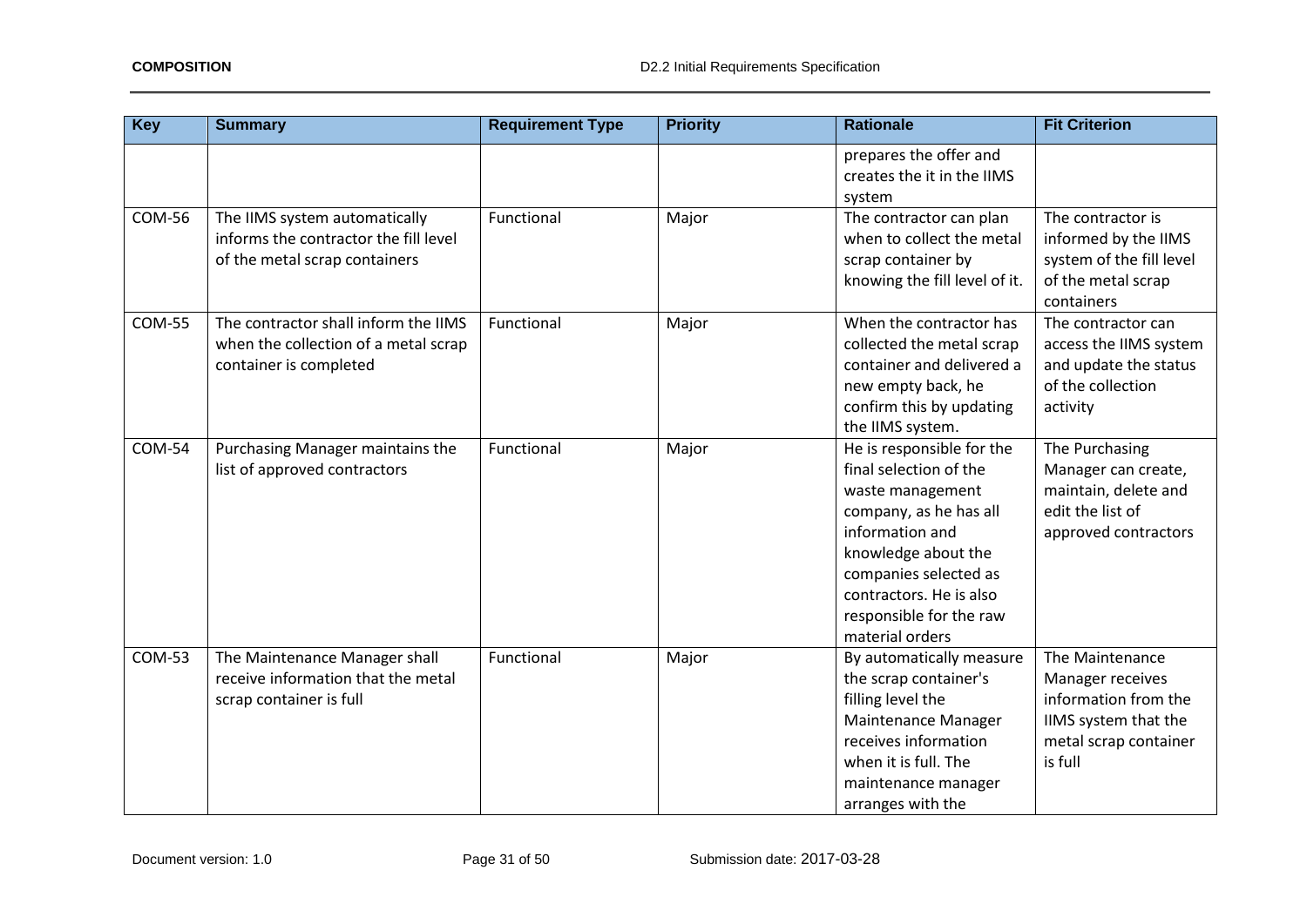| <b>Key</b>    | <b>Summary</b>                                                                                                                            | <b>Requirement Type</b> | <b>Priority</b> | <b>Rationale</b>                                                                                                                                                                                           | <b>Fit Criterion</b>                                                                                                                                                   |
|---------------|-------------------------------------------------------------------------------------------------------------------------------------------|-------------------------|-----------------|------------------------------------------------------------------------------------------------------------------------------------------------------------------------------------------------------------|------------------------------------------------------------------------------------------------------------------------------------------------------------------------|
|               |                                                                                                                                           |                         |                 | contractor the pick-up<br>time                                                                                                                                                                             |                                                                                                                                                                        |
| <b>COM-52</b> | The COMPOSITION Marketplace<br>Management System shall enable<br>stakeholders to visualize existing<br>public, closed markets             | Functional              | Major           | Stakeholders shall be able<br>to explore closed, but<br>public marketplaces and<br>require<br>access/participation to<br>those they are interested<br>in.                                                  | Through a suitable UI<br>an open marketplace<br>stakeholder can<br>request access to a<br>public, closed,<br>marketplace                                               |
| <b>COM-51</b> | The COMPOSITION Marketplace<br>Management System shall enable<br>stakeholders to define closed<br>marketplaces                            | Functional              | Major           | Some stakeholder might<br>want to form a closed<br>marketplace with a<br>restricted subset of other<br>market participants                                                                                 | A stakeholder part of<br>the COMPOSITION<br>open marketplace can<br>define a closed<br>marketplace and invite<br>other stakeholders to<br>join.                        |
| <b>COM-50</b> | The COMPOSITION Marketplace<br>Management System shall enable<br>stakeholder to gain access to the<br><b>COMPOSITION</b> open marketplace | Functional              | Major           | Any stakeholder wanting<br>to enter the<br><b>COMPOSITION</b> open<br>marketplace shall be able<br>to gain necessary<br>credentials /<br>configurations needed for<br>its agent to join the<br>marketplace | External stakeholder<br>can get access<br>credentials and<br>configuration<br>information to enable<br>their own agents to<br>join the COMPOSITION<br>open marketplace |
| <b>COM-49</b> | Agents might be part of an<br>organization or group of agents                                                                             | Functional              | Major           | Agents might want to<br>form groups for<br>accomplishing specific<br>tasks, and or mimicking<br>traditional supply chains.                                                                                 | Agents groups actually<br>appear on the<br>marketplace                                                                                                                 |
| <b>COM-48</b> | Agents shall be individually<br>addressable                                                                                               | Functional              | Major           | Every agent in the market<br>shall be individually                                                                                                                                                         | Every agent on a<br>marketplace as a                                                                                                                                   |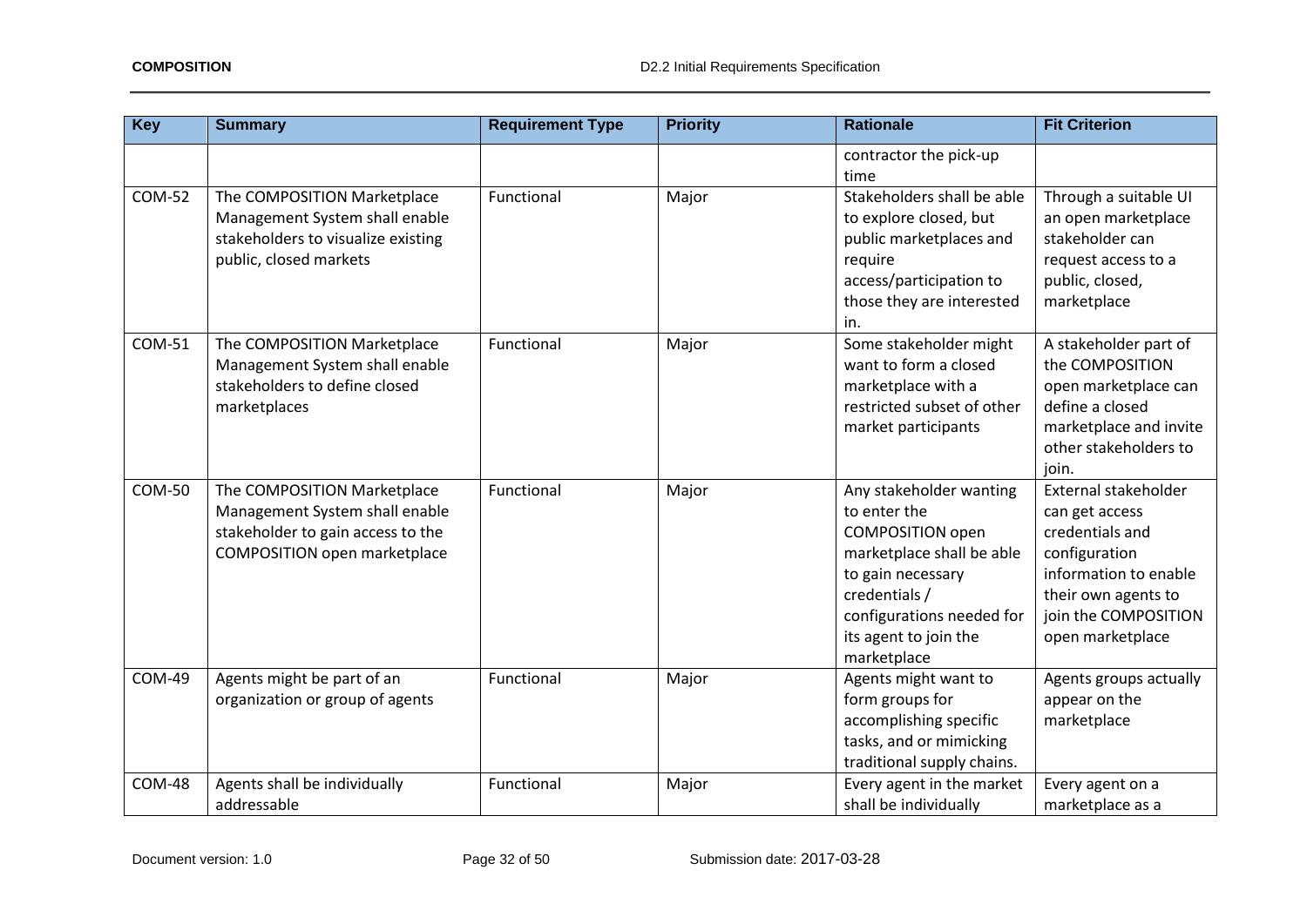| <b>Key</b>    | <b>Summary</b>                                                                             | <b>Requirement Type</b>          | <b>Priority</b> | <b>Rationale</b>                                                                                                                                                                                                                                         | <b>Fit Criterion</b>                                                                                                             |
|---------------|--------------------------------------------------------------------------------------------|----------------------------------|-----------------|----------------------------------------------------------------------------------------------------------------------------------------------------------------------------------------------------------------------------------------------------------|----------------------------------------------------------------------------------------------------------------------------------|
|               |                                                                                            |                                  |                 | addressable to support<br>both<br>identification/tracing and<br>peer-to-peer<br>communication                                                                                                                                                            | unique agent address<br>identifier (AID)                                                                                         |
| <b>COM-47</b> | <b>Agent Communication Language</b><br>shall have a standard and well<br>defined semantics | Non-Functional -><br>operational | Major           | Every agent in the<br>marketplace shall be able<br>to effectively interpret<br>exchanged messages.                                                                                                                                                       | A shared, standard<br>(e.g., stemming from<br>FIPA ACL) language is<br>used for<br>communication<br>between agents               |
| <b>COM-46</b> | <b>Agent Communication Language</b><br>shall be based on messages                          | Non-Functional -><br>operational | Major           | To preserve<br>independence from<br>implementation<br>technology and to<br>support flexible<br>information exchange<br>between agents,<br>message-based<br>interaction shall be<br>preferred over other<br>alternatives, e.g., remote<br>procedure call. | Conversation between<br>agents are based on<br>messages                                                                          |
| <b>COM-45</b> | <b>Agent Communication Language</b><br>shall be agnostic to transport                      | Non-Functional -><br>operational | Major           | For agents to be able to<br>communicate<br>independently from the<br>technology they are<br>developed with, the<br>messages exchanged shall<br>be technology<br>independent, and should<br>not imply any language-<br>specific "operational              | <b>Agent Communication</b><br>Language is completely<br>independent from the<br>technology used to<br>implement single<br>agents |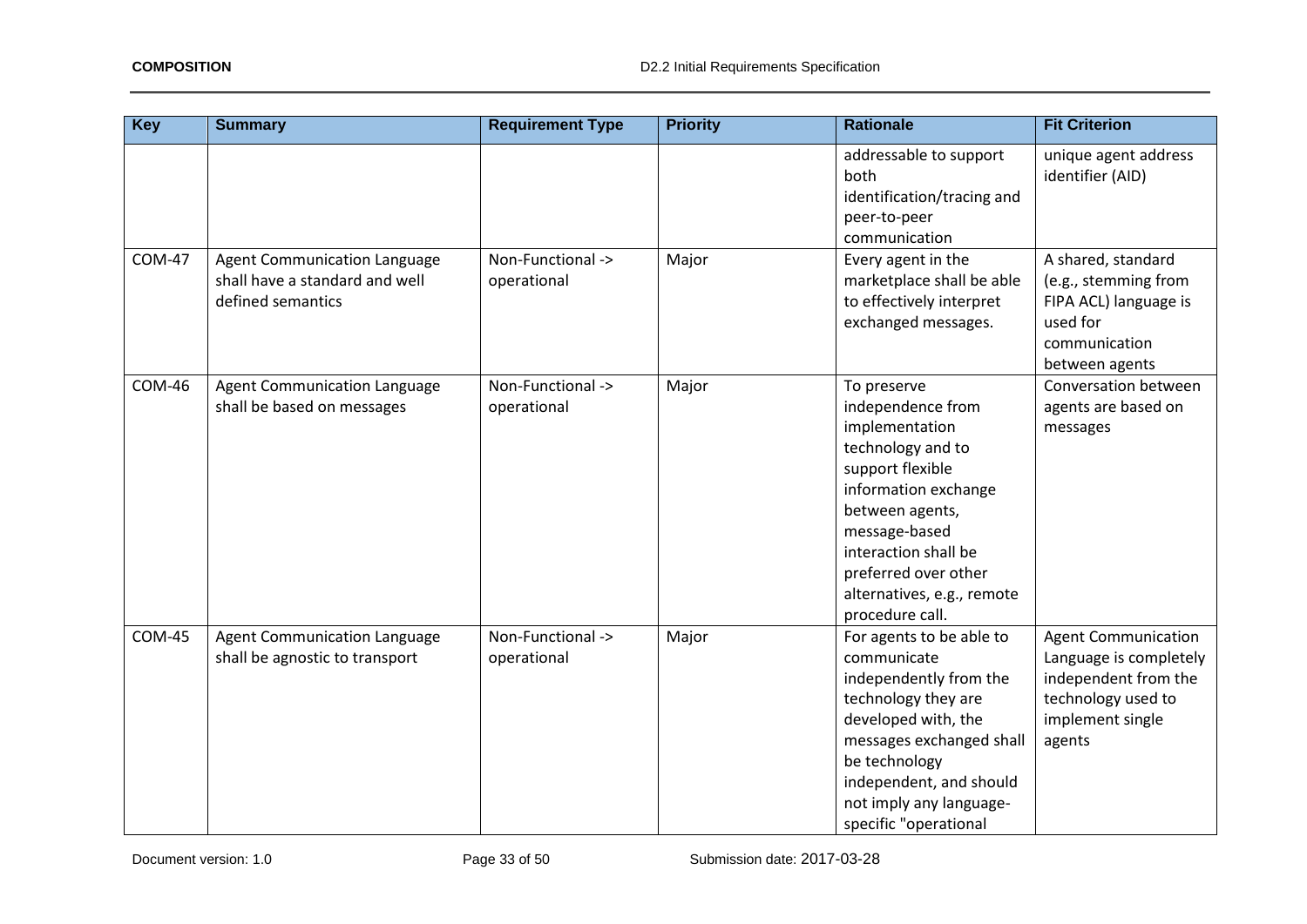| Key           | <b>Summary</b>                                                 | <b>Requirement Type</b>          | <b>Priority</b> | <b>Rationale</b>                                                                                                                                                                                                                                                                                           | <b>Fit Criterion</b>                                                                                           |
|---------------|----------------------------------------------------------------|----------------------------------|-----------------|------------------------------------------------------------------------------------------------------------------------------------------------------------------------------------------------------------------------------------------------------------------------------------------------------------|----------------------------------------------------------------------------------------------------------------|
|               |                                                                |                                  |                 | semantics".                                                                                                                                                                                                                                                                                                |                                                                                                                |
| <b>COM-44</b> | Agents shall be writable in any<br>programming language        | Non-Functional -><br>operational | Major           | As any stakeholder will be<br>enabled to develop and<br>tune its own marketplace<br>agent, it is<br>straightforward to<br>foresee that different<br>stakeholder will exploit<br>different technology<br>stacks and consequently<br>will develop their own<br>agents in different<br>programming languages. | Agents are developed<br>using more than one<br>programming language                                            |
| <b>COM-43</b> | Message transport shall support<br>several transport protocols | Non-Functional -><br>operational | Major           | Since agents can be<br>developed<br>in<br>many,<br>different<br>programming<br>languages, it is mandatory<br>ensure support to<br>to<br>communication<br>several<br>protocols that can be<br>used to deliver agent<br>messages.                                                                            | More than 3 different<br>transport protocols are<br>supported / deployed<br>on the marketplace<br>event broker |
| <b>COM-42</b> | AMS shall gracefully scale                                     | Non-Functional -><br>performance | Major           | Management<br>Agency<br>Services,<br>i.e.,<br>the<br>marketplace white pages,<br>shall gracefully scale to<br>markets<br>involving<br>hundreds of agents, with<br>consistent performance<br>and low latency.                                                                                               | The AMS is able to<br>withstand several<br>requests per second<br>and an almost constant<br>latency            |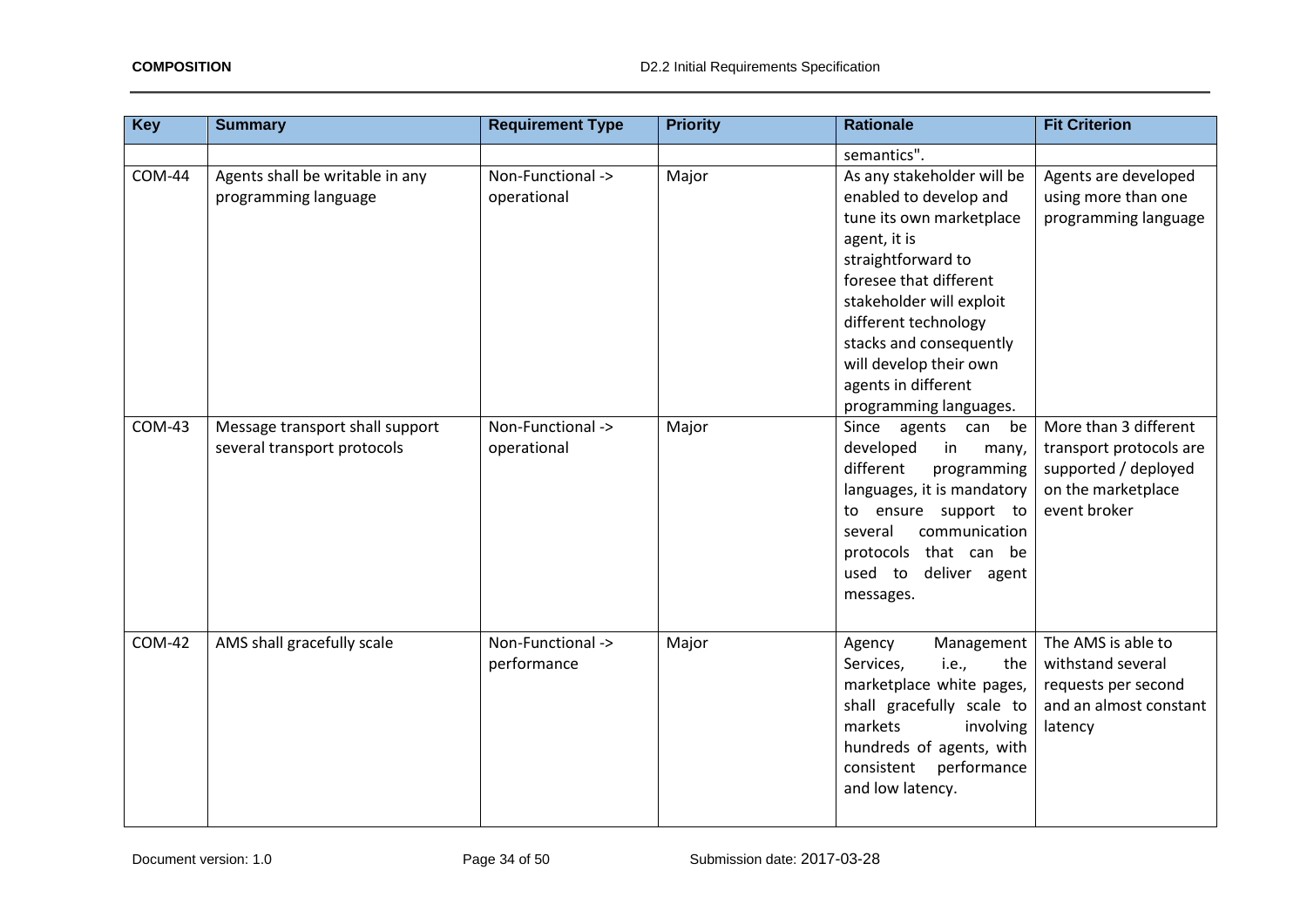| <b>Key</b>    | <b>Summary</b>                                                                     | <b>Requirement Type</b>          | <b>Priority</b> | <b>Rationale</b>                                                                                                                                                                                                                                                                                                                                          | <b>Fit Criterion</b>                                                                                                                                                                                                                                            |
|---------------|------------------------------------------------------------------------------------|----------------------------------|-----------------|-----------------------------------------------------------------------------------------------------------------------------------------------------------------------------------------------------------------------------------------------------------------------------------------------------------------------------------------------------------|-----------------------------------------------------------------------------------------------------------------------------------------------------------------------------------------------------------------------------------------------------------------|
| <b>COM-41</b> | AMS and DF shall be provided at the<br>container (marketplace) level               | Functional                       | Major           | distributed<br>Every<br>container<br>(or<br><b>COMPOSITION</b><br>marketplace,<br>see<br>definitions in shall provide<br>services<br>for<br>agent<br>identification / location and<br>for service discovery.                                                                                                                                              | AMS and/or DF are<br>available in a<br>marketplace                                                                                                                                                                                                              |
| <b>COM-40</b> | Message transport shall support<br>authentication / encryption / access<br>control | Non-Functional -><br>operational | Major           | Communication between<br>agents shall never be<br>disclosed to other agents<br>/ entities belonging to the<br>market (unless required<br>by the specific interaction<br>being in place)                                                                                                                                                                   | Agent communication<br>is performed over an<br>encrypted channel.<br>Access control is in<br>place.                                                                                                                                                             |
| <b>COM-39</b> | Message transport shall be general<br>purpose                                      | Non-Functional -><br>operational | Major           | The message transport<br>leveraged by the<br>marketplace shall be able<br>to transport at the same<br>time both peer to peer<br>messages between<br>agents, shall support<br>multicast / group<br>communication and shall<br>be able to handle high-<br>speed/high-cardinality<br>data flows between<br>agents (e.g., to share data<br>between factories) | The Market Event<br>Broker is able to<br>handle high-speed /<br>high cardinality data<br>streams. It supports<br>several protocols /<br>access mechanisms to<br>enable agents<br>developed with<br>different technologies<br>to communicate with<br>each other. |
| <b>COM-38</b> | Message transport shall be scalable                                                | Non-Functional -><br>performance | Major           | Communication in the<br>marketplace shall<br>seamlessly scale to<br>support hundreds of                                                                                                                                                                                                                                                                   | The Market Event<br>Broker is able to<br>handle conversations<br>for a high number of                                                                                                                                                                           |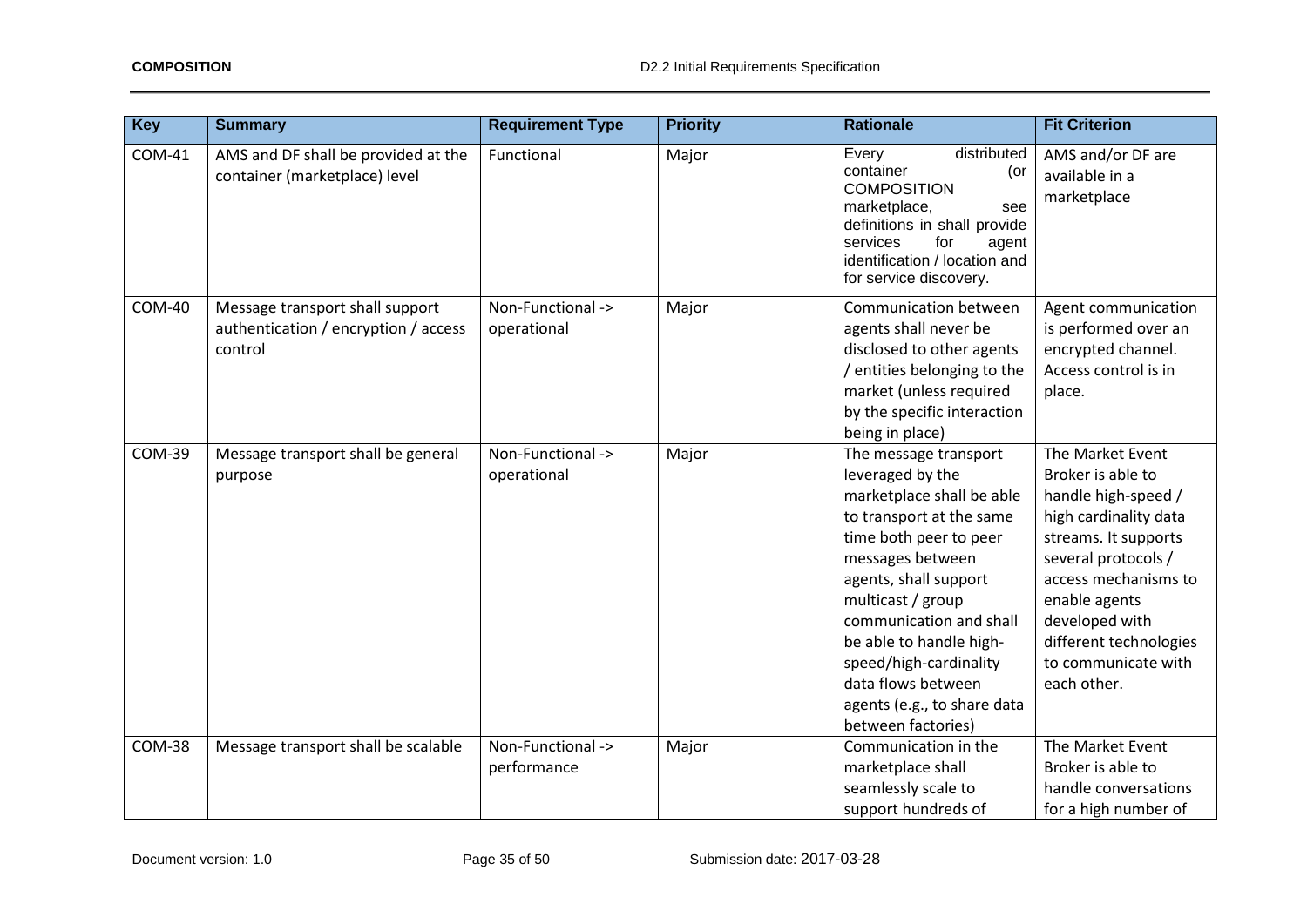| <b>Key</b>    | <b>Summary</b>                                                        | <b>Requirement Type</b>          | <b>Priority</b> | <b>Rationale</b>                                                                                                                                                                                                                                                       | <b>Fit Criterion</b>                                                                                                                                                                                                                                                                                    |
|---------------|-----------------------------------------------------------------------|----------------------------------|-----------------|------------------------------------------------------------------------------------------------------------------------------------------------------------------------------------------------------------------------------------------------------------------------|---------------------------------------------------------------------------------------------------------------------------------------------------------------------------------------------------------------------------------------------------------------------------------------------------------|
|               |                                                                       |                                  |                 | agents                                                                                                                                                                                                                                                                 | agents                                                                                                                                                                                                                                                                                                  |
| <b>COM-37</b> | Redundancy shall be kept as low as<br>possible                        | Non-Functional -><br>operational | Major           | To support high-<br>performance data<br>exchange and to<br>gracefully scale to a<br>possibly high number of<br>market players the<br>number of redundant<br>infrastructure<br>components (e.g., so-<br>called container nodes)<br>shall be reduced at the<br>minimum.  | Virtually no redundant<br>/ duplicate<br>components shall be<br>part of a deployed<br>marketplace (this does<br>not include replication<br>for failure protection)                                                                                                                                      |
| <b>COM-36</b> | Agent containers shall be natively<br>distributed                     | Non-Functional -><br>operational | Major           | The Agent container<br>concept (with its<br>mappings to marketplace<br>definitions) shall be<br>natively distributed to<br>support: (a) distribute<br>deployment of<br>stakeholder agents, (b)<br>effective scaling, (c)<br>resistance to single<br>component failures | All implemented and<br>deployed Agent<br>containers are<br>completely<br>decentralized and they<br>are defined as a set of<br>intelligent agents<br>interacting through the<br>same, shared broker<br>(can be a cluster) and<br>referring to shared<br>platform services such<br>as the DF and the AMS. |
| <b>COM-35</b> | Agents must not be forced to run in<br>a single, pre-defined location | Non-Functional -><br>operational | Major           | Ideally any stakeholder<br>shall be able to run its<br>own agents exploiting its<br>preferred ICT<br>infrastructure / facilities.<br>there should be no<br>constraints on                                                                                              | Agents belonging to a<br>single marketplace are<br>hosted on different<br>physical / virtual<br>machines or they run<br>in separate containers<br>(e.g., Docker)                                                                                                                                        |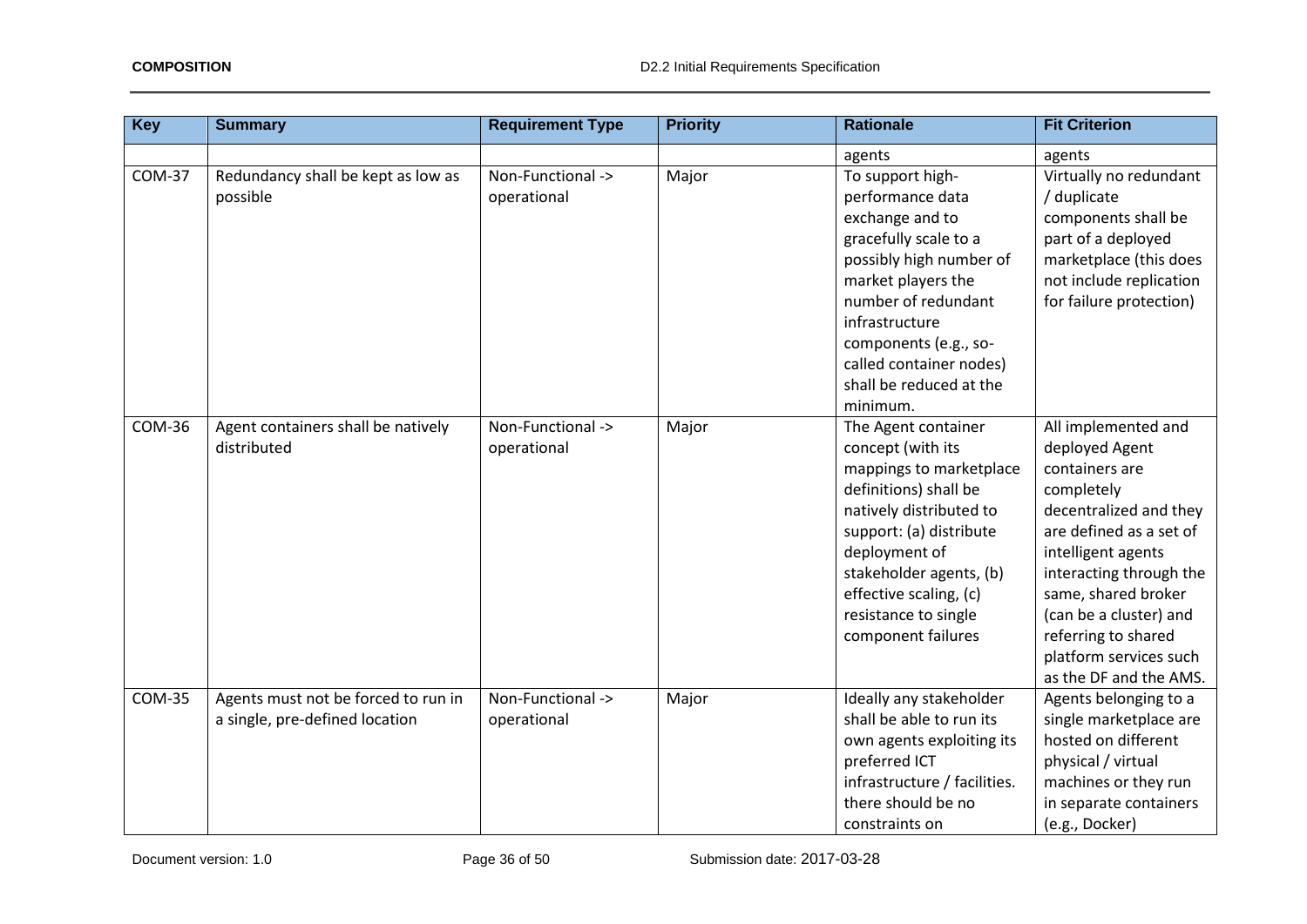| <b>Key</b>    | <b>Summary</b>                                                   | <b>Requirement Type</b>          | <b>Priority</b> | <b>Rationale</b>                                                                                                                            | <b>Fit Criterion</b>                                                                                                                                                      |
|---------------|------------------------------------------------------------------|----------------------------------|-----------------|---------------------------------------------------------------------------------------------------------------------------------------------|---------------------------------------------------------------------------------------------------------------------------------------------------------------------------|
|               |                                                                  |                                  |                 | contributing agent code<br>to a specific location /<br>actor, with related<br>"disclosure" and<br>"protection" issues                       |                                                                                                                                                                           |
| <b>COM-34</b> | Time frames for data pulls shall be<br>freely configurable (BSL) | Non-Functional -><br>operational | Major           | Allows for dedicated<br>analysis of past and real-<br>time production data                                                                  | Time frames are freely<br>configurable from 15<br>minutes up to years                                                                                                     |
| <b>COM-33</b> | Items from BSL's inventory shall be<br>reordered automatically   | Non-Functional -><br>operational | Major           | Prevention of production<br>delay due to out of stock<br>items                                                                              | Items which numbers<br>are below a certain<br>threshold are<br>reordered<br>automatically                                                                                 |
| <b>COM-32</b> | Data output from Deep Learning<br>Toolkit                        | Functional                       | Minor           | Data output format and<br>transmission mechanism<br>to read data reports from<br>the Deep Learning Toolkit<br>should be commonly<br>agreed. | Successful modules<br>interoperability.                                                                                                                                   |
| COM-31        | Data input to Deep Learning Toolkit                              | Functional                       | Major           | Data input format and<br>transmission mechanism<br>to feed data stream to the<br>Deep Learning Toolkit<br>should be commonly<br>agreed.     | Successful modules<br>interoperability.                                                                                                                                   |
| <b>COM-30</b> | Data classification report latency                               |                                  |                 |                                                                                                                                             | The time span between<br>the periodic processing<br>of two consecutive<br>batches of live input<br>data can be as long as<br>24 hours, depending<br>on specific tasks and |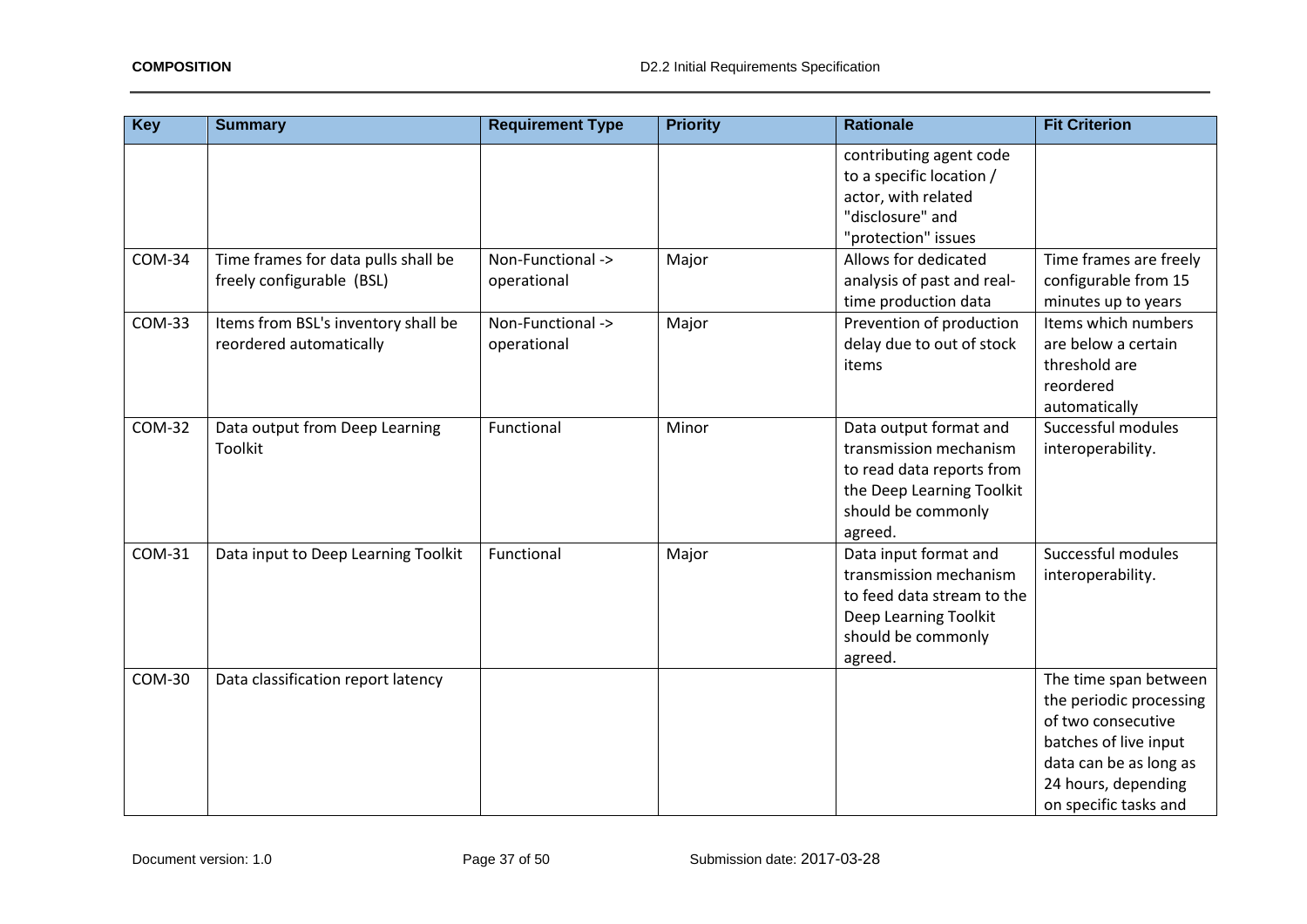| <b>Key</b>    | <b>Summary</b>                                                                                                       | <b>Requirement Type</b>          | <b>Priority</b> | <b>Rationale</b>                                                                                                                                                                                                                                                              | <b>Fit Criterion</b>                                                                                                                         |
|---------------|----------------------------------------------------------------------------------------------------------------------|----------------------------------|-----------------|-------------------------------------------------------------------------------------------------------------------------------------------------------------------------------------------------------------------------------------------------------------------------------|----------------------------------------------------------------------------------------------------------------------------------------------|
|               |                                                                                                                      |                                  |                 |                                                                                                                                                                                                                                                                               | configuration. Other<br>Composition modules<br>interacting with Deep<br>Learning Toolkit should<br>be resilient to this<br>maximum delay.    |
| <b>COM-29</b> | Managers in charge of the<br>production process at BSL shall be<br>contacted automatically if issues are<br>detected | Non-Functional -><br>operational | Major           | Shorter response times if<br>there is a critical issue,<br>e.g. broken machines                                                                                                                                                                                               | Responsible managers<br>are contacted<br>automatically                                                                                       |
| <b>COM-28</b> | BSL's production data shall be<br>observable in real time per machine                                                | Functional                       | Major           | Allows to detect issues<br>and potential defective<br>machines in real time.<br>Additionally, the<br>managers can observe the<br>current production<br>compared to the goal                                                                                                   | Production data can be<br>monitored in real time<br>per machine                                                                              |
| <b>COM-27</b> | Provide enough data for training<br>artificial neural networks                                                       | Constraint -><br>assumption      | <b>Blocker</b>  | In order to be modelled<br>and validated, the<br>artificial neural networks<br>managed by the Deep<br>Learning Toolkit needs to<br>receive enough pertinent<br>data for the tackled<br>problem. The amount of<br>data changed based on<br>the use case scenario<br>addressed. | The requirement will<br>be considered fulfilled<br>when provided data<br>will allow a preliminary<br>validation accuracy of<br>at least 95%. |
| <b>COM-26</b> | Batches shall be identifiable in BSL's<br>production line                                                            | Non-Functional -><br>operational | Major           | Identifiable batches allow<br>to determine at which<br>step the batch has been,<br>what it's issues are and                                                                                                                                                                   | All batches are<br>identifiable with a<br>unique ID                                                                                          |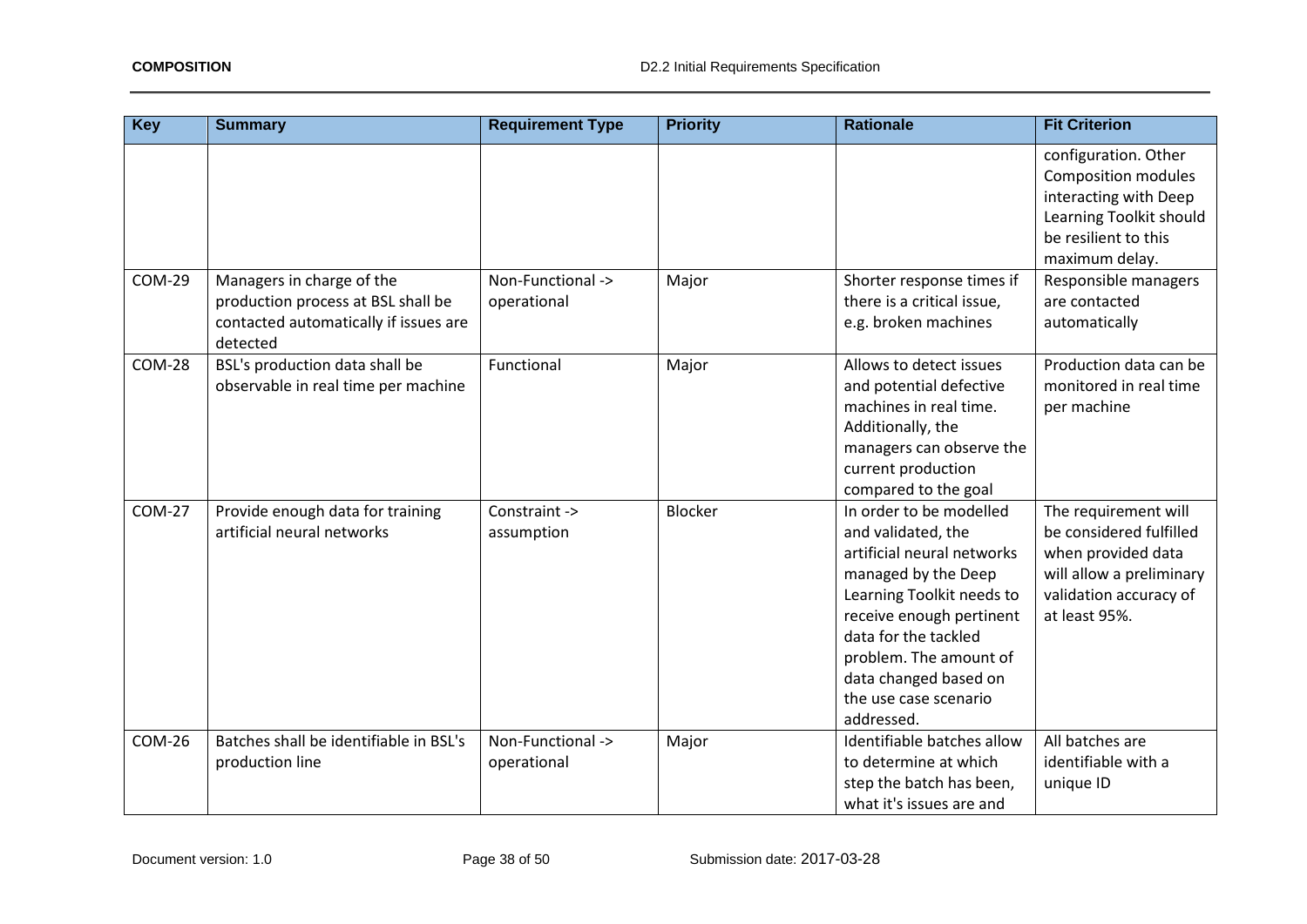| <b>Key</b>    | <b>Summary</b>                                                                                         | <b>Requirement Type</b>          | <b>Priority</b> | <b>Rationale</b>                                                                                                                         | <b>Fit Criterion</b>                                                                                                              |
|---------------|--------------------------------------------------------------------------------------------------------|----------------------------------|-----------------|------------------------------------------------------------------------------------------------------------------------------------------|-----------------------------------------------------------------------------------------------------------------------------------|
|               |                                                                                                        |                                  |                 | where it is in the<br>production process                                                                                                 |                                                                                                                                   |
| <b>COM-25</b> | Items shall be trackable asides BSL's<br>production line                                               | Non-Functional -><br>operational | Major           | Tracking of items asides<br>the production line allows<br>for faster return of<br>manually moved items<br>into the production<br>process | Items are trackable<br>asides the production<br>line                                                                              |
| $COM-24$      | Items on the line should be<br>trackable in real time in BSL's<br>production process                   | Non-Functional -><br>operational | Major           | Allows for the detection<br>of bottle necks or<br>retrieving lost parts                                                                  | All items on the line<br>are trackable                                                                                            |
| <b>COM-23</b> | Documentation of defective parts<br>should be done automatically in<br><b>BSL's production process</b> | Non-Functional -><br>operational | Major           | The automated<br>documentation of<br>defective parts shortens<br>reaction time if critical<br>issues appear                              | All defective parts are<br>automatically<br>documented                                                                            |
| <b>COM-21</b> | The IIMS shall integrate different<br>heterogeneous data sources                                       | Non-Functional -><br>operational | Major           | IIMS features are based<br>on different<br>heterogeneous data<br>sources.                                                                | Data from at least 5<br>heterogeneous sources<br>is fed into the IIMS:                                                            |
| <b>COM-20</b> | The system shall detect patterns in<br>data, without the need to explicitly<br>search for them         | Functional                       | Major           | Finding patterns for which<br>one does not have to<br>formulate searches is an<br>added value to traditional<br>data analysis.           | The system detects<br>patterns in data for<br>which no search query<br>was formulated                                             |
| COM-19        | The system shall be protected<br>against cyber attacks                                                 | Non-Functional -><br>security    | Major           | Prerequisite for<br>establishing trust of end<br>user for using their data<br>inside the Composition<br>platform                         | An independent<br>security expert does<br>not find ways to get<br>illegal access to the<br>platform or data from<br>the platform. |
| $COM-18$      | Data transactions shall be                                                                             | Non-Functional ->                | Major           | Data transfer                                                                                                                            | No past data transfer                                                                                                             |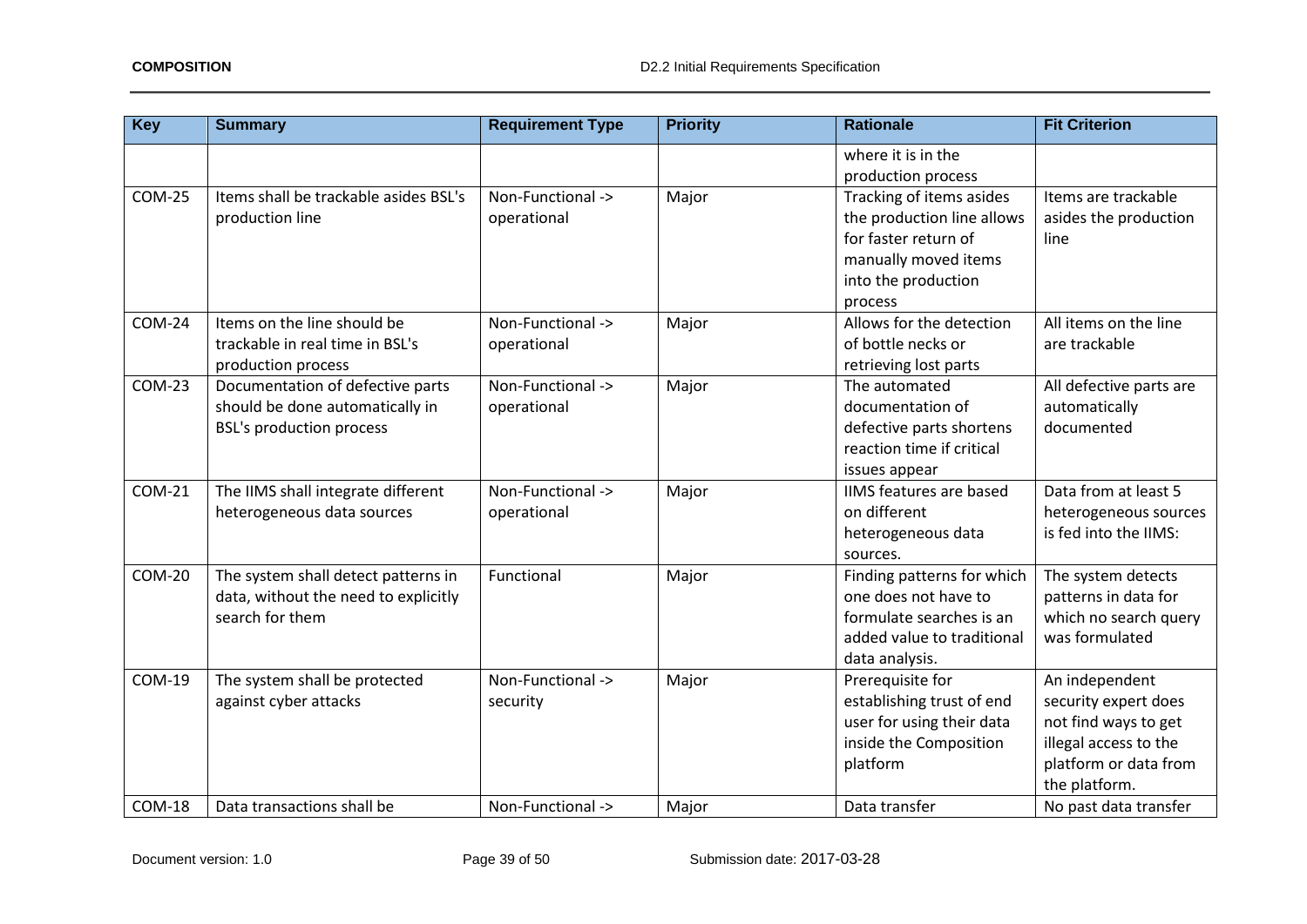| <b>Key</b>    | <b>Summary</b>                                                               | <b>Requirement Type</b>       | <b>Priority</b> | <b>Rationale</b>                                                                                                                | <b>Fit Criterion</b>                                                                                                                                                                |
|---------------|------------------------------------------------------------------------------|-------------------------------|-----------------|---------------------------------------------------------------------------------------------------------------------------------|-------------------------------------------------------------------------------------------------------------------------------------------------------------------------------------|
|               | immutable                                                                    | security                      |                 | immutability is a key<br>enabler for trust in the<br>system.                                                                    | can be manipulated,                                                                                                                                                                 |
| <b>COM-17</b> | Data transactions shall be traceable                                         | Non-Functional -><br>security | Major           | Data traceability is a key<br>enabler for trust in the<br>system.                                                               | Every data past<br>transfer can be traced,                                                                                                                                          |
| <b>COM-16</b> | Only a specific group of receivers<br>shall have access to data              | Non-Functional -><br>security | Major           | Confidentiality and<br>integrity of all data needs<br>to be guaranteed.                                                         | Only individuals who<br>are specified by the<br>data owner have<br>access to data.                                                                                                  |
| <b>COM-15</b> | The processes and stakeholders of<br>the pilots shall be modelled            | Project Issue                 | Major           | This is a prerequisite for<br>the forecasting,<br>simulation and decision<br>support features                                   | All processes and<br>stakeholders of the<br>pilots, which are<br>relevant for the<br>forecasting, simulation<br>and decision support<br>features of<br>Composition, are<br>modelled |
| <b>COM-14</b> | A common methodology and<br>notation for modelling shall be<br>established   | Project Issue                 | Major           | This is a prerequisite to<br>model processes and<br>stakeholders by different<br>partners                                       | A common<br>methodology and<br>notation for modelling<br>is specified.                                                                                                              |
| <b>COM-13</b> | Optimal routes for collecting bin<br>shall be recommended to KLE's<br>worker | Functional                    | Minor           | The routes for collecting<br>bins shall be optimized.                                                                           | The system<br>recommends 1-3<br>optimal routes for<br>collecting bins.                                                                                                              |
| <b>COM-12</b> | The system shall simulate KLE's<br>production process                        | Functional                    | Major           | Simulating different<br>variations of the<br>production process helps<br>find the optimal variation<br>with the smallest bottle | The system simulates<br>all variations of KLE's<br>production process.                                                                                                              |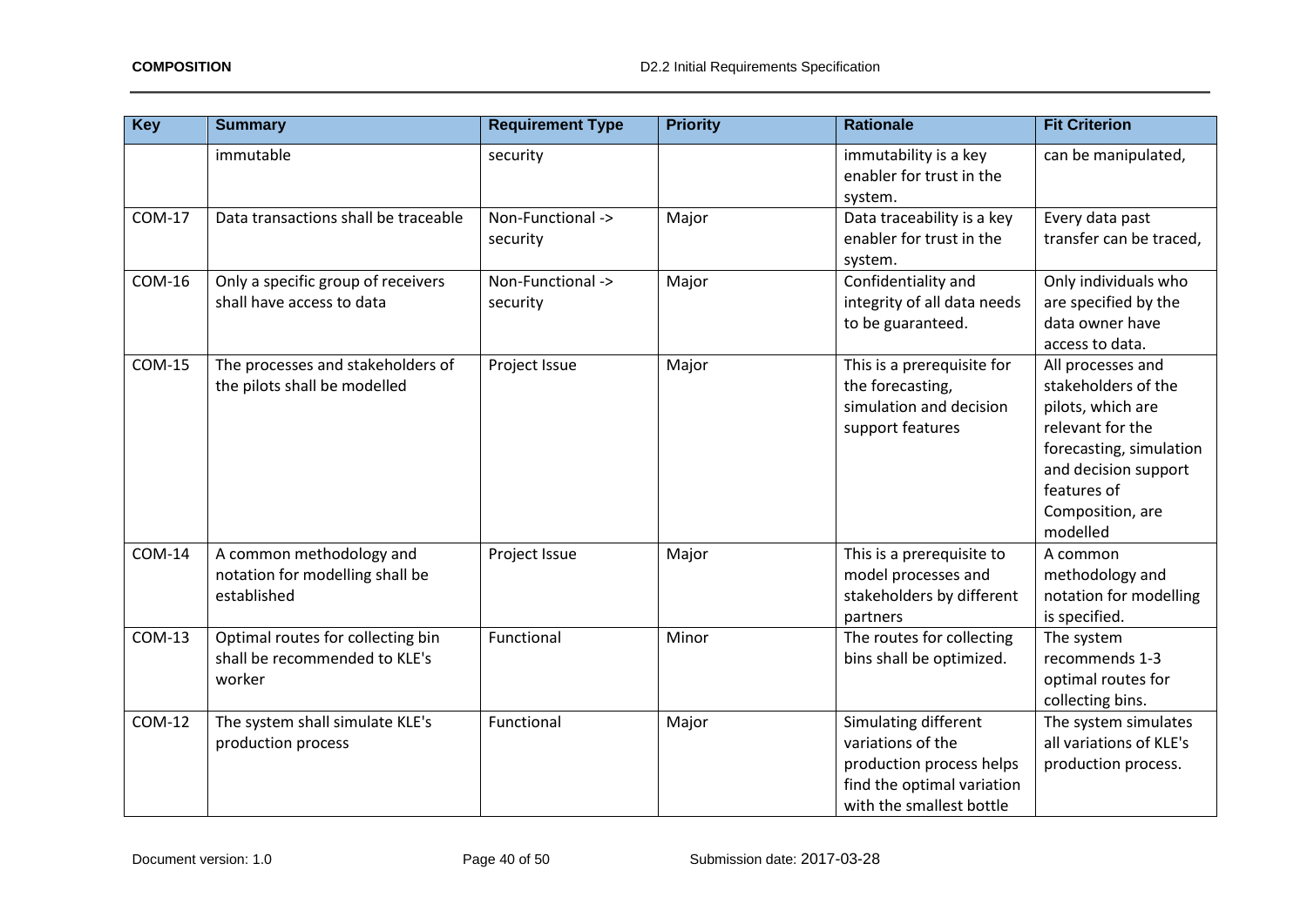| <b>Key</b>    | <b>Summary</b>                                                                             | <b>Requirement Type</b> | <b>Priority</b> | <b>Rationale</b>                                                                                                                                                                                                                                                                                  | <b>Fit Criterion</b>                                                                                                  |
|---------------|--------------------------------------------------------------------------------------------|-------------------------|-----------------|---------------------------------------------------------------------------------------------------------------------------------------------------------------------------------------------------------------------------------------------------------------------------------------------------|-----------------------------------------------------------------------------------------------------------------------|
|               |                                                                                            |                         |                 | necks                                                                                                                                                                                                                                                                                             |                                                                                                                       |
| <b>COM-11</b> | The system visualizes bottle necks in<br>KLE/BSL's production process                      | Functional              | Major           | Identification and<br>visualization of bottle<br>necks is the first step for<br>removing bottle necks.                                                                                                                                                                                            | The system visualizes<br>all bottle necks in both,<br>KLE's and BSL's<br>production process.                          |
| <b>COM-10</b> | The system shall monitor the status<br>of KLE's polishing machine                          | Functional              | Major           | Maintenance of KLE's<br>polishing machine shall be<br>improved by predicting<br>maintenance times<br><b>BEFORE</b> something is<br>broken. The prediction<br>needs to continuously<br>analyse the status of the<br>polishing stones which<br>again needs to be<br>collected from the<br>machines. | All data which is<br>needed for predicting<br>maintenance of KLE's<br>polishing machine is<br>continuously collected. |
| COM-9         | The system shall suggest to maintain<br>machines before they break                         | Functional              | Major           | Predictive maintenance<br>enables optimized<br>maintenance time by<br>reducing unnecessary<br>maintenance checks and<br>by fixing first flaws before<br>they are extended to<br>bigger problems.                                                                                                  | The system suggests<br>machine maintenance<br>at the optimized time.                                                  |
| COM-8         | On request, information on fill level<br>of the metal scrap container shall be<br>provided | Functional              | Major           | This information is<br>required for optimising<br>collection and removal of<br>metal scrap                                                                                                                                                                                                        | The IIMS system can<br>provide information on<br>the fill level of each<br>metal scrap container<br>on request.       |
| COM-7         | The employee shall be informed in<br>which metal scrap container to                        | Functional              | Major           | To avoid unnecessary<br>delays or production                                                                                                                                                                                                                                                      | The employee is<br>informed in which                                                                                  |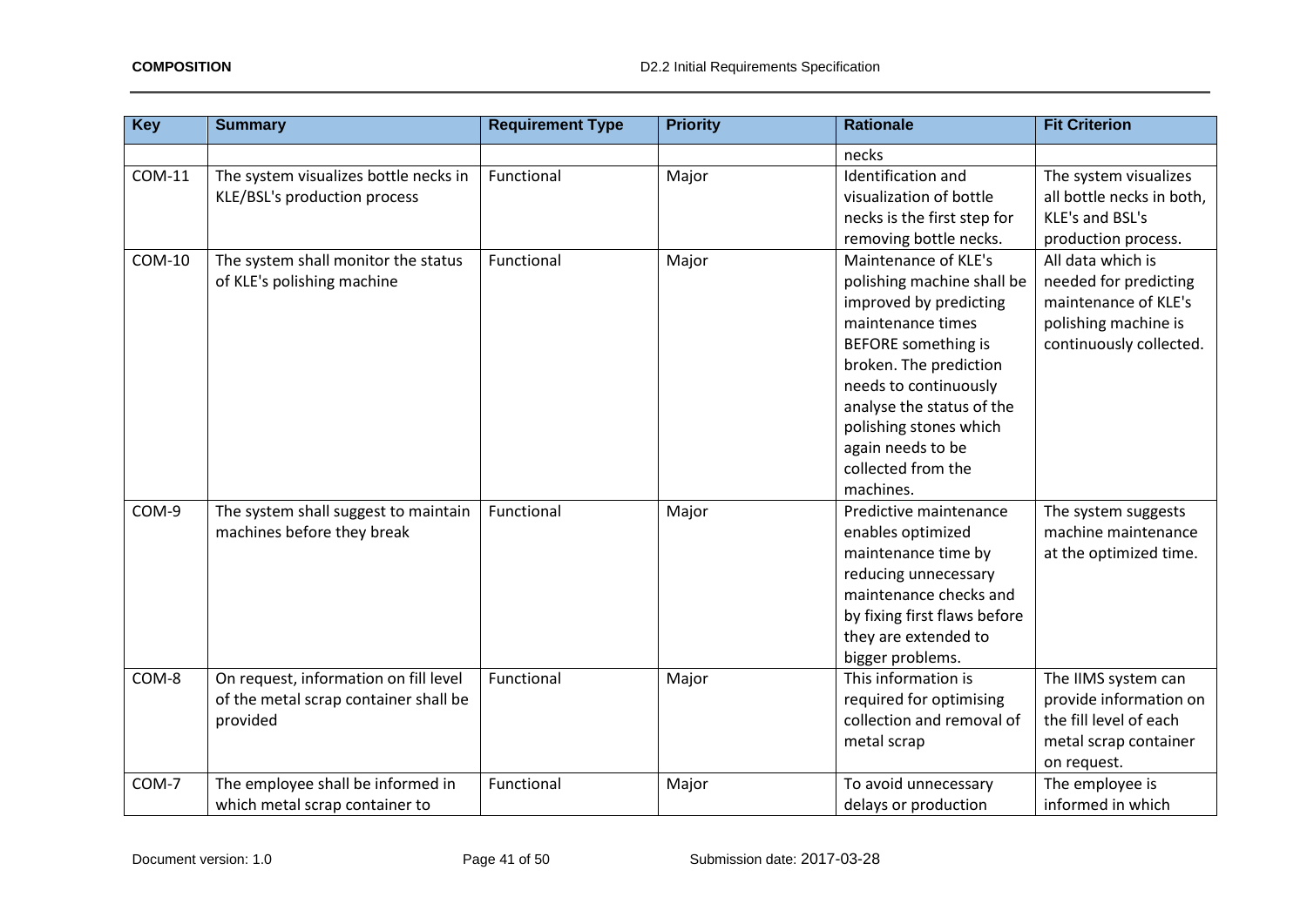| <b>Key</b> | <b>Summary</b>                                                                                 | <b>Requirement Type</b>       | <b>Priority</b> | <b>Rationale</b>                                                                                                                                                                                                                                   | <b>Fit Criterion</b>                                                                                                                                                                                  |
|------------|------------------------------------------------------------------------------------------------|-------------------------------|-----------------|----------------------------------------------------------------------------------------------------------------------------------------------------------------------------------------------------------------------------------------------------|-------------------------------------------------------------------------------------------------------------------------------------------------------------------------------------------------------|
|            | dispose of the bin content                                                                     |                               |                 | stops, it is important that<br>bins are removed when<br>they are full                                                                                                                                                                              | metal scrap container<br>to dispose of the bin<br>content                                                                                                                                             |
| COM-6      | The employee shall be informed<br>when a metal scrap bin is full                               | Functional                    | Major           | The fill level of the metal<br>scrap bin is measured<br>automatically, and when<br>full, the employee is<br>advised to collect the<br>scrap                                                                                                        | The employee is<br>informed when a metal<br>scrap bin is full                                                                                                                                         |
| COM-5      | The offers for scrap metal shall be<br>displayed for approval by the<br>purchasing responsible | Functional                    | Major           | The purchasing<br>responsible is responsible<br>for the final selection of<br>the contractor and<br>approval of the offer                                                                                                                          | The offers are<br>displayed for approval<br>by the purchasing<br>responsible                                                                                                                          |
| COM-4      | Maintenance Data about machines<br>shall be continuously collected                             | Functional                    | Major           | Machine maintenance<br>shall be improved by<br>predicting maintenance<br>times BEFORE something<br>is broken. The prediction<br>needs to continuously<br>analyse data which again<br>needs to be collected<br>from the machines.                   | All data which is<br>needed for predicting<br>machine maintenance<br>is continuously<br>collected.                                                                                                    |
| COM-3      | Ecosystem: multiple marketplaces;<br>participation by invitation only                          | Constraint -><br>stakeholders | Major           | Platform management, as<br>well as negotiation, trust<br>and information security<br>in a completely open<br>ecosystem/marketplace is<br>perceived as problematic.<br>Perceived lack of control<br>and trust may hinder the<br>exploitation of the | There should be a way<br>to control access to<br>and participation in a<br><b>COMPOSITION</b><br>marketplace. Where<br>relevant, component<br>design should take this<br>requirement into<br>account. |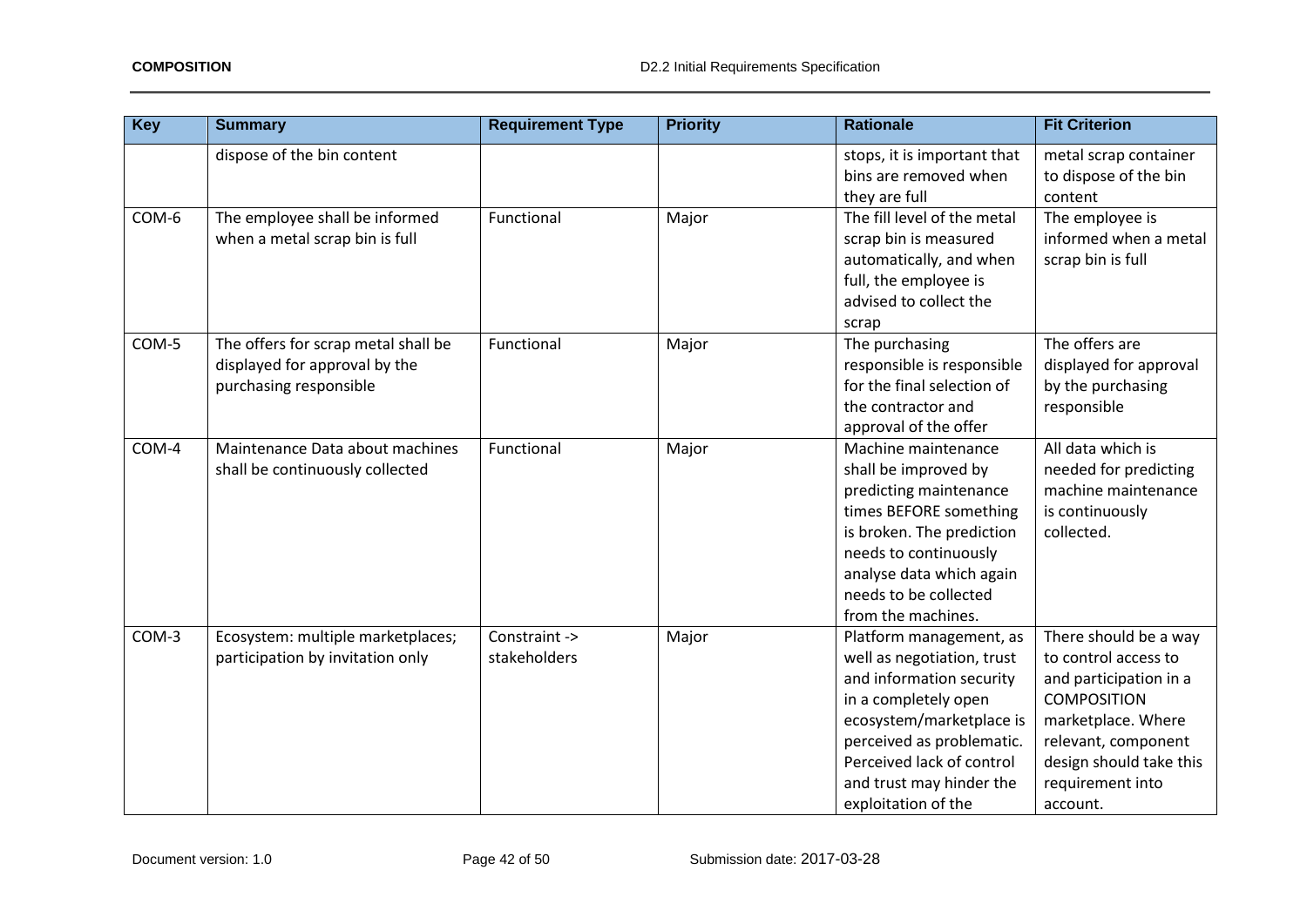| <b>Key</b> | <b>Summary</b>                                                   | <b>Requirement Type</b>            | <b>Priority</b>                        | <b>Rationale</b>                                                                                                                 | <b>Fit Criterion</b>                                                          |
|------------|------------------------------------------------------------------|------------------------------------|----------------------------------------|----------------------------------------------------------------------------------------------------------------------------------|-------------------------------------------------------------------------------|
|            |                                                                  |                                    |                                        | system. To aid acceptance<br>of the platform by end<br>users, closed<br>marketplaces with<br>controlled access are<br>suggested. |                                                                               |
| COM-2      | The IIMS shall be able to forecast<br>when the container is full | Functional                         | Major                                  | By providing a forecast it<br>is possible to ensure that<br>the container is emptied<br>when it is full                          | The IIMS can forecast<br>when the container is<br>full                        |
| $COM-1$    | The fill level of metal scrap<br>containers shall be monitored   | Functional                         | Major                                  | By automatically<br>measuring the fill level,<br>information is available as<br>to when it is necessary to<br>collect the scrap  | The fill level of the<br>metal scrap container<br>is continually<br>monitored |
|            | Summary                                                          | Custom field<br>(Requirement Type) | Custom field<br>(Requirement Priority) |                                                                                                                                  | Custom field (Fit<br>Criterion)                                               |
|            |                                                                  |                                    |                                        |                                                                                                                                  |                                                                               |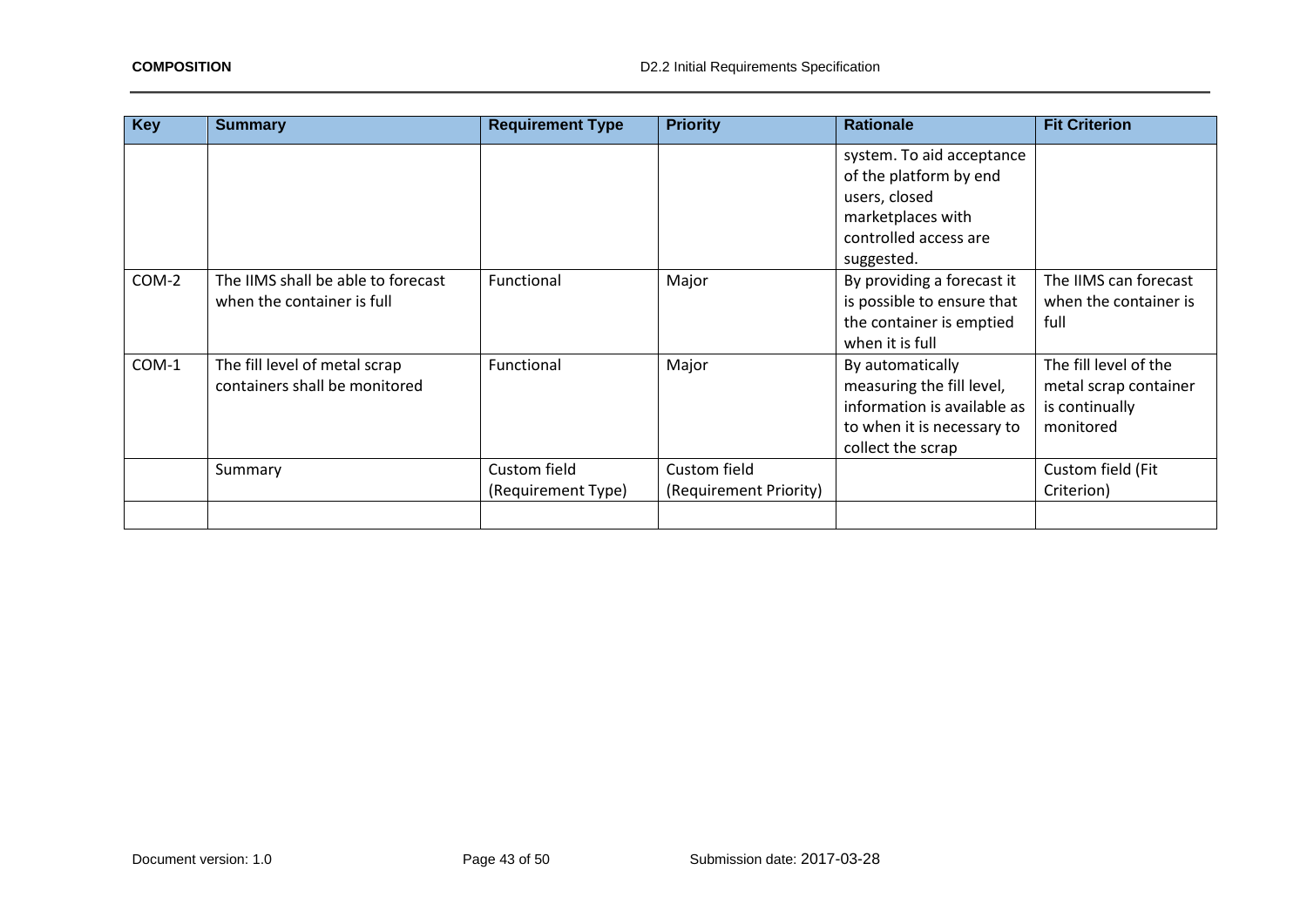## <span id="page-43-0"></span>**10 Appendix B: Initial List of Innovations**

## **I-01 Supply Chain Blockchain**

### **Description**

The COMPOSITION architecture proposes to adapt and deploy a blockchain implementation as the central component of its log-oriented architecture. The log-oriented architecture will provide non-repudiation of transactions and distributed trust in the COMPOSITION marketplace for manufacturing and supply chains. In this context, the blockchain will be used to provide an audit trail for manufacturing and supply chain data, enabling both product data traceability and secure access for stakeholders. The blockchain shall be configurable for both public and consortium validation of blocks. Authentication in COMPOSITION marketplace shall be integrated with the blockchain.

### **Major functionalities**

The following prioritised functionalities are enabled by the innovation:

Distributed trust in the agent marketplace

Decentralized log of agent transactions

### **Responsible WP**

WP4

### **Innovation classification**

Classify the innovation according to its dimensions:

| <b>Classification</b>            | <b>Score</b> |
|----------------------------------|--------------|
| Fulfilment of the DOA            | 5            |
| Demoability                      | 3            |
| Exploitability                   |              |
| Usefulness in pilot applications | R            |

## **Associated end user application requirements**

List end user requirements for the COMPOSITION application that will be implemented using the innovation:

- COM-17: Data transactions shall be traceable
- COM-18: Data transactions shall be immutable
- COM-19: The system shall be protected against cyber attacks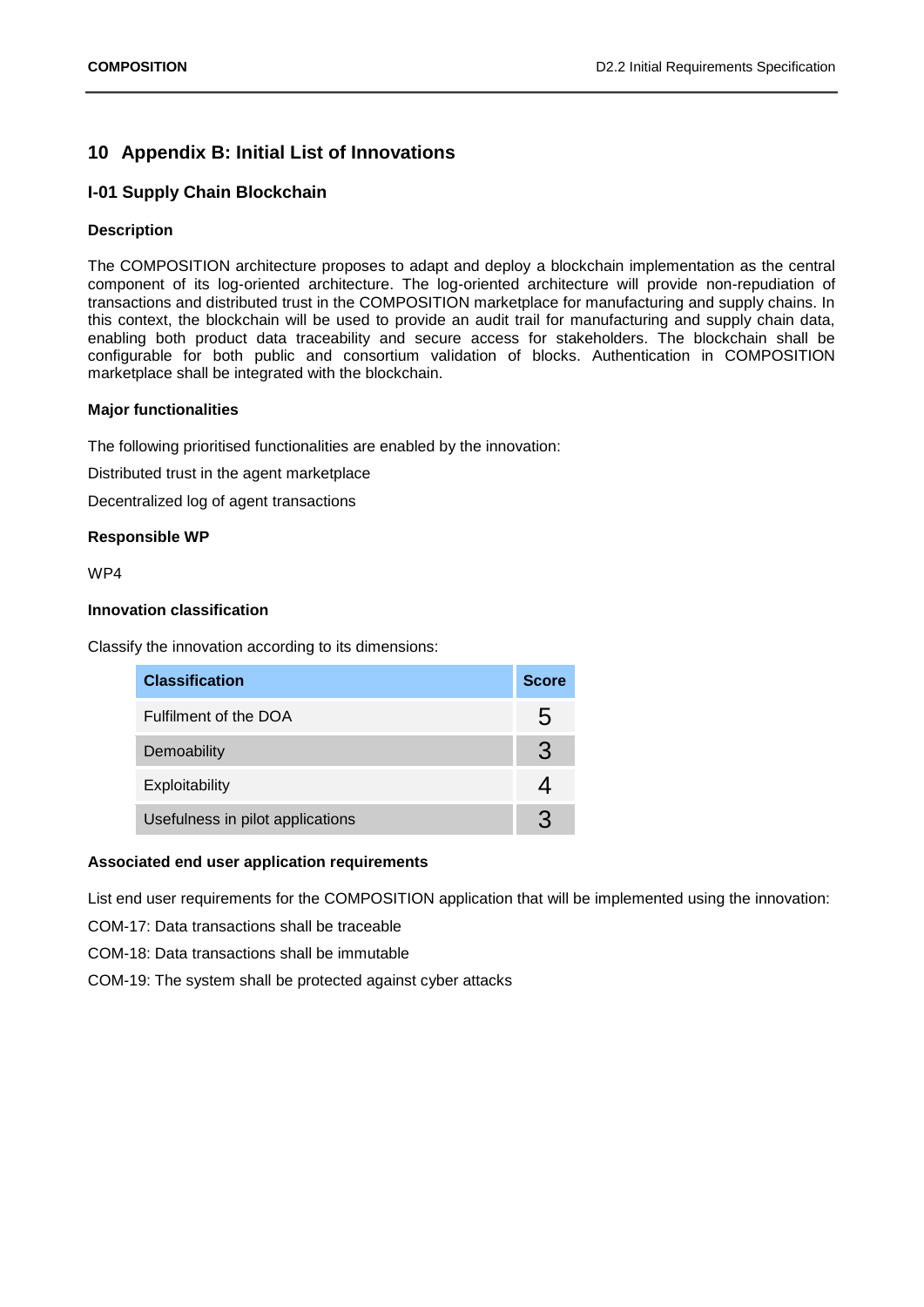## **I-02 Matchmaking Broker**

### **Description**

The COMPOSITION Broker that will be responsible for connecting buyers and sellers of manufacturing services, raw materials and products towards building global supply chains. This will be achieved by applying both syntactic and semantic matching (both taxonomy-based and feature-based) in terms of manufacturing capabilities, in order to find the best possible supplier to fulfil a request for a service, raw materials or products involved in the supply chain. For measuring the similarity among offers and requests, wellestablished weighted similarity algorithms and metrics will be used and will be further extended if needed.

Different decision criteria for supplier selection according to several qualitative and quantitative factors will be considered (e.g. size of buyer's organization, cost, time, distance, due date, quality, price, technical capability, financial position, past performance, attitude, flexibility, etc.). The agent marketplace of COMPOSITION is not centralized as is the typical case. The Matchmaking Broker acts as a decentralized Directory Facilitator within the agent marketplace.

The Matchmaker offers the possibility to take into consideration matching by factors not known to the agents (buyer organization), e.g. externalities (environment, job markets, et c) in the choice of supplier selection.

Special focus will be given in dealing with the trade-off between performance and quality of matching, in order to provide responses in a reasonable time while at the same time minimization of computational complexities will be targeted.

### **Major functionalities**

The following prioritised functionalities are enabled by the innovation:

Matching buyers and suppliers using types of information not known to the agents, e.g. environmental rating of suppliers or ratings/past performance supplied by other parties.

### **Responsible WP**

WP6, The Process Modelling and Monitoring Framework developed in WP3 will be used as input.

### **Innovation classification**

Classify the innovation according to its dimensions:

| <b>Classification</b>            | <b>Score</b> |
|----------------------------------|--------------|
| Fulfilment of the DOA            | 5            |
| Demoability                      |              |
| Exploitability                   |              |
| Usefulness in pilot applications |              |

### **Associated end user application requirements**

COM-64: The system provides an automatic ranking of the suppliers to the buyers, based on customers' satisfaction and feedback.

COM-86: The Matchmaker shall apply both syntactic and semantic matching

COM-87: Various similarity algorithms and metrics shall be supported by the Matchmaker

COM-88: Different decision criteria for supplier selection are supported by the Matchmaker

COM-89: Matchmaker shall return a result within 5 seconds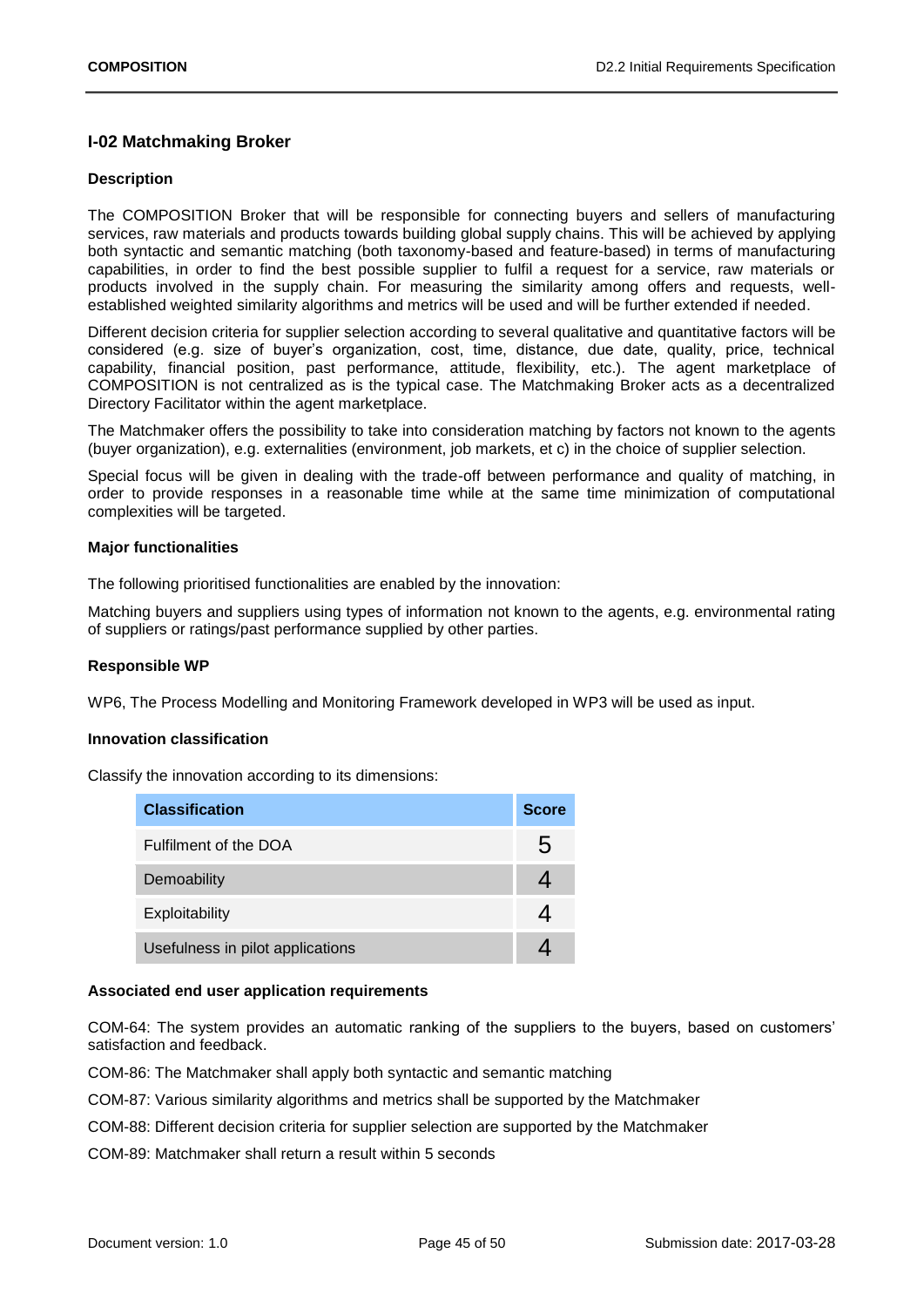## **I-03 Manufacturing Decision Support System**

### **Description**

The Decision Support System (DSS) will combine information from the factory floor as well as from all stakeholders involved in the complete supply chain, interpreted by the semantic models produced in the COMPOSITION project. The aim of the DSS is to take a step forward towards a better understanding of the involved manufacturing processes and operations, the contribution of individual links of the supply chain, the effect of process monitoring in productivity, to facilitate communication and knowledge sharing among departments with different roles and responsibilities, the maintenance requirements and procedures and the detection of daily production details and flaws (ATL). Data will be processed combining big data analysis and deep learning. The data will be received using industry-standard web-services protocols (SOAP/REST) and formats (XML and JSON) and stored (if possible) in order to create an historical collection of data to be processed by the analysis tools. They will be coupled with the associated requests to certain parts of the supply chain, SOP (standard operating procedures) and response strategies, in order to offer feedback to the involved internal or external suppliers, in terms of actionable knowledge and recommendations, including maintenance operations and schedules.

### **Major functionalities**

The following prioritised functionalities are enabled by the innovation:

Using the combination of several different technologies to visualize, analyse and forecast the performance of the factory and its supply chain.

### **Responsible WP**

WP3

### **Innovation classification**

Classify the innovation according to its dimensions:

| <b>Classification</b>            | <b>Score</b> |
|----------------------------------|--------------|
| Fulfilment of the DOA            | 5            |
| Demoability                      | 5            |
| Exploitability                   |              |
| Usefulness in pilot applications | h            |

## **Associated end user application requirements**

COM-93 DSS will analyse data into a set of indicators and will provide a set of communications to other components

COM-92 Production of Simulated Data

COM-80 The UIs should be user-friendly

COM-79 The Decision Support System shall receive data via web-services and they shall be processed in real time

COM-78 The Decision Support System shall import data coming from the simulation and prediction engine

COM-70 Simulation data shall be exported for being visualized and explored

COM-56 The IIMS system automatically informs the contractor the fill level of the metal scrap containers

COM-55 The contractor shall inform the IIMS when the collection of a metal scrap container is completed

COM-23 Documentation of defective parts should be done automatically in BSL's production process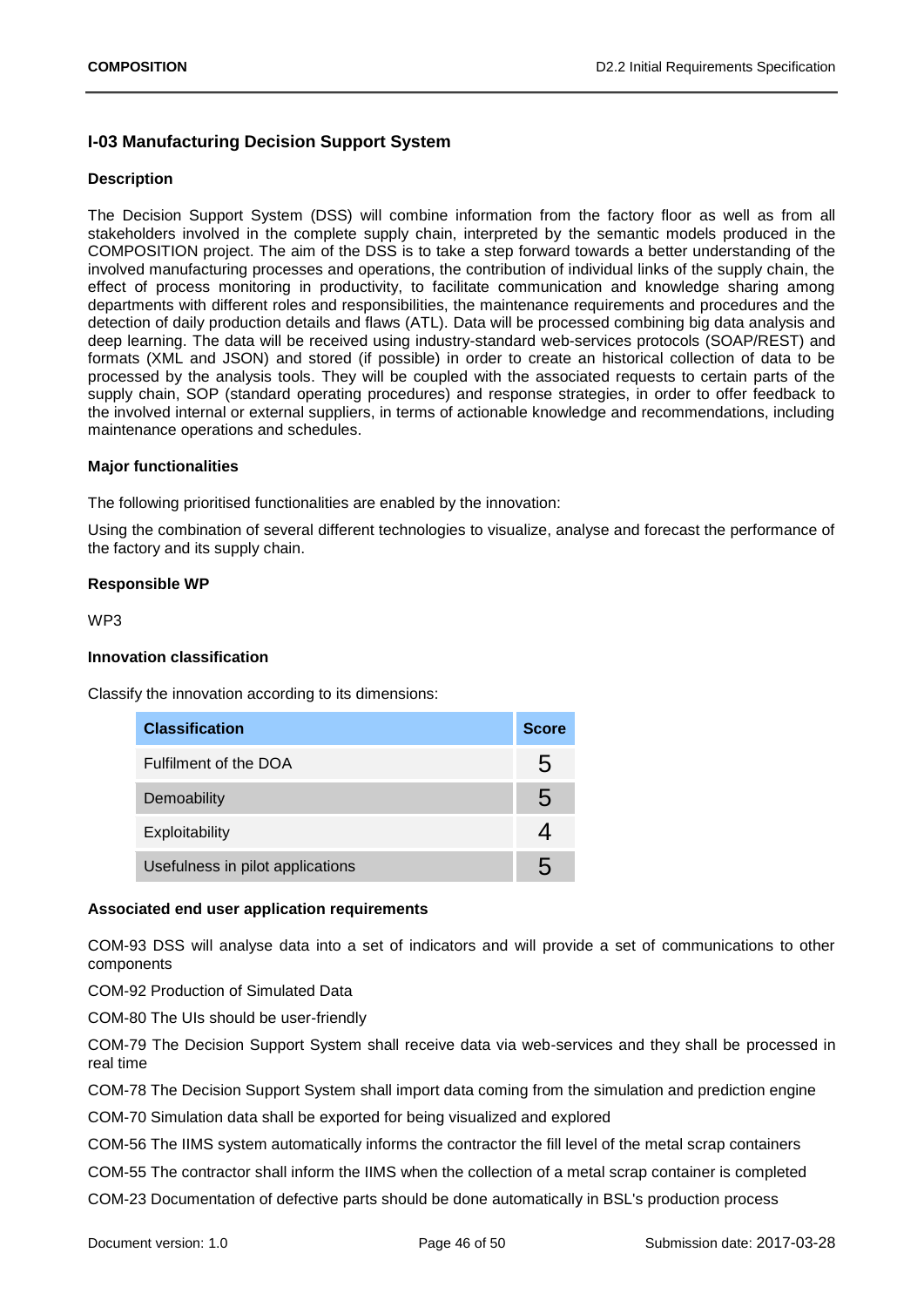COM-13 Optimal routes for collecting bin shall be recommended to KLE's worker

COM-12 The system shall simulate KLE's production process

COM-9 The system shall suggest to maintain machines before they break

COM-8 On request, information on fill level of the metal scrap container shall be provided

COM-7 The employee shall be informed in which metal scrap container to dispose of the bin content

COM-6 The employee shall be informed when a metal scrap bin is full

COM-5 The offers for scrap metal shall be displayed for approval by the purchasing responsible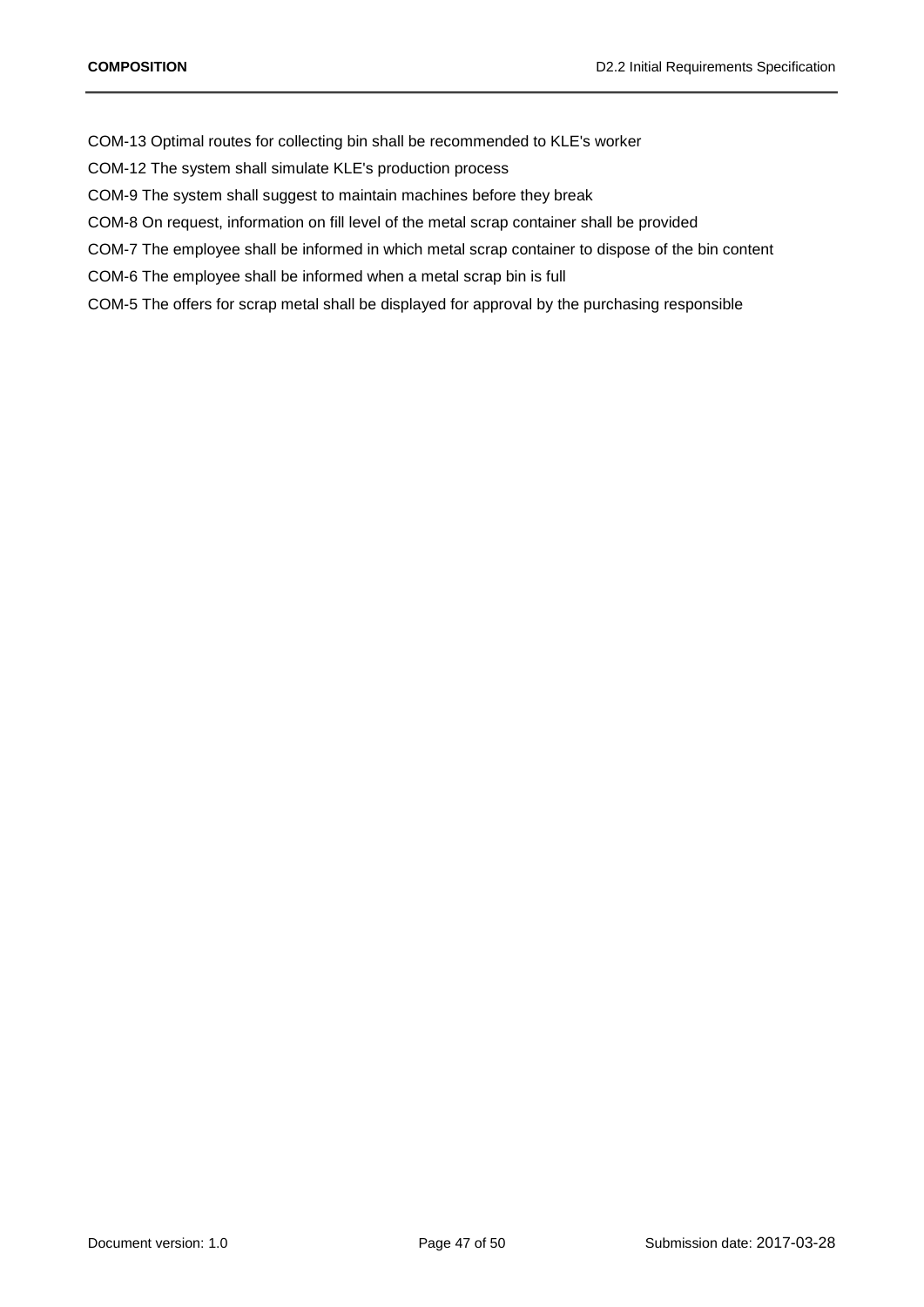## **I-04 Dynamic Agent-based Marketplace**

### **Description**

Factories that are using the COMPOSITION system will be connected, creating a virtual market in support of the ecosystem of stakeholders. The dynamic agent-based marketplace enables the COMPOSITION ecosystem by an interoperable agent-based marketplace, where each party is represented by one or more agents, endowed with sufficient autonomy to set up exchanges and to enable new economic collaboration models.

The goal is to improve the process of establishing and tailoring supply chains to dynamically changing product lines and open new collaboration opportunities for every involved stakeholder. This is an autonomous and distributed approach which will enable more efficient operation of already existing, consortia of companies contributing to a single manufacturing process, but it will also open up possibilities for new partners to attain new business on the basis of a request / offer matching mechanism.

### **Major functionalities**

The following prioritised functionalities are enabled by the innovation:

- *Open new business possibilities for external stakeholders, i.e. actors not yet part of a specified supply chain*
	- o *Permits new partners to participate in existing supply chains*
- *Enables discovery of new stakeholders*
- *Stakeholders in existing supply chains can exchange services / data more effectively*
- *Collaboration and business interactions can be dynamically set up.*
- *Agents can autonomously perform transactions with other agents to optimise supply chains.* o *Automatic negotiation of terms of service for supply partners*
- *Provide a loosely coupled, decentralized agent marketplace where stakeholders are in control of their agent development and deployment.*

### **Responsible WP**

WP6

### **Innovation classification**

Classify the innovation according to its dimensions:

| <b>Classification</b>            | <b>Score</b> |
|----------------------------------|--------------|
| Fulfilment of the DOA            | 5            |
| Demoability                      |              |
| Exploitability                   |              |
| Usefulness in pilot applications | h            |

### **Associated end user application requirements**

COM-91 Supplying companies advertise their products/services in specific topic(s) within the ecosystem.

COM-90 Ecosystem components should be deployed as Docker images.

COM-66 Products/services offered via the ecosystem are COMPOSITION compatible.

COM-62 All types of companies (buyers and suppliers) shall be subscribed to specific topics in the ecosystem according to their interests and needs

COM-59 Supplying companies register their products/services in specific topic(s) within the ecosystem.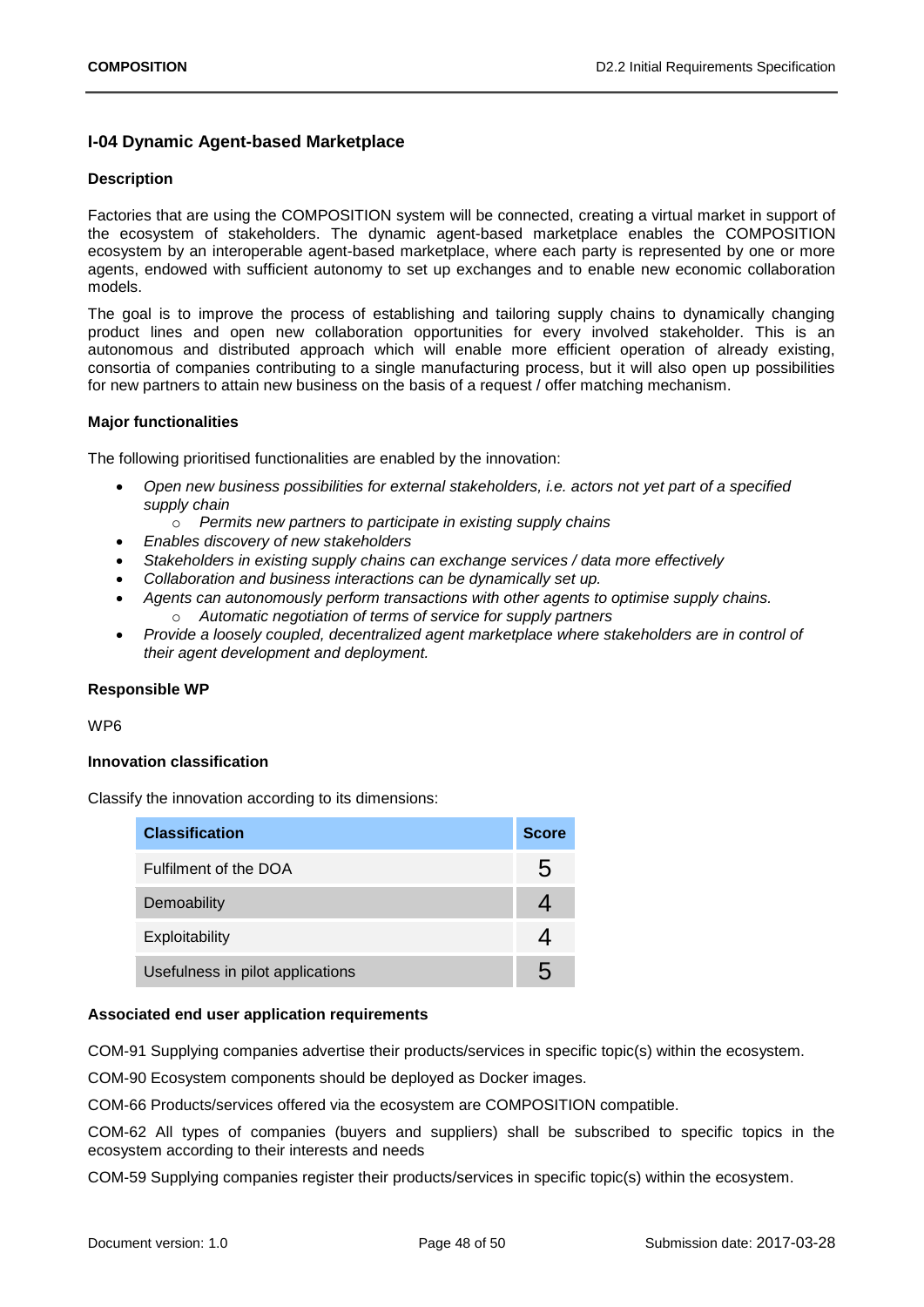COM-58 The needs and requirements of companies shall be registered/published within the ecosystem.

COM-52 The COMPOSITION Marketplace Management System shall enable stakeholders to visualize existing public, closed markets

COM-51 The COMPOSITION Marketplace Management System shall enable stakeholders to define close marketplaces

COM-50 The COMPOSITION Marketplace Management System shall enable stakeholder to gain access to the COMPOSITION open marketplace

COM-49 Agents might be part of an organization or group of agents

COM-48 Agents shall be individually addressable

COM-47 Agent Communication Language shall have a standard and well defined semantics

COM-46 Agent Communication Language shall be based on messages

COM-45 Agent Communication Language shall be agnostic to transport

COM-44 Agents shall be writable in any programming language

COM-42 AMS shall gracefully scale

COM-41 AMS and DF shall be provided at the container (marketplace) level

COM-37 Redundancy shall be kept as low as possible

COM-36 Agent containers shall be natively distributed

COM-35 Agents must not be forced to run in a single, pre-defined location

COM-33 Items from BSL's inventory shall be reordered automatically

COM-3 Ecosystem: multiple marketplaces; participation by invitation only